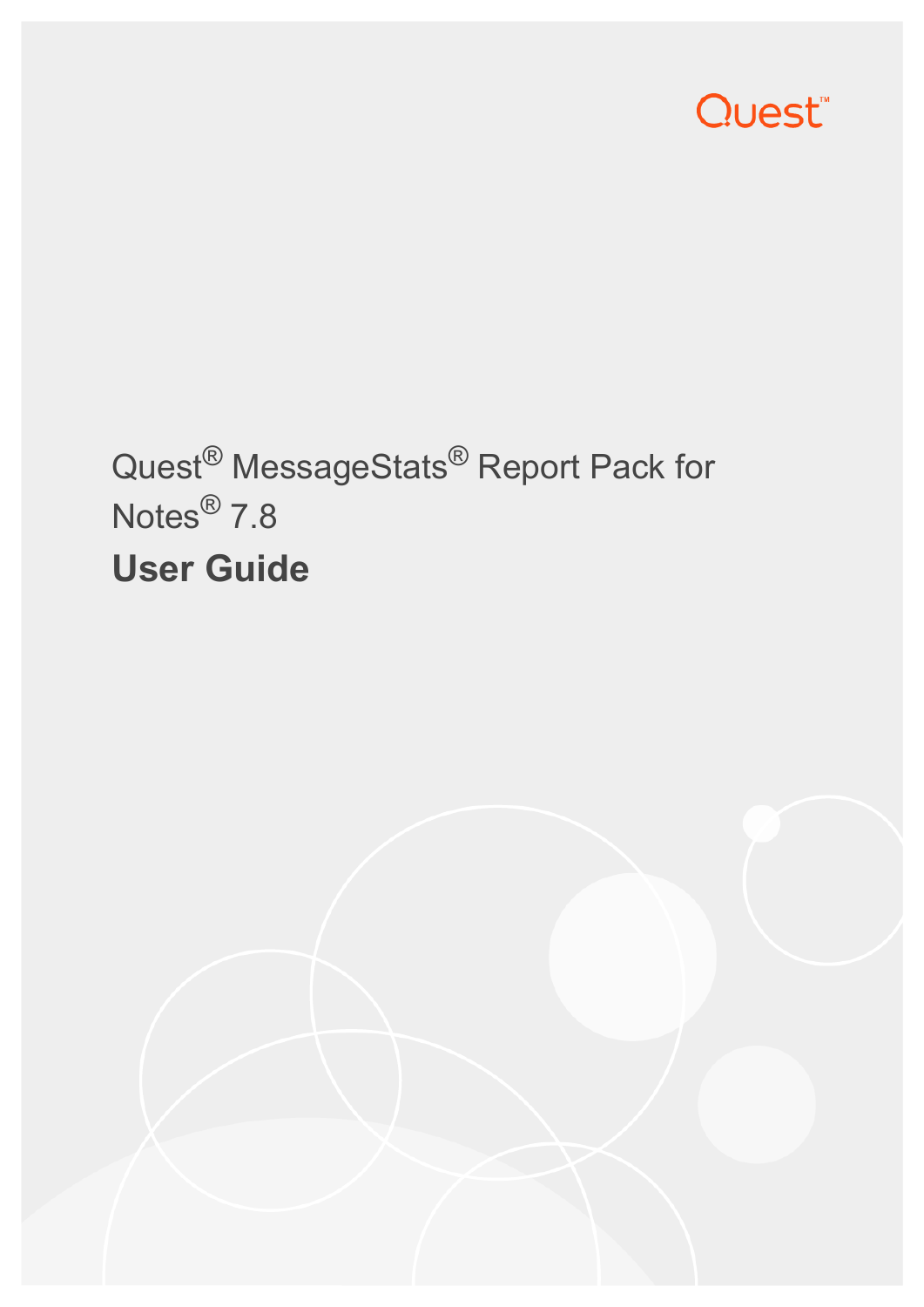#### **© 2021 Quest Software Inc.**

#### **ALL RIGHTS RESERVED.**

This guide contains proprietary information protected by copyright. The software described in this guide is furnished under a software license or nondisclosure agreement. This software may be used or copied only in accordance with the terms of the applicable agreement. No part of this guide may be reproduced or transmitted in any form or by any means, electronic or mechanical, including photocopying and recording for any purpose other than the purchaser's personal use without the written permission of Quest Software Inc.

The information in this document is provided in connection with Quest Software products. No license, express or implied, by estoppel or otherwise, to any intellectual property right is granted by this document or in connection with the sale of Quest<br>Software products. EXCEPT AS SET FORTH IN THE TERMS AND CONDITIONS AS SPECIFIED IN THE LICENSE<br>A EXPRESS, IMPLIED OR STATUTORY WARRANTY RELATING TO ITS PRODUCTS INCLUDING, BUT NOT LIMITED TO, THE IMPLIED WARRANTY OF MERCHANTABILITY, FITNESS FOR A PARTICULAR PURPOSE, OR NON-INFRINGEMENT. IN NO EVENT SHALL QUEST SOFTWARE BE LIABLE FOR ANY DIRECT, INDIRECT, CONSEQUENTIAL, PUNITIVE, SPECIAL OR INCIDENTAL DAMAGES (INCLUDING, WITHOUT LIMITATION, DAMAGES FOR LOSS OF PROFITS, BUSINESS<br>INTERRUPTION OR LOSS OF INFORMATION) ARISING OUT OF THE USE OR INABILITY TO USE THIS DOCUMENT, EVEN IF QUEST SOFTWARE HAS BEEN ADVISED OF THE POSSIBILITY OF SUCH DAMAGES. Quest Software makes no representations or warranties with respect to the accuracy or completeness of the contents of this document and reserves the right to make changes to specifications and product descriptions at any time without notice. Quest Software does not make any commitment to update the information contained in this document.

If you have any questions regarding your potential use of this material, contact:

Quest Software Inc. Attn: LEGAL Dept. 4 Polaris Way Aliso Viejo, CA 92656

Refer to our website [\(www.quest.com](http://www.quest.com)) for regional and international office information.

#### **Patents**

Quest Software is proud of our advanced technology. Patents and pending patents may apply to this product. For the most current information about applicable patents for this product, please visit our website at www.quest.com/legal.

#### **Trademarks**

Quest and the Quest logo are trademarks and registered trademarks of Quest Software Inc. in the U.S.A. and other countries. For a complete list of Quest Software trademarks, please visit our website at [www.quest.com/legal.](http://www.quest.com/legal) All other trademarks, servicemarks, registered trademarks, and registered servicemarks are the property of their respective owners.

#### **Legend**

- **WARNING: A WARNING icon indicates a potential for property damage, personal injury, or death.**
- **CAUTION: A CAUTION icon indicates potential damage to hardware or loss of data if instructions are not followed.** Ţ

**IMPORTANT NOTE**, **NOTE**, **TIP**, **MOBILE**, or **VIDEO:** An information icon indicates supporting information.f.

MessageStats Report Pack for Notes User Guide Updated - August 2021 Software Version - 7.8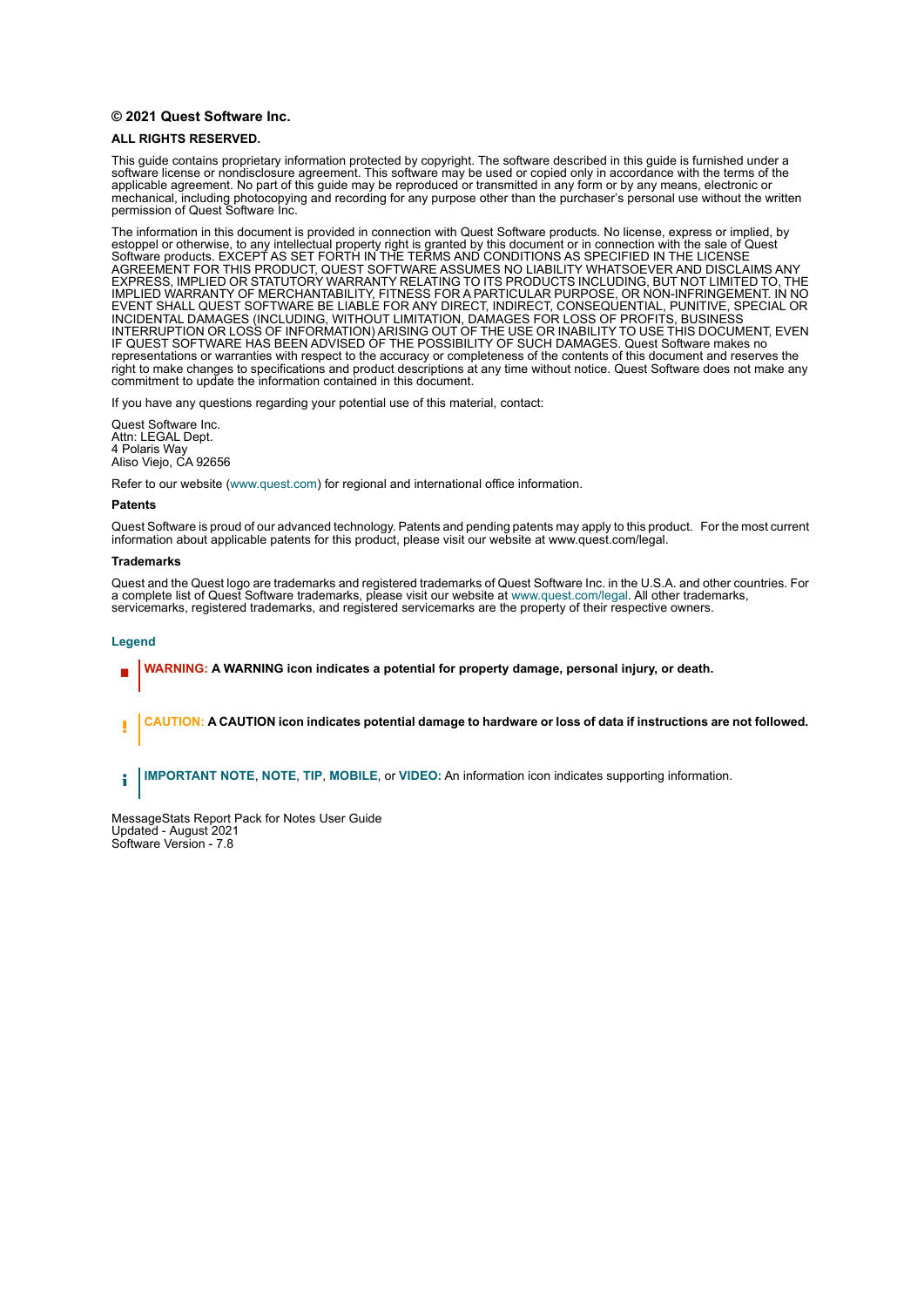## **Contents**

| Operational Rights (and according to the contract of the contract of the contract of the contract of the contract of the contract of the contract of the contract of the contract of the contract of the contract of the contr |
|--------------------------------------------------------------------------------------------------------------------------------------------------------------------------------------------------------------------------------|
|                                                                                                                                                                                                                                |
|                                                                                                                                                                                                                                |
|                                                                                                                                                                                                                                |
|                                                                                                                                                                                                                                |
|                                                                                                                                                                                                                                |
|                                                                                                                                                                                                                                |
|                                                                                                                                                                                                                                |
|                                                                                                                                                                                                                                |
|                                                                                                                                                                                                                                |
| The Database Management Node (Containmental contract containmental and 15                                                                                                                                                      |
|                                                                                                                                                                                                                                |
|                                                                                                                                                                                                                                |
|                                                                                                                                                                                                                                |
|                                                                                                                                                                                                                                |
|                                                                                                                                                                                                                                |
|                                                                                                                                                                                                                                |
|                                                                                                                                                                                                                                |
| Available Options for Tasks                                                                                                                                                                                                    |
|                                                                                                                                                                                                                                |
|                                                                                                                                                                                                                                |
|                                                                                                                                                                                                                                |
|                                                                                                                                                                                                                                |
|                                                                                                                                                                                                                                |
|                                                                                                                                                                                                                                |
|                                                                                                                                                                                                                                |
|                                                                                                                                                                                                                                |
|                                                                                                                                                                                                                                |
|                                                                                                                                                                                                                                |
|                                                                                                                                                                                                                                |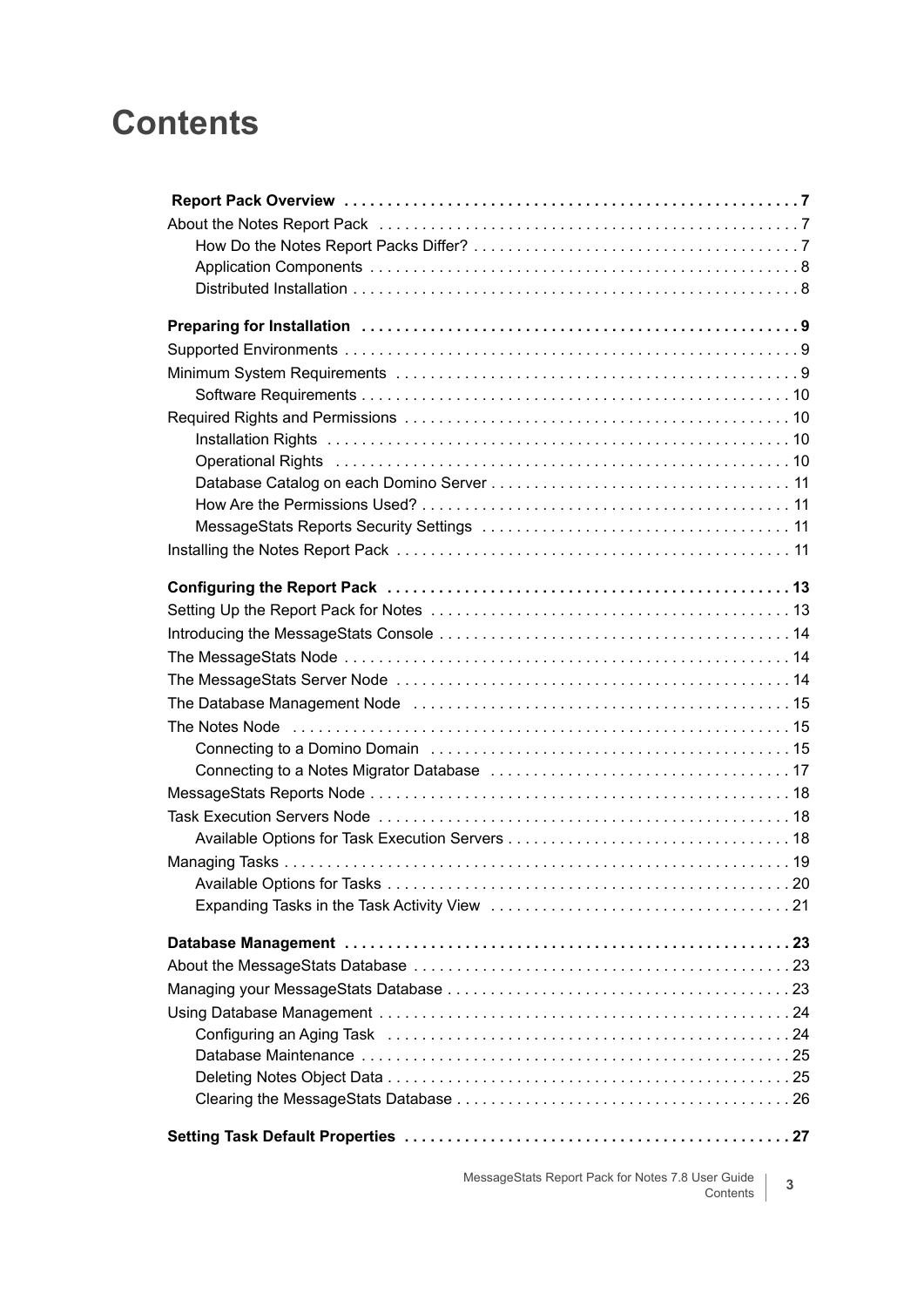MessageStats Report Pack for Notes 7.8 User Guide ser Guide **4**<br>Contents **4**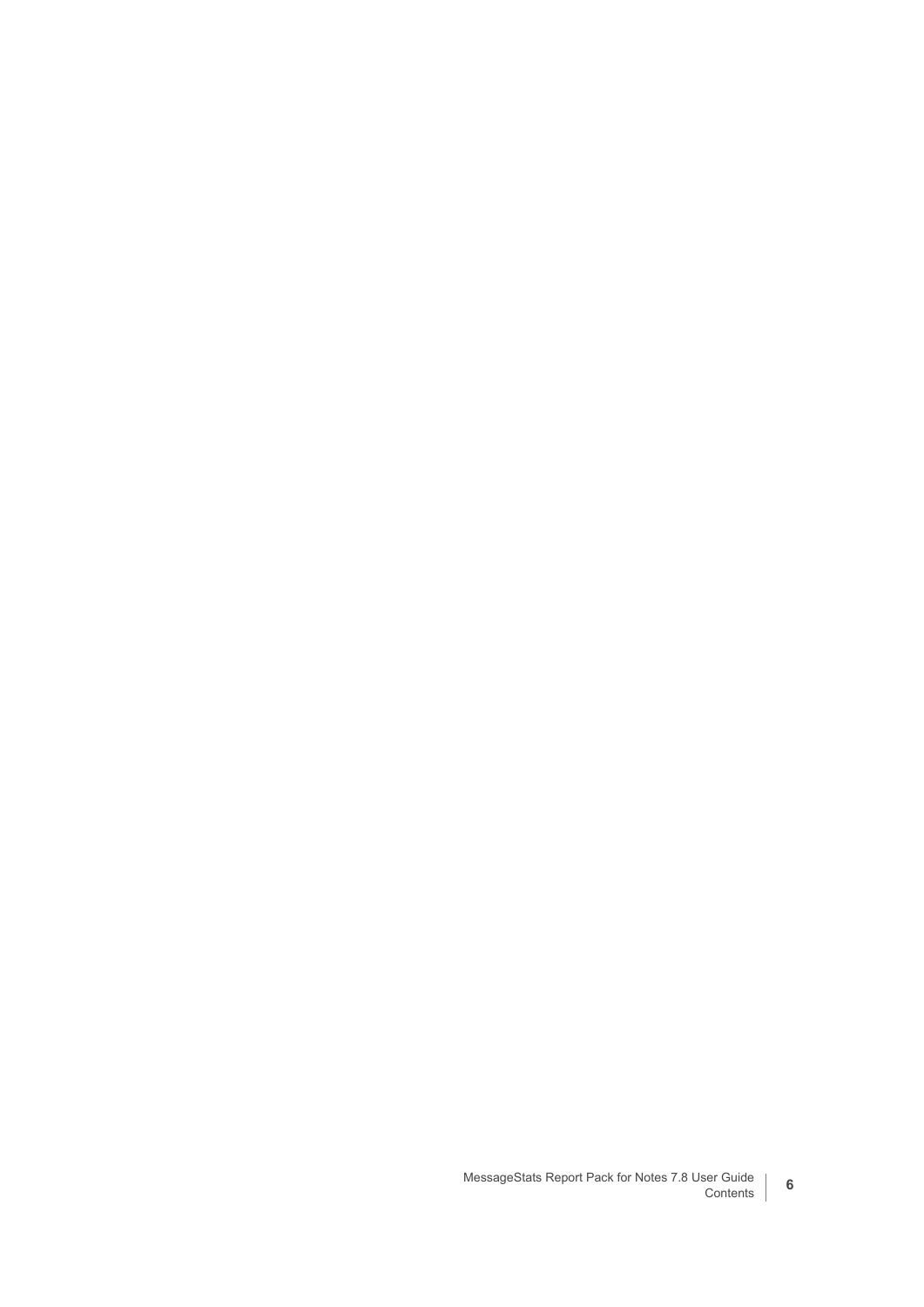**1**

# **Report Pack Overview**

- <span id="page-6-0"></span>**•** [About the Notes Report Pack](#page-6-1)
- **•** [How Do the Notes Report Packs Differ?](#page-6-2)
- **•** [Application Components](#page-7-0)
- **•** [Distributed Installation](#page-7-1)

## <span id="page-6-1"></span>**About the Notes Report Pack**

The MessageStats Report Pack for Notes extends MessageStats by adding the ability to gather configuration and content information for the Notes environment.

The report pack stores the information in the MessageStats database, to which additional tables are added when you install the report pack. The database provides content for the web-based MessageStats Reports.

You can use the report pack as an assessment tool in planning for a Notes to Exchange migration.

### <span id="page-6-2"></span>**How Do the Notes Report Packs Differ?**

The MessageStats Report Pack for Notes primarily gathers report information directly from the Domino servers in your Notes environment.

The report pack includes reports about mailbox sizes, security, and delegates as well as reports about mailbox content such as private and shared folders, encrypted messages, and links. Other reports provide inventory details about your Domino servers, users, and mailboxes, allowing you to identify orphaned mailboxes or inactive mailboxes.

An earlier report pack, MessageStats Report Pack for Lotus Notes Migration 1.0, collected all its report information from a Quest Notes Migrator database.

The MessageStats Report Pack for Notes, version 2.0 and later, contains some of the same reports that were in the MessageStats Report Pack for Lotus Notes Migration 1.0 release. Specifically the newer report pack includes the following Notes Migration status reports:

- **•** Migration Status per Collection
- **•** Migration Status per Server
- **•** Mailbox Comparison
- **•** Distribution List Provisioning
- **•** NSF Status

Information for the Notes Migration status reports is collected directly from a Notes Migrator database.

If you also want to view the Notes Pre-Migration Assessment reports, based on information in a Notes Migrator database, you can install the MessageStats Report Pack for Lotus Notes Migration 1.0 release as well.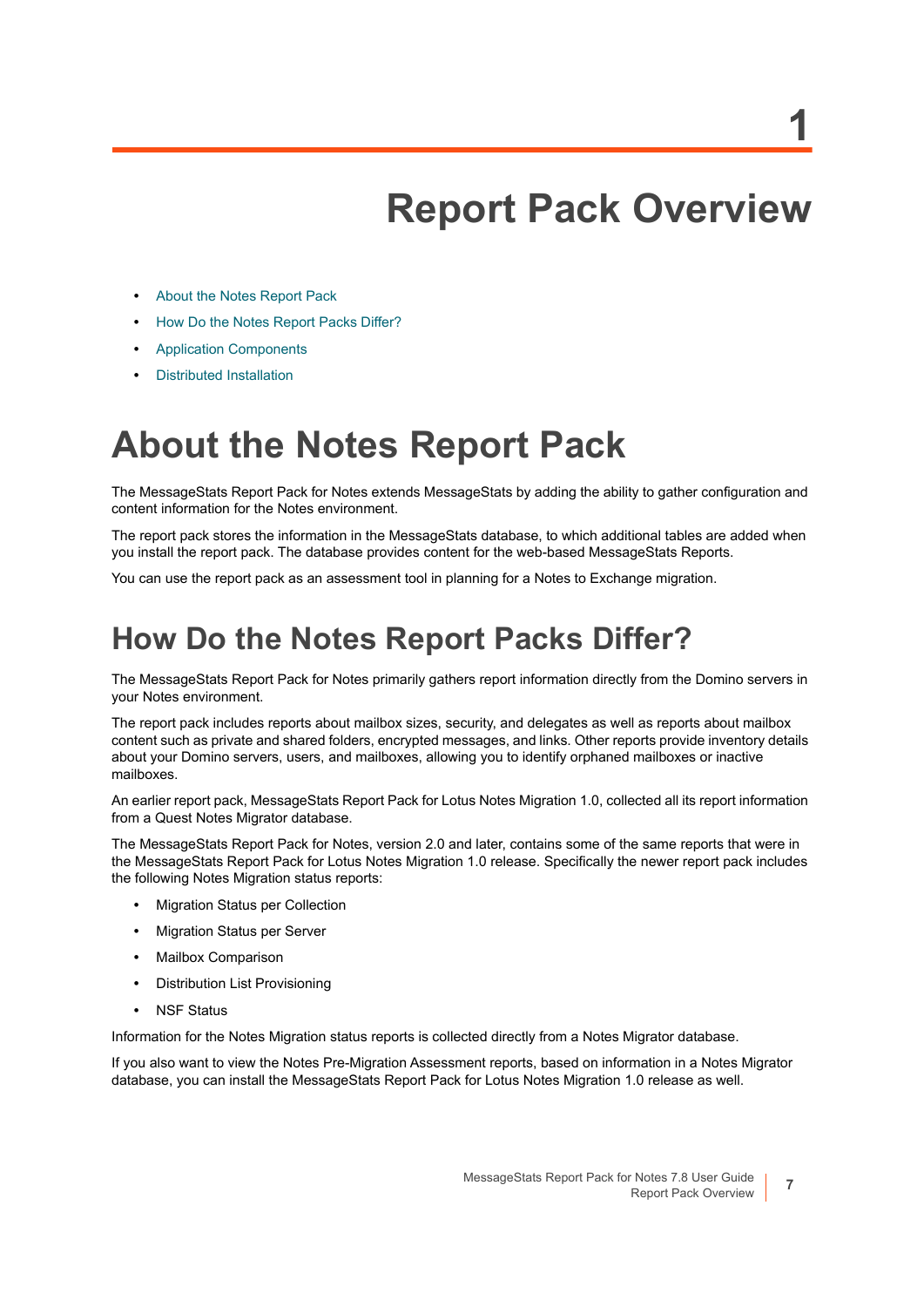## <span id="page-7-0"></span>**Application Components**

MessageStats is comprised of the following key components:

- **•** MessageStats Server
- **•** MessageStats Database
- **•** MessageStats Reports

You must have the MessageStats core product installed before you can install the MessageStats Report Pack for **Notes** 

### **MessageStats Server**

The MessageStats Server consists of the following components:

- **•** an MMC (Microsoft Management Console) client console
- **•** a scheduler service
- **•** task processors

The task processors that are installed with the report pack collect and process messaging information from a Domino database.

### **MessageStats Database**

MessageStats stores the information in a centralized SQL database, which provides the content for web-based reports.

### **MessageStats Reports**

MessageStats Reports provide summary and detailed information that includes critical metrics for resource usage, capacity, storage use, delivery times, and migration preparedness.

If your MessageStats installation is all on one computer, you would install all the report pack components on the same computer. However, if you have a distributed MessageStats installation, you must distribute the report pack components as well.

## <span id="page-7-1"></span>**Distributed Installation**

In larger installations, and to experience enhanced performance and scalability, you might choose to have the MessageStats components installed on separate computers.

In this situation, you must also install the corresponding Notes report pack components on separate computers. For example, to install the Notes task processors, the destination computer must have the MessageStats task processors installed.

For more information, see [Minimum System Requirements on page 9](#page-8-3).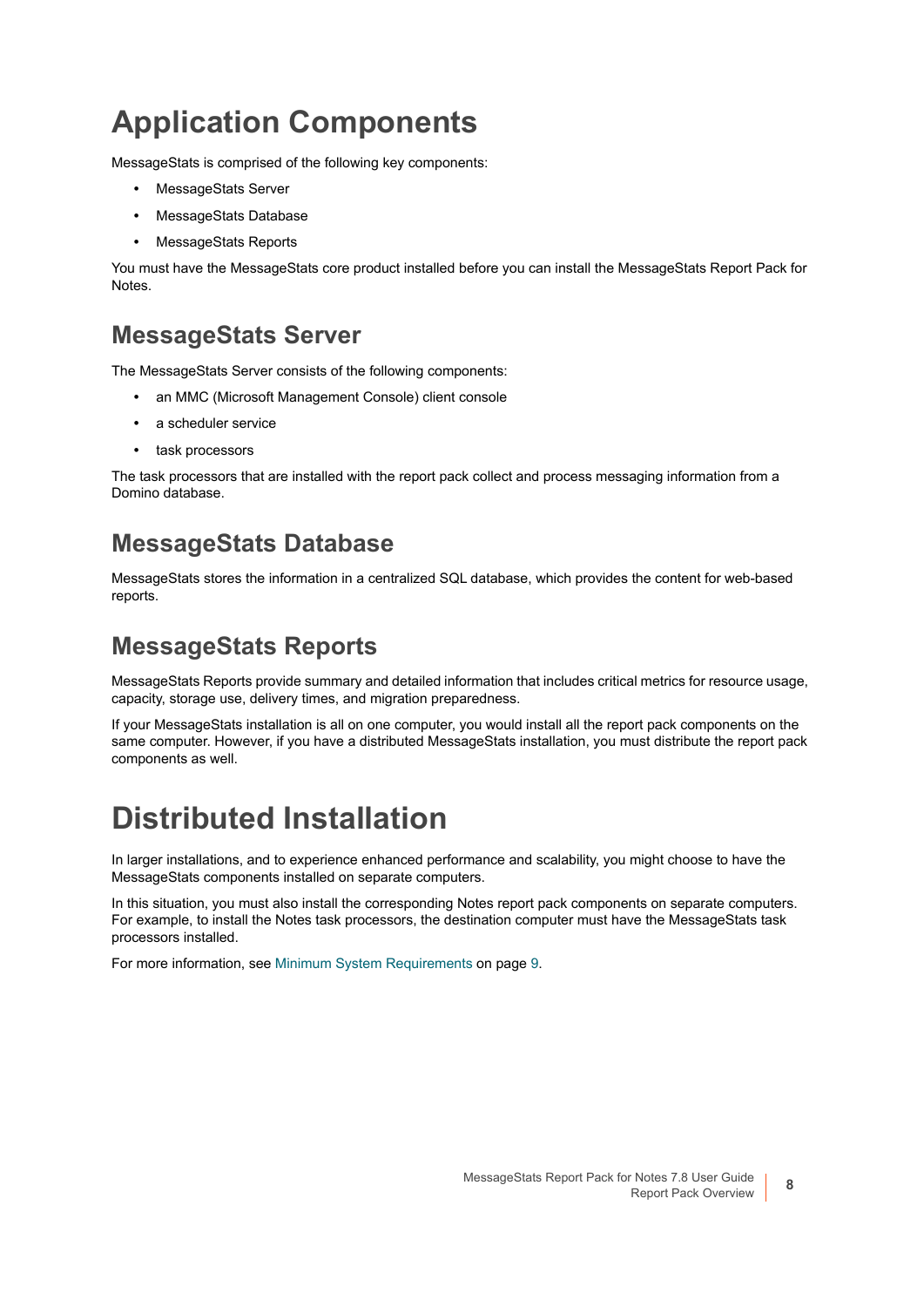# **Preparing for Installation**

- <span id="page-8-0"></span>**•** [Supported Environments](#page-8-1)
- **•** [Minimum System Requirements](#page-8-2)
- **•** [Required Rights and Permissions](#page-9-1)
- **•** [How Are the Permissions Used?](#page-10-1)
- **•** [Installing the Notes Report Pack](#page-10-3)

# <span id="page-8-1"></span>**Supported Environments**

The following list describes the environments that the report pack supports:

- **•** Lotus Domino \ Notes 6
- **•** Lotus Domino \ Notes 7
- **•** Lotus Domino \ Notes 8 and 8.5
- **•** IBM Domino \ Notes 9.0 and 9.0.1
- **•** HCL Domino \ Notes 11.0 and 11.0.1

# <span id="page-8-3"></span><span id="page-8-2"></span>**Minimum System Requirements**

Before you install the MessageStats Report Pack for Notes, you must have core MessageStats 7.8 installed. The report pack installs the report pack task processors, the new Notes reports, and adds the Notes node to the MessageStats console.

You must meet the minimum hardware requirements for MessageStats. For information about the minimum hardware requirements for MessageStats, see the *MessageStats Quick Start Guide*.

If your MessageStats installation is distributed, you must install the corresponding report pack components on the same server as the core MessageStats components. The following list shows the components in the order in which they must be installed on the different servers:

**Table 1. Correlation between core components and report pack components.**

| <b>Server Installation</b>         | <b>Installed Components</b>           |
|------------------------------------|---------------------------------------|
| MessageStats Database              | MessageStats Database 7.8             |
|                                    | Notes Report Pack Database components |
| MessageStats Task Execution Server | MessageStats Task Processors 7.8      |
|                                    | Notes Report Pack Task Processors     |
| MessageStats Console               | MessageStats MMC Client Console 7.8   |
|                                    | Notes Report Pack MMC Client Console  |
| MessageStats Reports               | MessageStats Reports 7.8              |
|                                    | Notes Report Pack Reports             |

**9**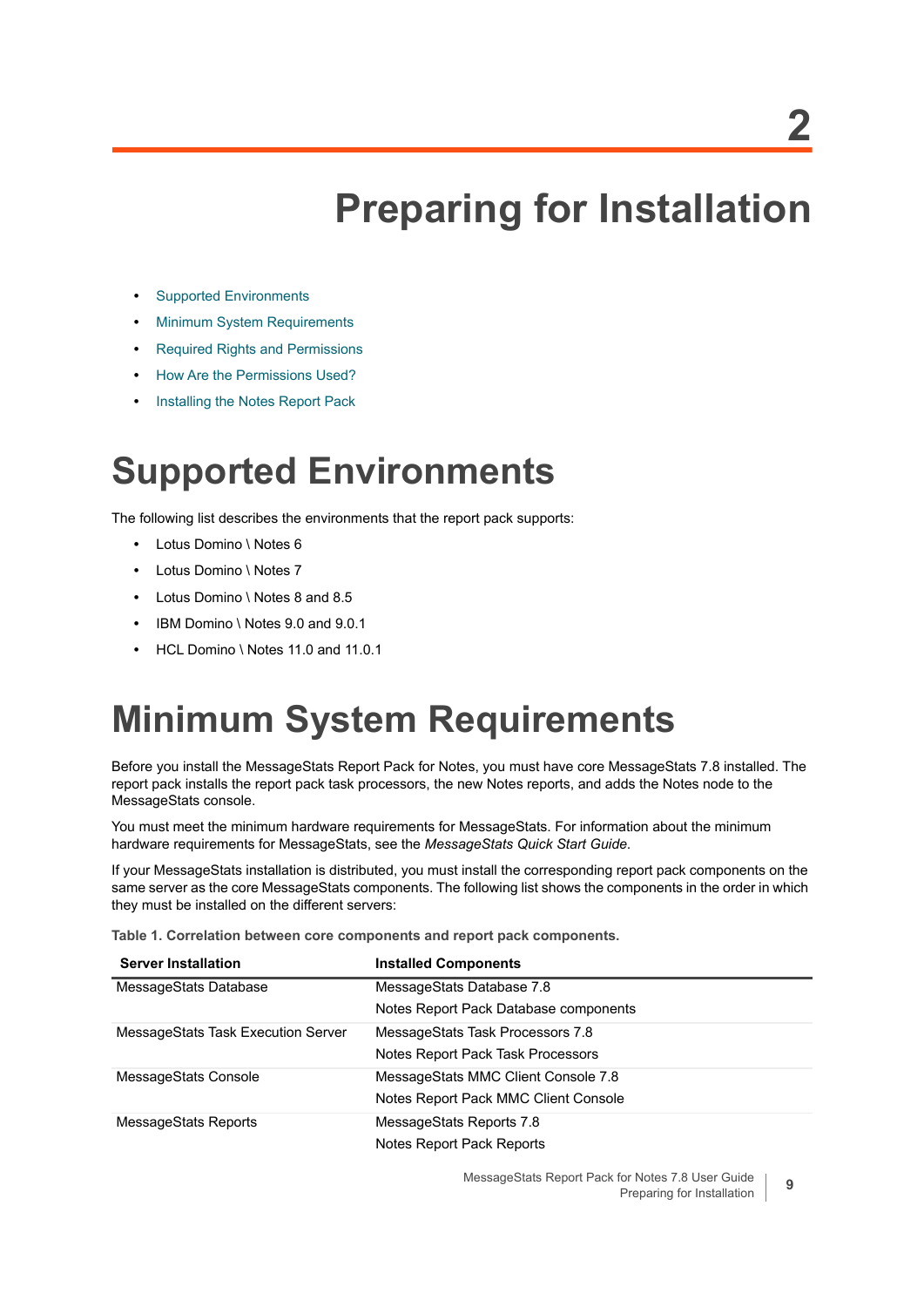## <span id="page-9-0"></span>**Software Requirements**

You install the report pack components on servers on which the core MessageStats components are already installed. You must meet the software requirements for MessageStats. See the *MessageStats Quick Start Guide*  for the software requirements for the different MessageStats components.

The following table contains any additional software requirements for the report pack:

**Table 2. Minimum software requirements for the Notes report pack.**

| Type                       | <b>Minimum Requirement</b>                                                                                                                           |
|----------------------------|------------------------------------------------------------------------------------------------------------------------------------------------------|
| <b>Task Processors</b>     | The Notes client must be installed on the server that hosts the MessageStats<br>task processors.                                                     |
|                            | <b>NOTE:</b> The Notes client must have been opened at least once and connected to<br>a Domino server before the client can be used in MessageStats. |
| <b>MMC Client Console</b>  | At minimum, Microsoft .Net Framework 4.7.2 must be installed on the server that<br>hosts the MessageStats MMC Client Console.                        |
| Environment                | At least one server running Lotus Domino 6.0, Lotus Domino 8.0, Lotus Domino<br>8.5, IBM Domino 9.0 or 9.0.1, or HCL Domino 11.0 or 11.0.1.          |
| <b>Additional Software</b> | MessageStats 7.8                                                                                                                                     |

# <span id="page-9-4"></span><span id="page-9-1"></span>**Required Rights and Permissions**

This section lists the rights and permissions required to install the MessageStats Report Pack for Notes, to gather appropriate information, and to compile reports.

## <span id="page-9-2"></span>**Installation Rights**

The following rights are required to install the report pack:

- **•** Local Administrator rights
- **•** MessageStats Admin rights on the server that houses the MessageStats database

## <span id="page-9-3"></span>**Operational Rights**

The following rights are required by the Windows account under which the MessageStats gathering process is run:

- **•** MessageStats Admin rights on the server that houses the MessageStats database
- **•** Local Administrator rights on the task execution server

The following rights are required by the Windows account that is used to run the MessageStats client console:

**•** Belong to the MessageStats Admin local group on the server that hosts the MessageStats scheduler service (MessageStats Server)

The following rights are required by the Notes user account that is used to run the report pack gathering tasks on the Domino servers:

- **•** Have at least Designer-level access to all Domino databases. (This can be done by adding the user to the Local Domain Servers administration group.)
- **•** To gather private folder information, the Notes user must also be on the Trusted Server list in the Domino Server Document of the server from which data is collected.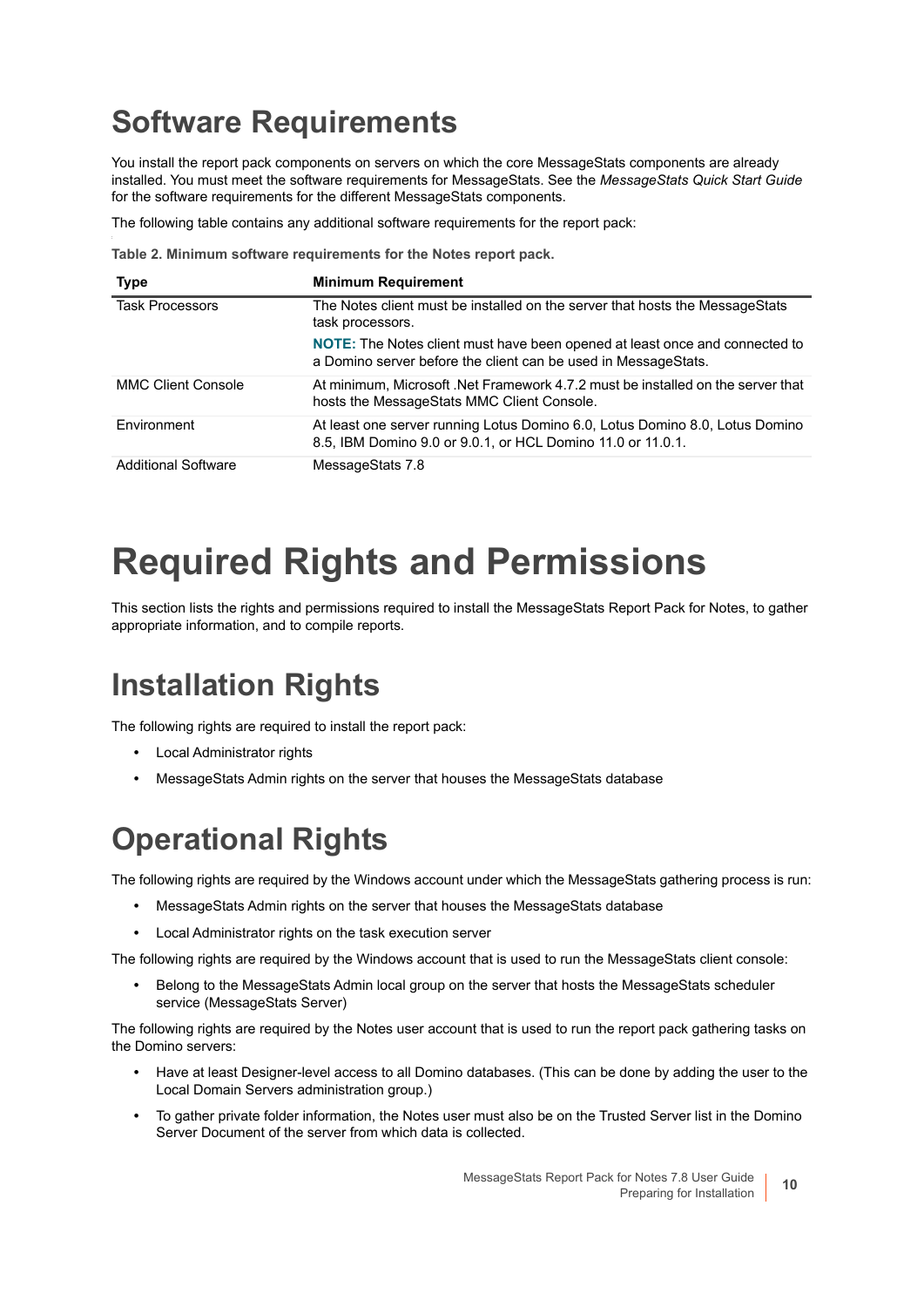#### *To add a Notes User to the Trusted Servers list in the Domino Server Document*

- 1 In the Domino Directory, go to the Security section.
- 2 Add the user name (from the Notes ID that the report pack gathering tasks are using) to the Trusted Servers list.

## <span id="page-10-0"></span>**Database Catalog on each Domino Server**

To be able to enumerate the databases on the Domino server, the report pack requires that there be a database catalog (catalog.nsf) available locally on each Domino server.

### <span id="page-10-1"></span>**How Are the Permissions Used?**

During the Database Enumeration task, the report pack accesses the user activity log within each database. This allows the report pack to gather information about who last accessed the database and when it was accessed.

If the user activity log of a database is configured with the "Activity is Confidential" option, then the Notes gathering account must have at least Designer-level access to the database to retrieve the activity.

If the you do not want to grant Designer-level access to the Notes gathering account, then read-only access to all of the databases can be used. The report pack does not perform any explicit write operations to any of the databases. (Some of the Notes API functions might perform implicit write operations, such as updating the activity log.)

To gather private folder information, the Notes user account used to gather from the Domino server must still be added to the Trusted Server list.

### <span id="page-10-2"></span>**MessageStats Reports Security Settings**

For all servers housing the MessageStats Reports web server, ensure the following:

- **•** On the MessageStats Reports virtual directory, ensure that Integrated Windows Authentication is selected.
- **•** The user accessing the website must be in the Web Report Users local group to view the site. The user can also be in the Web Report Administrators and Web Report Authors local groups, depending on your security hierarchy.

The account must also be in the MessageStats Admin local group (for read and write access) or MessageStats Web local group (for read access only).

## <span id="page-10-3"></span>**Installing the Notes Report Pack**

Use the following procedure to install the report pack.

#### *To install MessageStats Report Pack for Notes*

- 1 Log on to your system using MessageStats service account.
- 2 Double-click the **autorun.exe** file and select the **Install** tab.
- 3 Select the **Notes** link.
- 4 Read the license agreement and select the **I accept the terms in the license agreement** check box and click **Next.**
- 5 Select the features that you want to install and click **Next**.
- 6 Verify the folder in which the report pack is to be installed and click **Next**.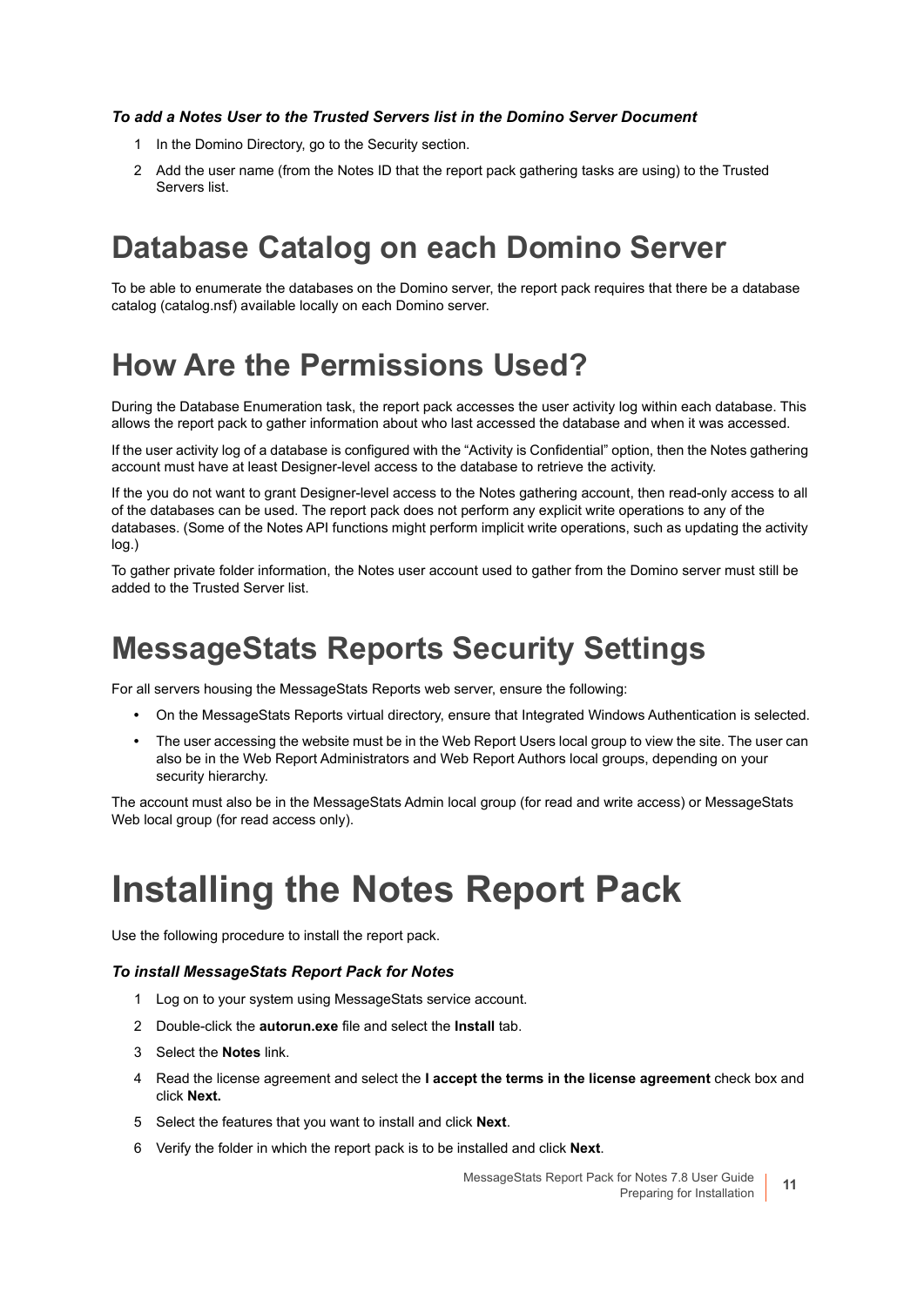- 7 Verify the SQL instance (MessageStats database) on which you are installing the report pack database components and click **Next**.
- 8 Click **Next** to begin the installation.
- 9 When the installation is complete, click **Finish**.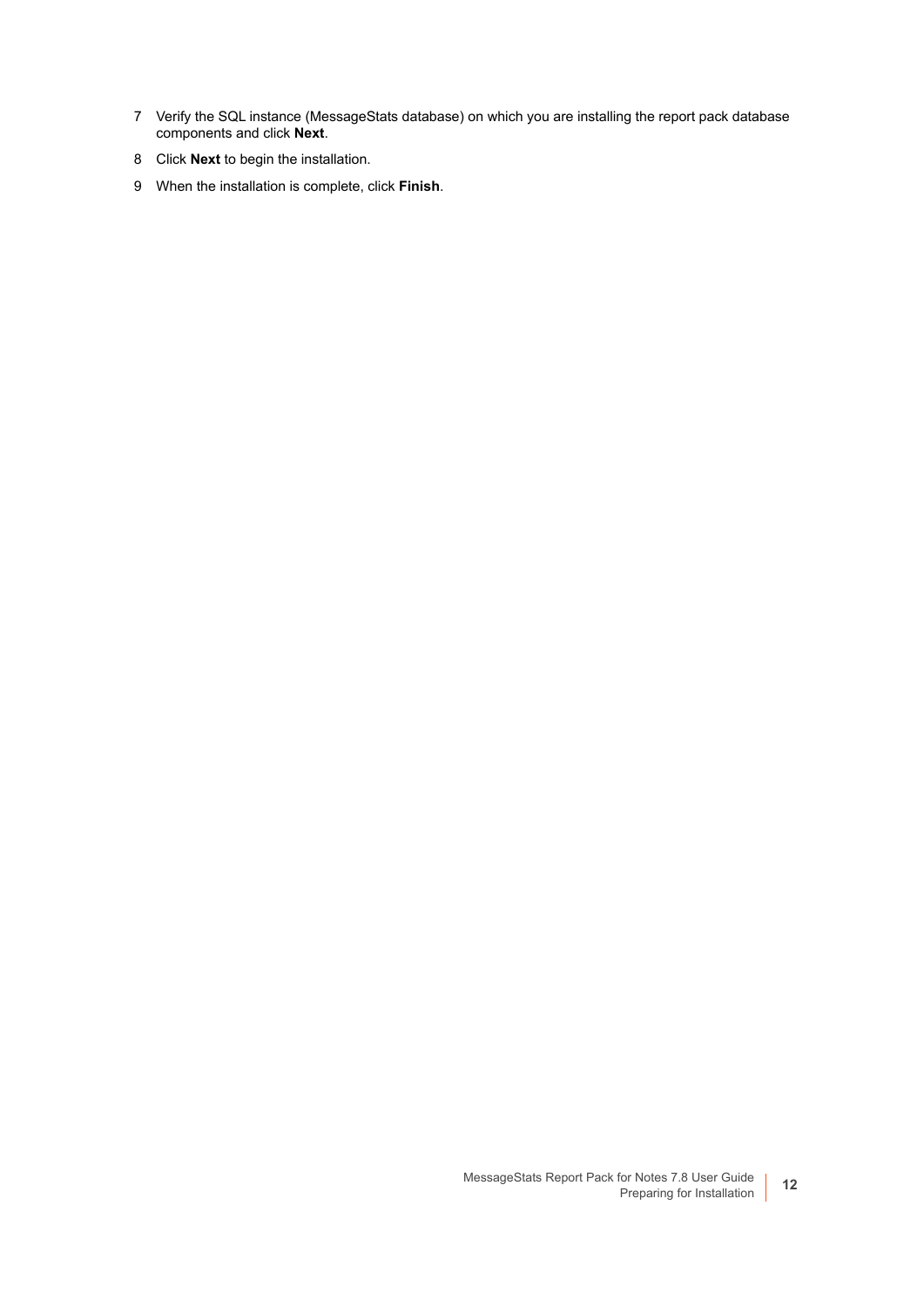# **Configuring the Report Pack**

- <span id="page-12-0"></span>**•** [Setting Up the Report Pack for Notes](#page-12-1)
- **•** [Introducing the MessageStats Console](#page-13-0)
- **•** [The MessageStats Node](#page-13-1)
- **•** [The MessageStats Server Node](#page-13-2)
- **•** [The Database Management Node](#page-14-0)
- **•** [The Notes Node](#page-14-1)
- **•** [MessageStats Reports Node](#page-17-0)
- **[Task Execution Servers Node](#page-17-1)**
- **•** [Managing Tasks](#page-18-0)

# <span id="page-12-1"></span>**Setting Up the Report Pack for Notes**

To perform your first successful gathering of Notes information, you must do the following steps:

1 Create a connection to the Domino domain. As part of the connection process, you must specify the Notes credentials that will be become the default credentials used by all the report pack gathering tasks.

For information about how to connect to a Domino domain and to specify the Notes credentials used for gathering tasks, see [Connecting to a Domino Domain on page 15](#page-14-2).

For information about changing the default Notes credentials, see [Specifying Notes Credentials on page](#page-26-3)  [27.](#page-26-3)

2 If you are migrating from Notes to Exchange using Quest Notes Migrator for Exchange, the Notes Migration Status reports can show migration progress. To populate the migration reports, you must create a connection to a Notes Migrator for Exchange database.

For information about how to connect to a Notes Migrator database, see [Connecting to a Notes Migrator](#page-16-0)  [Database on page 17.](#page-16-0)

- 3 Create and run a Notes Users gathering task.
- 4 Create a Notes Databases gathering task.
- 5 To populate the remaining reports, create Notes Mailbox Content and Notes Storage gathering tasks.

For information about creating gathering tasks, [About the Create Task Wizard on page 31.](#page-30-3)

**IMPORTANT:** To be able to enumerate the databases on the Domino server, the report pack requires f. that there be a database catalog (catalog.nsf) on each Domino server.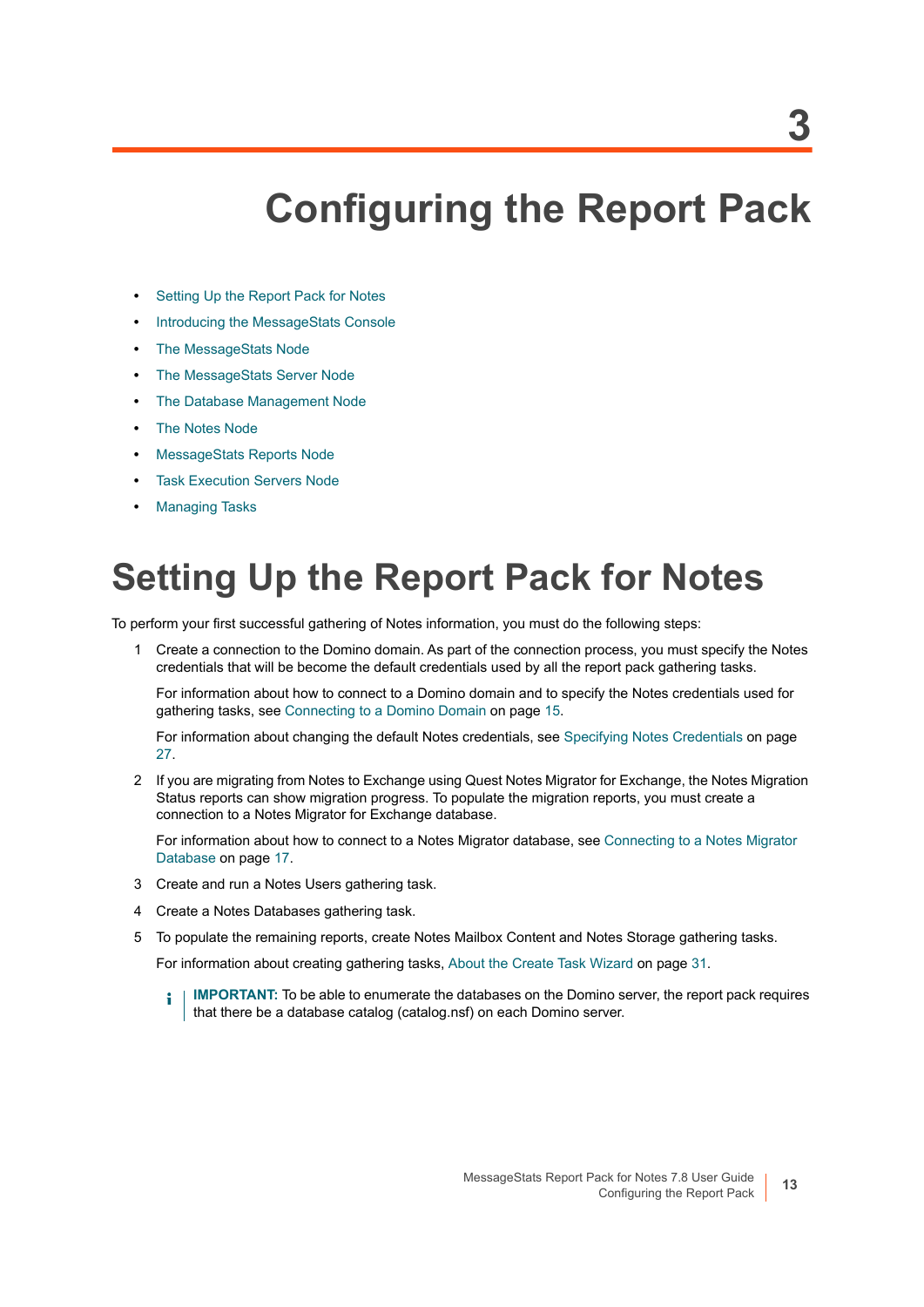# <span id="page-13-0"></span>**Introducing the MessageStats Console**

This section contains information about how to use the MessageStats Console. It describes the kind of information MessageStats gathers, how to configure a default gathering, how MessageStats stores the collected data, and how to view reports based on the gathered information.

The MessageStats Console consists of an MMC (Microsoft Management Console) client console, a scheduler service, and task processors. Like all MMC consoles, the MessageStats Console consists of a window divided into two panes:

- **•** The left pane displays the console tree. The console tree is a hierarchical structure that shows the items (nodes) that are available in a console. These items can include folders, snap-ins, controls, Web pages, and other tools.
- **•** The right pane contains the details pane. The details pane shows information and functions that pertain to items in the console tree.

For information about MMC, please see the online help provided by Microsoft.

# <span id="page-13-1"></span>**The MessageStats Node**

By default, the Quest Software folder is expanded to show the MessageStats node. If you right-click the MessageStats node, the following options are available:

|  |  | Table 1. MessageStats node shortcut menu. |  |  |  |
|--|--|-------------------------------------------|--|--|--|
|--|--|-------------------------------------------|--|--|--|

| <b>Menu Option</b>   | <b>Description</b>                                                                                                                        |
|----------------------|-------------------------------------------------------------------------------------------------------------------------------------------|
| About                | Provides version and copyright information about the product.                                                                             |
| Connect              | Opens the Connect to MessageStats dialog box, allowing you to<br>connect to one or more Message Stats Servers.                            |
| New Window from Here | Launches a secondary window. This option is a MMC menu default.                                                                           |
| Refresh              | Allows you to refresh the Message Stats Console view. You can use<br>this to update the view if you add new objects or tasks to the tree. |
| Help                 | Opens the online help. The online help and the MMC online help are<br>available from the same system.                                     |

## <span id="page-13-2"></span>**The MessageStats Server Node**

Typically, the MessageStats Server is the server on which the MMC console, Scheduler Service, and task processors are installed. In a distributed installation, you can install additional task processors on several computers to run large gatherings. Computers on which you install the task processors are called Task Execution Servers.

Using MessageStats , you can distribute your gathering work across several geographic locations or distribute the workload to occur during certain periods. By using more than one Task Execution Server, you can ensure that available resources can meet the gathering and processing requirements of particular tasks.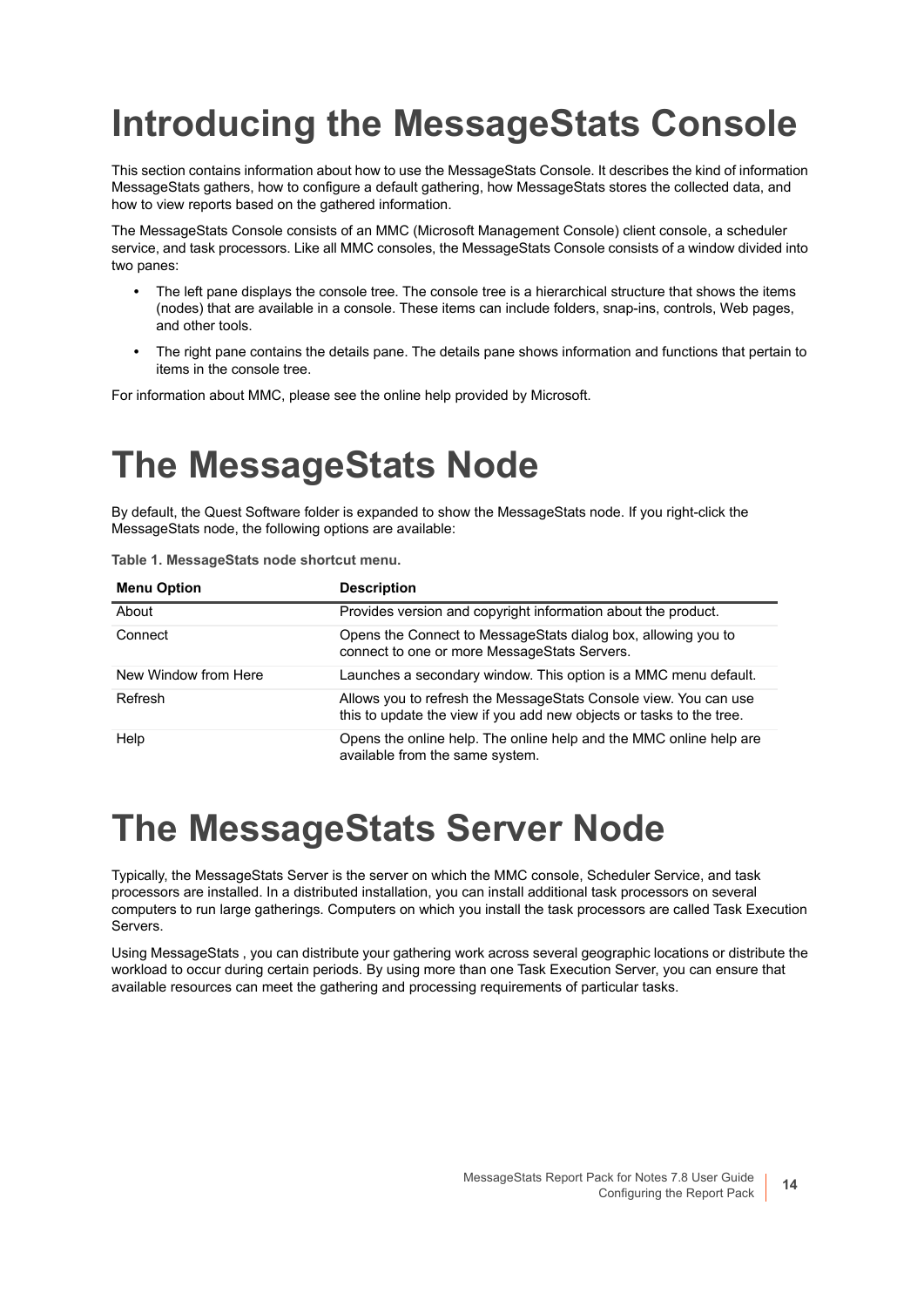

The server under the MessageStats node is the MessageStats server that houses the scheduler service.

Task Execution servers are the computers that host the task processors.

## <span id="page-14-0"></span>**The Database Management Node**

The MessageStats Database stores the information that is used by the reports. When the database is properly tuned, information can be efficiently stored, and the reports can quickly access the required data.

> File Database Management 由 <sup>1</sup> Data Aging **E-Vir Database Maintenance E** > Delete Data

Over time, the MessageStats Database grows and the database server can become strained. However, it is critical that the database retain enough data for any historical reporting needs that might arise. You can use the Database Management functions to tune the database and remove obsolete data.

For information about Database Management, please see [Database Management on page 23](#page-22-3).

## <span id="page-14-1"></span>**The Notes Node**

The Notes node lists the Domino domains to which is connected. When you expand the Domino Domains node, the domains appear as child nodes. The right pane lists the connected domains and the server that is used as the primary directory server for the domain. For information about creating a connection to servers in a Domino domain, see [Connecting to a Domino Domain on page 15.](#page-14-2)

If you are using Quest Notes Migrator for Exchange, you have the option to connect to a Notes Migrator database. Information from the database is used to populate the Notes Migration Status reports. For information about creating a connection to a Notes Migrator database, see [Connecting to a Notes Migrator Database on page 17.](#page-16-0)

### <span id="page-14-2"></span>**Connecting to a Domino Domain**

You use the Connect option to connect to a Domino server that contains the primary Domino Directory. The report pack uses the Domino server as the directory server to enumerate a Domino domain and to connect to the domain. You also specify the Notes ID file and password that is used by the gathering tasks.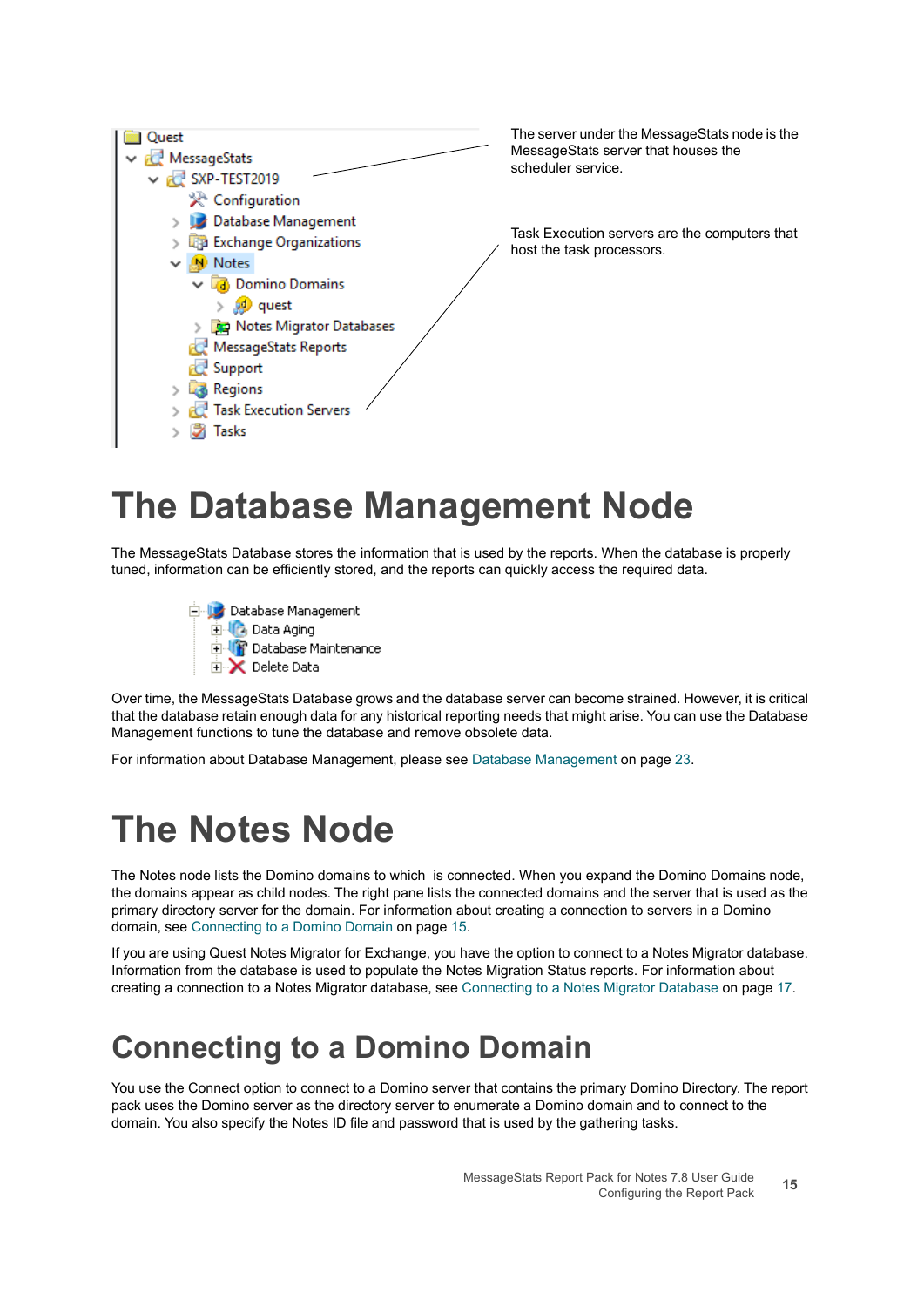During connection, you can specify the Task Execution Server that is used to connect to the Domino domain. Task Execution Servers are the servers on which you installed the task processors.

### **Prerequisites for the Notes ID File**

The Notes User account that is used must have Designer-level access on the Domino server. For private folder gatherings, the account must also have Trusted Server rights in the Domino Server Document of the server from which data is collected. For more information, see [Required Rights and Permissions on page 10](#page-9-4).

**IMPORTANT:** MessageStats relies on the Notes client to extract the user name from the Notes ID file and to ÷ verify the password for the ID file. If you are running the MessageStats console on a computer on which Notes is not installed, you can import the Notes ID file but "??????????" is displayed instead of the user name. The selected ID file and password can still be used by the Task Execution Server.

#### *To connect to a Domino domain for the first time*

- 1 Expand the **Notes** node and select **Domino Domains** in the treeview.
- 2 Right-click and select **Connect**.
- 3 Enter the name of a Domino server that contains the primary Domino Directory. You can specify the server name in one of the following formats:
	- **▪** canonicalized (CN=Server/O=Org)
	- **▪** abbreviated (Server/Org)
	- **▪** server common name (Server)
- 4 If your primary directory file name is different from the default name (names.nsf), enter the name of your primary Domino Directory in the Directory File Name box.
- 5 Click **Next**.
- 6 To connect to this domain with a Task Execution Server other than the default server, select a server in the Task Execution Server box. If you installed only one task execution server, this option is dimmed.

The Task Execution Server must have the Notes client installed. The Notes client must have been opened at least once and connected to a Domino server before the client can be used in MessageStats.

- 7 Select **Specify Explicit Notes ID**.
	- a Click **Import ID File** and browse to the Notes User ID file you want.
	- b Enter the password associated with the selected user ID file.

The Notes credentials that you specify can be used as the default credentials when you are connecting to additional Domino domains.

For Lotus Notes 7.0 and later, the password is validated when you click Connect. For Lotus Notes 6.0, the password is not validated until you run a gathering task against a Domino server.

8 Click **Connect**.

When you connect to an additional Domino domain, you have the option to use the default Notes credentials or to specify a different Notes ID and password. The Notes ID and password is used by the Task Execution Server to gather information from the Domino servers.

To change the default credentials that are used by Notes tasks, see [Specifying Notes Credentials on page 27](#page-26-3).

### **Changing the Directory Server for the Domain**

At a later date, for performance reasons, you might want to change the directory server that is used to create the connection to the Domino domain.

#### *To change the server used for the Domino domain connection*

1 Expand the Domino Domains node and select a Domino domain.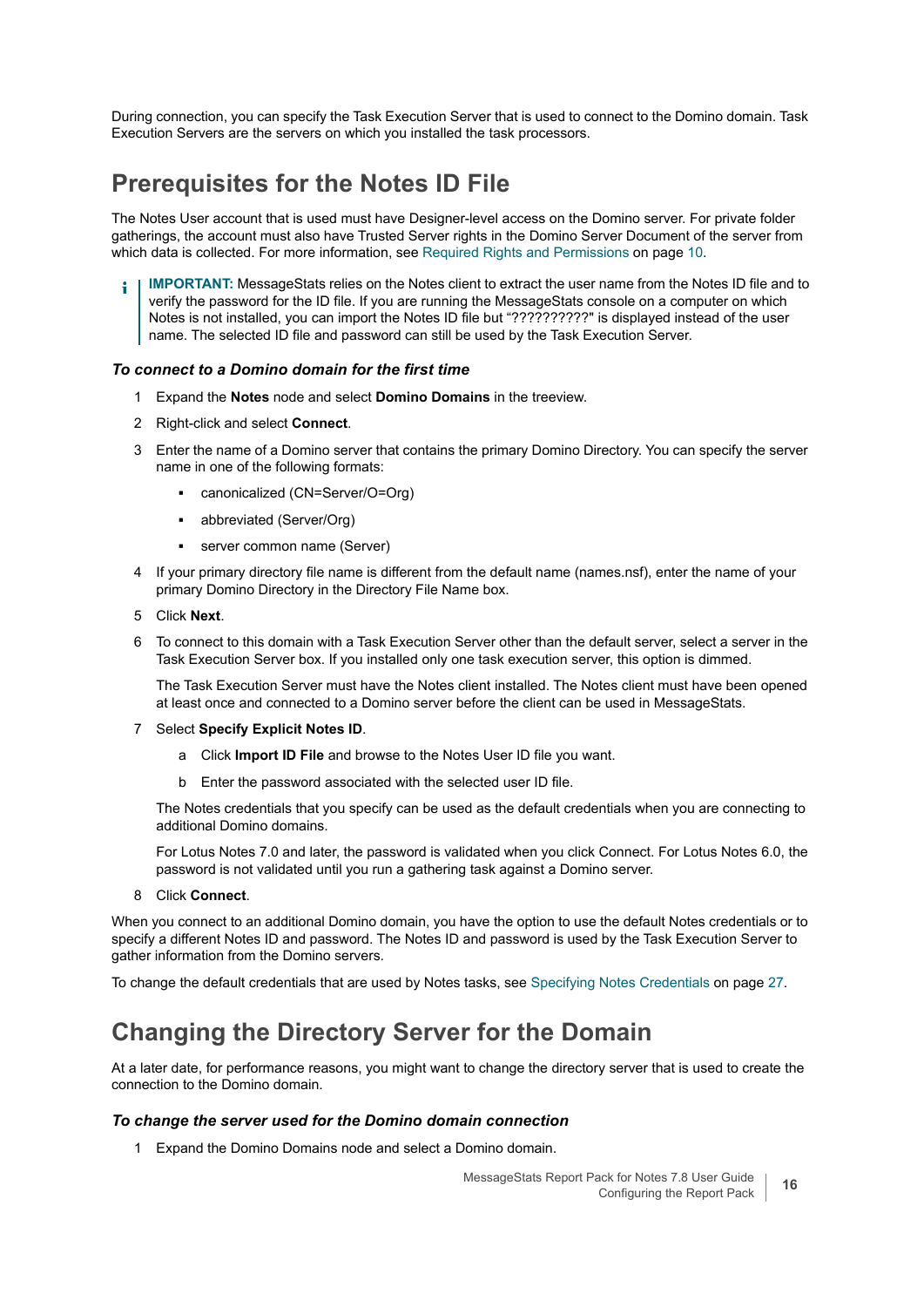- 2 Right-click and select **Properties**
- 3 From the server list, select a server that contains a primary Domino Directory.
- 4 Click **OK**.

## <span id="page-16-0"></span>**Connecting to a Notes Migrator Database**

Certain reports can be used to assess the progress of a Notes to Exchange migration. By connecting to a Notes Migrator for Exchange database, you can view data in the following "real-time" reports:

- **•** Migration Status per Collection
- **•** Migration Status per Server
- **•** Mailbox Comparison
- **•** Distribution List Provisioning
- **•** NSF Status

You can connect to a Notes Migrator database that is on the same SQL instance as the MessageStats database, or to a remote Notes Migrator database on a different SQL server.

If you connect to a remote database, you must use SQL authentication to create a linked server connection.

#### *To connect to a Notes Migrator database*

- 1 Expand the **Notes** node and select **Notes Migrator Databases** in the treeview.
- 2 Right-click and select **Connect**.
- 3 Enter a descriptive name for the connection. This is the name used to identify the database in the Notes Migration Status reports.
- 4 Select the type of authentication for the database connection:
	- **▪** If you are connecting to a Notes Migrator database on the same SQL instance as the MessageStats database, you can select Windows Authentication and proceed to [Step 6.](#page-16-1)

 $-$  OR  $-$ 

- **▪** If you are connecting to a Notes Migrator database on a different SQL server, you must select SQL Authentication.
- a Enter the SQL user name and password that will be used to connect to the database. The SQL account must have the following database role memberships:
	- **▫** public
	- **▫** db\_datareader
	- **i** | IMPORTANT: The Windows account that is used to run the MessageStats console must be a member of the **SQL setupadmin fixed server** role on the remote SQL server that hosts the MessageStats database. Only members of the setupadmin fixed server role have sufficient rights to create a linked server
- 5 Select the SQL server that contains the Notes Migrator database.
- <span id="page-16-1"></span>6 Select the Notes Migrator database that contains the migration data.
- 7 Click **Test Connection** to verify that the connection can be established.
- 8 Click **Save**.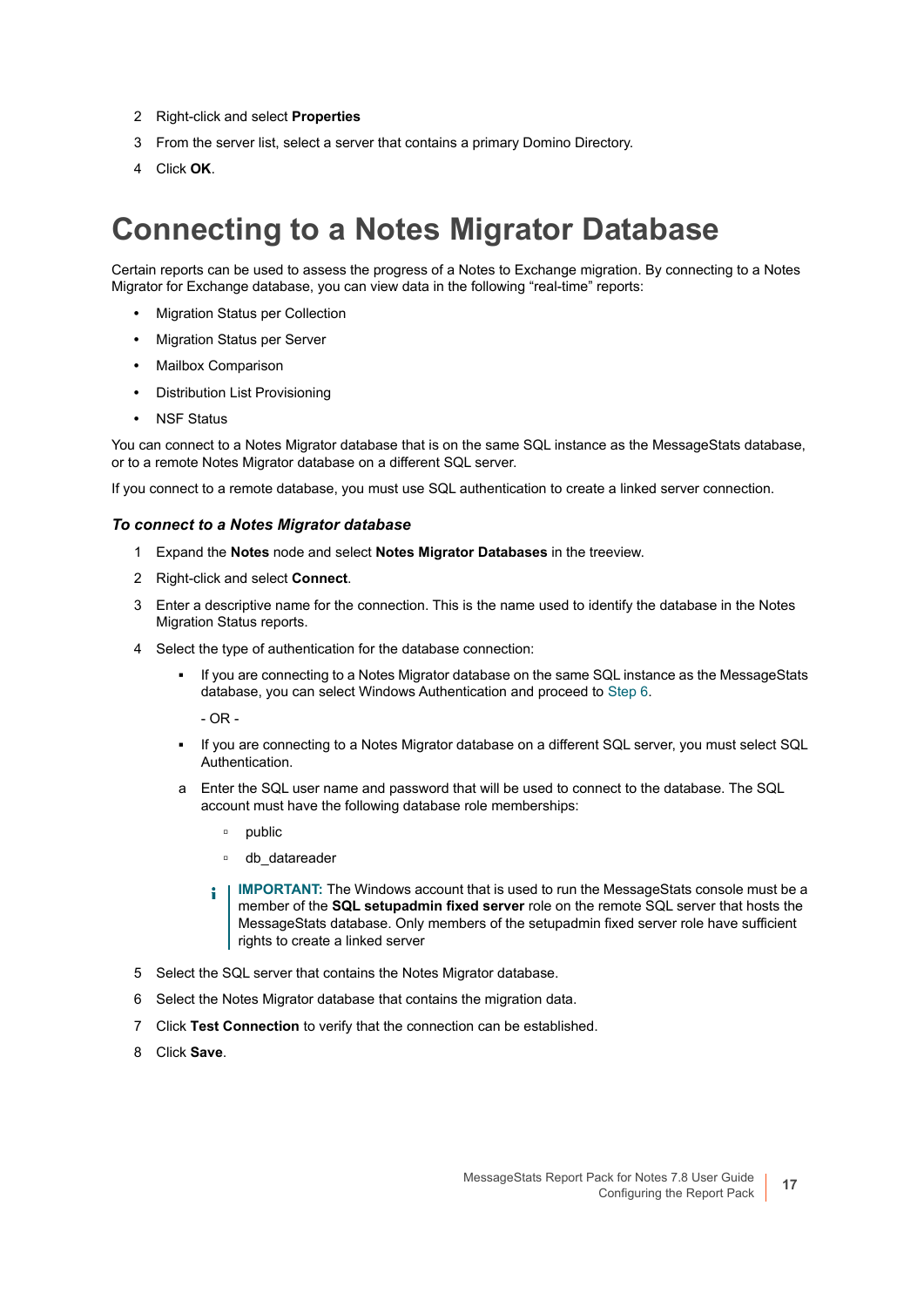### **Modifying SQL Credentials for the Connection**

If you create a connection to a Notes Migrator database that is on a different SQL instance than the MessageStats database, you must create the connection using SQL authentication.

At a later date, you can modify the credentials. For example, if the password for the SQL account has changed, you can modify the password used for the connection.

#### *To modify the SQL credentials*

- 1 Select the Notes Migrator database in the treeview.
- 2 Right-click and select **Edit SQL Authentication Properties**.
- 3 Enter the change that you want to make:
	- **▪** Enter a different password for the displayed SQL account.
		- OR-
	- **▪** Enter a different SQL name and password.
- 4 Click **Save**.

## <span id="page-17-0"></span>**MessageStats Reports Node**

This node launches the MessageStats Reports component in the right pane. The reports node accesses the separate web-based reporting component that is hosted on an IIS server.

Before you create your task gathering, you must set up a connection to each of the Domino database instances from which you want to gather information.

## <span id="page-17-1"></span>**Task Execution Servers Node**

The Task Execution Servers node contains the servers on which you have installed task processors. In a complete installation, task processors are installed on the same server as the MessageStats scheduler server and the MMC client console.

Tasks that consume resources can be run on a dedicated Task Execution Server. You can create additional Task Execution Servers through a distributed installation. In a distributed installation, you can install task processors on additional servers to spread the gathering load.

Through the Task Execution Servers node, you can set properties for specific task execution servers. You can change the default task execution server, identify a path location to which the task log files are written, specify parameters for task logging activities, and set the number of task processors that can run concurrently. To gather information for the reports, the task processors must access the databases on the Domino server.

For more information about setting properties for a task execution server, see the *MessageStats Administrator Guide*.

### <span id="page-17-2"></span>**Available Options for Task Execution Servers**

When you right-click a task execution server, the following options are available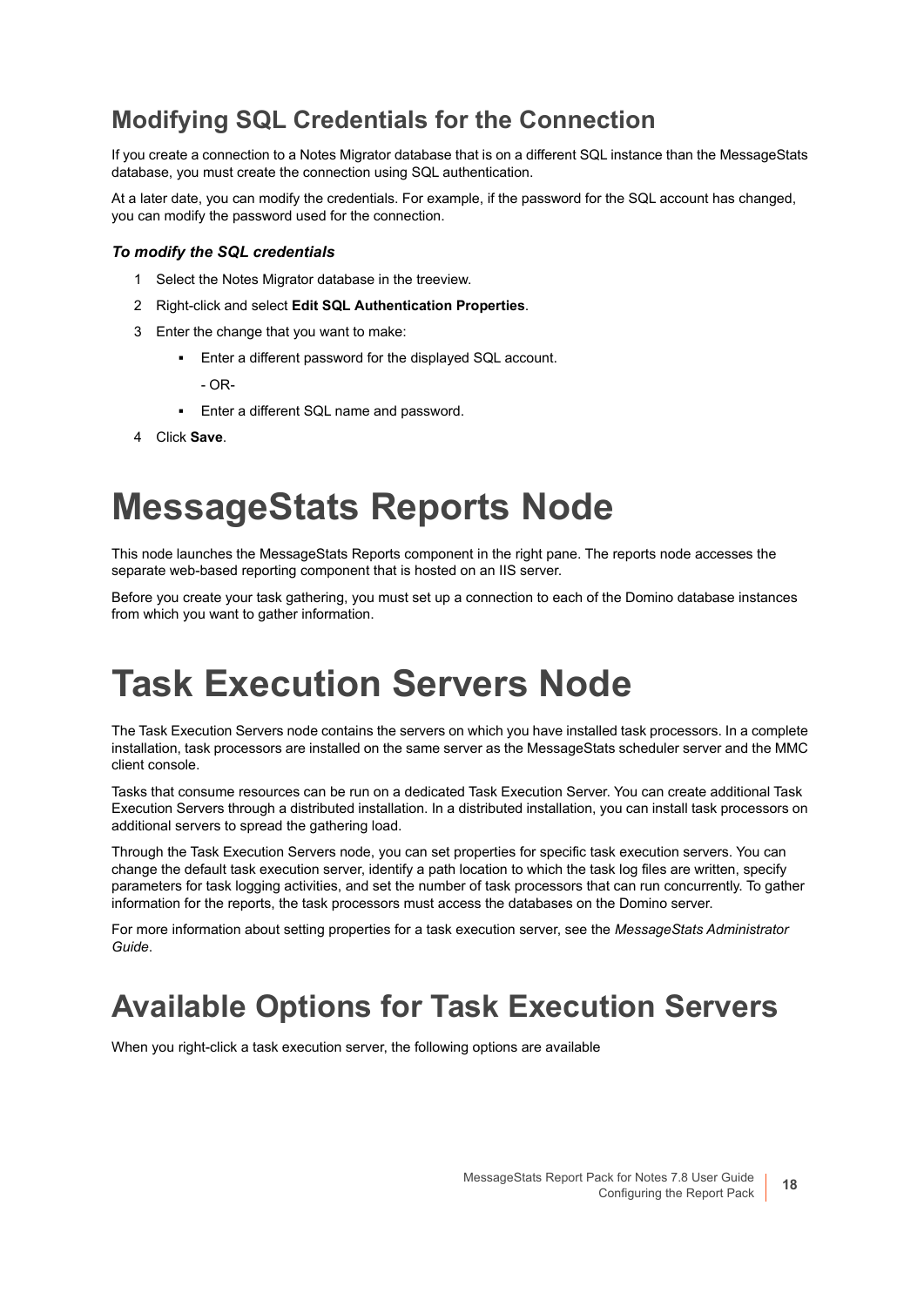**Table 2. Task Execution Server node shortcut menu.**

| <b>Menu Option</b> | <b>Description</b>                                                                                                                                                                                                                                              |
|--------------------|-----------------------------------------------------------------------------------------------------------------------------------------------------------------------------------------------------------------------------------------------------------------|
| Set as Default     | Allows you to set the default task execution server that is used when<br>you create new gathering tasks.                                                                                                                                                        |
|                    | <b>NOTE:</b> You can specify a different task execution server when you are<br>creating a new task.                                                                                                                                                             |
| Remove Server      | Removes the task execution server from the console.                                                                                                                                                                                                             |
|                    | <b>NOTE:</b> To properly remove the task execution server, it is<br>recommended that you remove the task processors from the server.<br>When you remove the task processors, the server is automatically<br>removed from under the Task Execution Servers node. |
| Refresh            | Allows you to refresh the console navigation treeview.                                                                                                                                                                                                          |
| Properties         | Allows you to set the properties for the selected task execution server.<br>For more information, see the Message Stats Administrator Guide.                                                                                                                    |
| Help               | Opens the online help. The online help and the MMC online help are<br>available from the same system.                                                                                                                                                           |

## <span id="page-18-0"></span>**Managing Tasks**

The Tasks node contains a list of all the tasks that you have configured and you can expand each task to show the individual gatherings that are included in the task. If you right-click the Tasks node, you can set properties for all tasks.

If you expand the Tasks node, you can view existing tasks and make changes to the individual tasks.



The tasks that appear in the Summary view provide the following information:

|  |  | Table 3. Task Summary View options. |  |  |
|--|--|-------------------------------------|--|--|
|--|--|-------------------------------------|--|--|

| <b>Information</b> | <b>Description</b>                                                                                                                                                          |
|--------------------|-----------------------------------------------------------------------------------------------------------------------------------------------------------------------------|
| Name               | Displays the name assigned to the task. To change the name, you can open<br>the Task Properties dialog box and change the task name on the first page.                      |
| Credentials        | Displays the credentials used to run the task. If you need to change the<br>credentials, you can open the Task Properties dialog box and edit the Task<br>Credentials page. |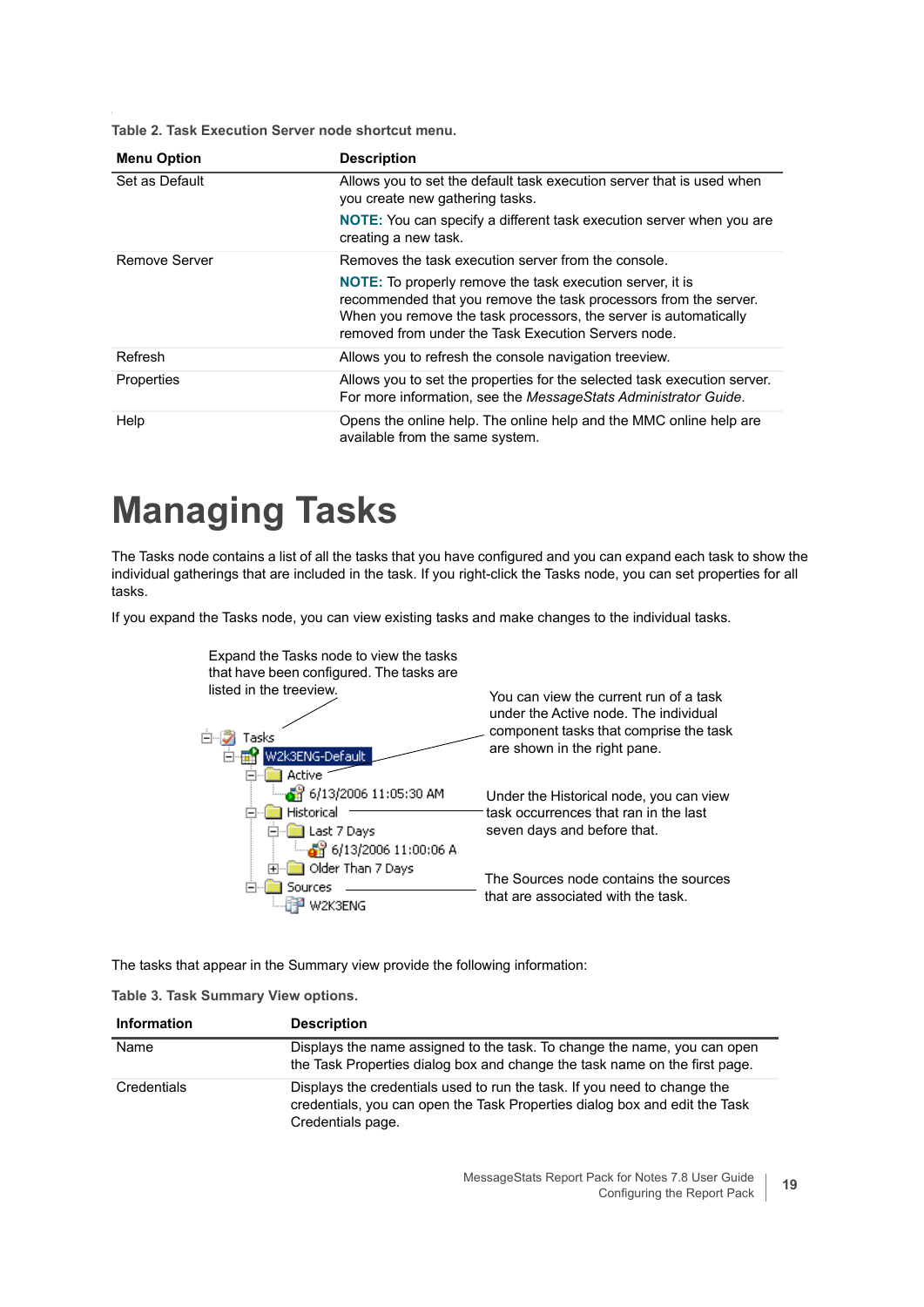| <b>Information</b>                  | <b>Description</b> |  |
|-------------------------------------|--------------------|--|
| Table 3. Task Summary View options. |                    |  |

| Schedule        | Indicates the schedule frequency set for the task. To change the schedule, you<br>can open the Task Properties dialog box and edit the Task Schedule page. |
|-----------------|------------------------------------------------------------------------------------------------------------------------------------------------------------|
| Next Occurrence | Indicates the next time the task will run. This information is based on the Task<br>interval information you set on the Task Schedule page.                |
| Description     | Displays the description of the task as it appears on the Task Properties dialog<br>box.                                                                   |
| <b>Progress</b> | Displays a progress percentage and progress bar to represent all the<br>constituent activities of the Task.                                                |

## <span id="page-19-0"></span>**Available Options for Tasks**

If you right-click a task in the navigation tree or the Task Summary view, you can perform several actions:



The following table describes the options:

**Table 4. Individual Task options.**

| Option         | <b>Description</b>                                                                                                                                                                         |
|----------------|--------------------------------------------------------------------------------------------------------------------------------------------------------------------------------------------|
| Cancel         | Cancels the task (or component tasks) that are not complete. If you cancel a<br>task, component tasks in progress finish and all pending tasks are cancelled.                              |
| Delete         | Deletes the task from the Task list.                                                                                                                                                       |
| Properties     | Opens the Properties dialog box for the selected task. For information about<br>individual task properties, see the chapters about Default Gatherings and<br>Extending Default Gatherings. |
|                | <b>NOTE:</b> If you select the Tasks node and right-click, you can set default<br>properties for all tasks. For more information, see Configuring Task Default<br>Properties on page 27.   |
| <b>Run Now</b> | Allows you to start the task immediately.<br>NOTE: If you select Run Now for a recurring task, the task still runs at the next<br>scheduled interval.                                      |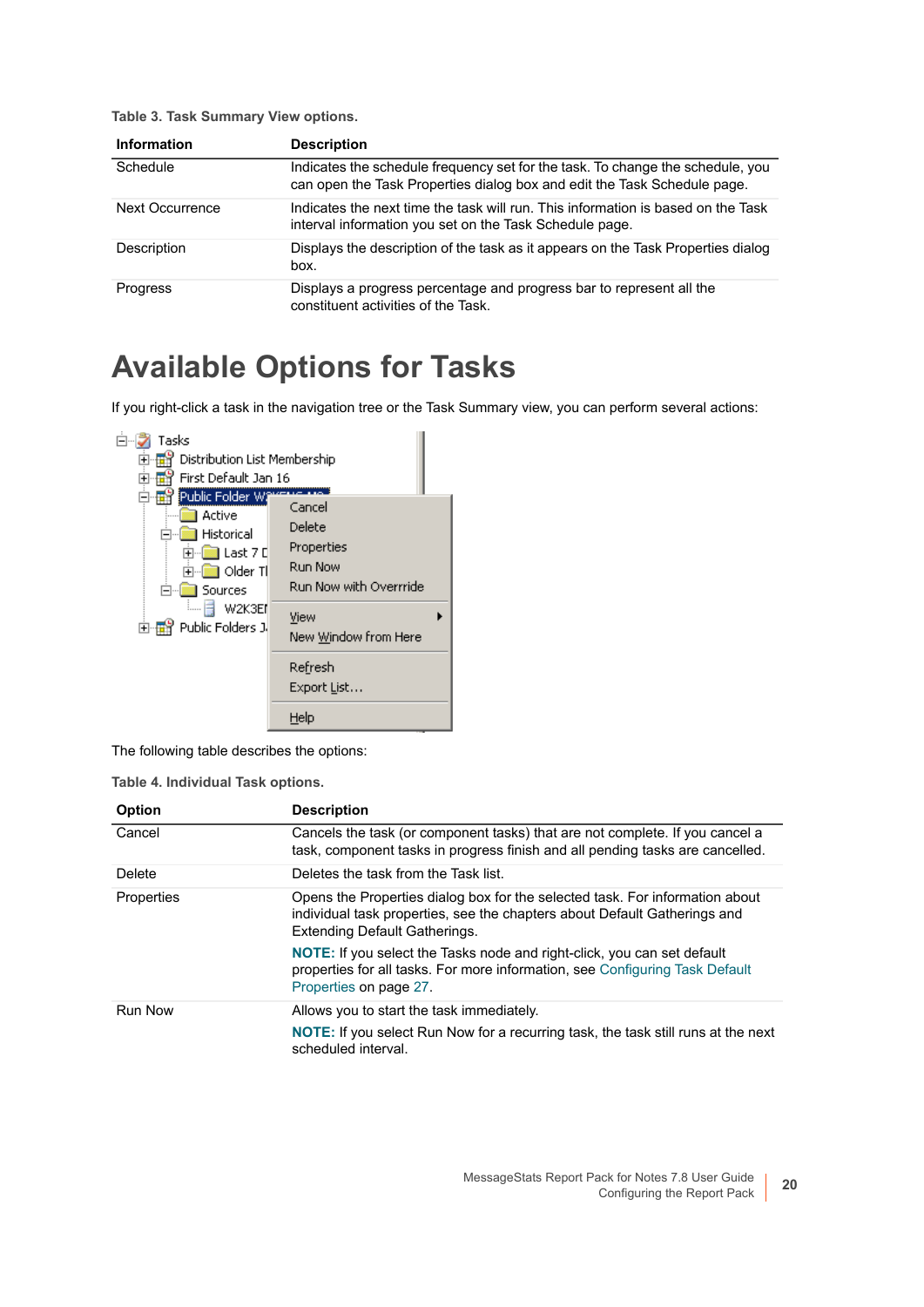**Table 4. Individual Task options.**

| <b>Option</b>                | <b>Description</b>                                                                                                                                                                                                                                                     |  |
|------------------------------|------------------------------------------------------------------------------------------------------------------------------------------------------------------------------------------------------------------------------------------------------------------------|--|
| <b>Run Now with Override</b> | If a task has run successfully, built-in gathering rules prevent a task from<br>regathering information in the same (UTC) day. This option allows you to force<br>a task to rerun and regather information when it has already completed<br>successfully the same day. |  |
|                              | NOTE: In report packs, this option acts the same as the Run Now option.                                                                                                                                                                                                |  |
| New Window from Here         | Opens a secondary window. This option is an MMC default.                                                                                                                                                                                                               |  |
| Refresh                      | Allows you to refresh the console view.                                                                                                                                                                                                                                |  |
| Help                         | Opens the online help. The online help and the MMC online help are available<br>from the same system, depending on the node selected in the treeview.                                                                                                                  |  |

## <span id="page-20-0"></span>**Expanding Tasks in the Task Activity View**

When you select a task in the treeview, it appears in the Task Summary view in the right pane. You can expand the task to view the task status and related information in the Task Activity view.

The following table describes the information available for the task activities.

**Table 5. Task Activity View options.**

| <b>Information</b>      | <b>Description</b>                                                                                                                                                                                                                     |
|-------------------------|----------------------------------------------------------------------------------------------------------------------------------------------------------------------------------------------------------------------------------------|
| Description             | This column describes the tasks. For gathering tasks that comprise many<br>component tasks, the Description column lists each component task, as well as<br>any other associated task activities.                                      |
| Source                  | This column indicates the server against which the task is running.                                                                                                                                                                    |
| <b>Status</b>           | This column indicates whether the task is Pending, Active, Finished, Pending<br>Retry, Unknown, or Failed. It also shows a status icon beside the Description.<br>For information about the status icons, see Status Icons on page 22. |
| <b>Progress</b>         | This column contains a progress percentage and an associated progress bar.<br>The progress bar indicates the progress of the task, including all associated<br>task activities.                                                        |
| Waiting For             | This column indicates the gathering task that must be completed before this<br>task can begin. For information about gathering task dependencies, see<br>Gathering Task Dependencies on page 36.                                       |
| <b>Start Time</b>       | This column indicates the date and time when the task started.                                                                                                                                                                         |
| Finish Time             | This column indicates the date and time when the task finished.                                                                                                                                                                        |
| Duration                | This column indicates the length of time taken to complete the task.                                                                                                                                                                   |
| <b>Execution Server</b> | This column indicates the server that ran the task.                                                                                                                                                                                    |

### **Cancelling Tasks**

From the Task Activity view, you can also cancel Task activities.

#### *To cancel a Task activity*

- 1 Expand the task in the listview.
- 2 Right-click the task activity you want to cancel.
- 3 Click **Cancel**.
- 4 Verify that you want to cancel the Task.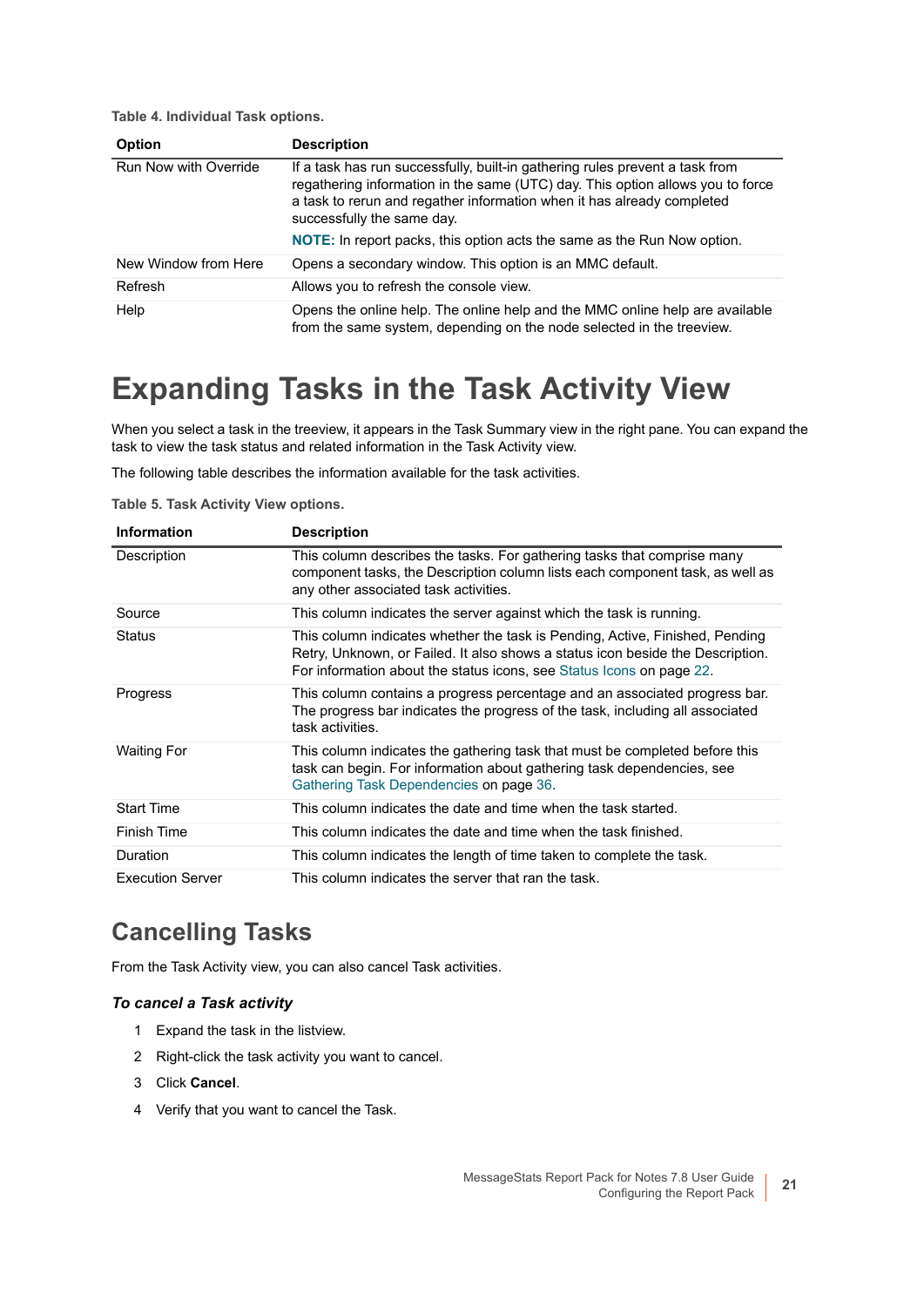If you cancel tasks, complete information is not stored in the database. If you cancel tasks that are dependencies for another task, the second task might not gather information as expected.

### **Reviewing and Saving Task Activity Logs**

From the Task Activity view in the right pane, you can review the logs for active, pending, or completed tasks.

#### *To view individual task logs*

- 1 Expand the task in the listview in the right pane.
- 2 Right-click the task activity for which you want to view the log.
- 3 Click **View Log**.
- 4 Click events in the log and review the event descriptions at the bottom of the dialog box.
- 5 If you want to save the task log as a compressed file, click **Save Log File as As Zip** and select the location where you want to save the file.

For troubleshooting purposes, you might want to save multiple task log files to a compressed format so that you can send the files to a support person.

#### *To save task logs for a task occurrence*

- 1 Locate the task occurrence in the treeview (in the Historical or the Active folder).
- 2 Right-click the task occurrence for which you want to save the log files.
- 3 Click **Save Task Logs**.
- 4 Select the location to which you want to save the zipped file.

You can also save the task log file for a specific task activity by expanding the task in the listview, selecting a specific task activity, right-clicking and selecting Save Task Logs.

#### <span id="page-21-0"></span>**Status Icons**

The Task Activity listview provides status icons as visual cues to the success or failure of the gatherings:

**Table 6. Task activity status icons and their meaning.**

| <b>Icon</b> | <b>Description</b>                                                                                                                     |
|-------------|----------------------------------------------------------------------------------------------------------------------------------------|
|             | This icon indicates that the task activity has not started yet. This icon is displayed<br>when the status is Pending or Pending Retry. |
|             | This icon indicates that the task activity is currently active.                                                                        |
|             | This icon indicates that the task activity has finished.                                                                               |
|             | This icon indicates that the task completed with errors.                                                                               |
|             | This icon indicates that the task activity failed.                                                                                     |
|             | This icon indicates that the task activity status is unknown.                                                                          |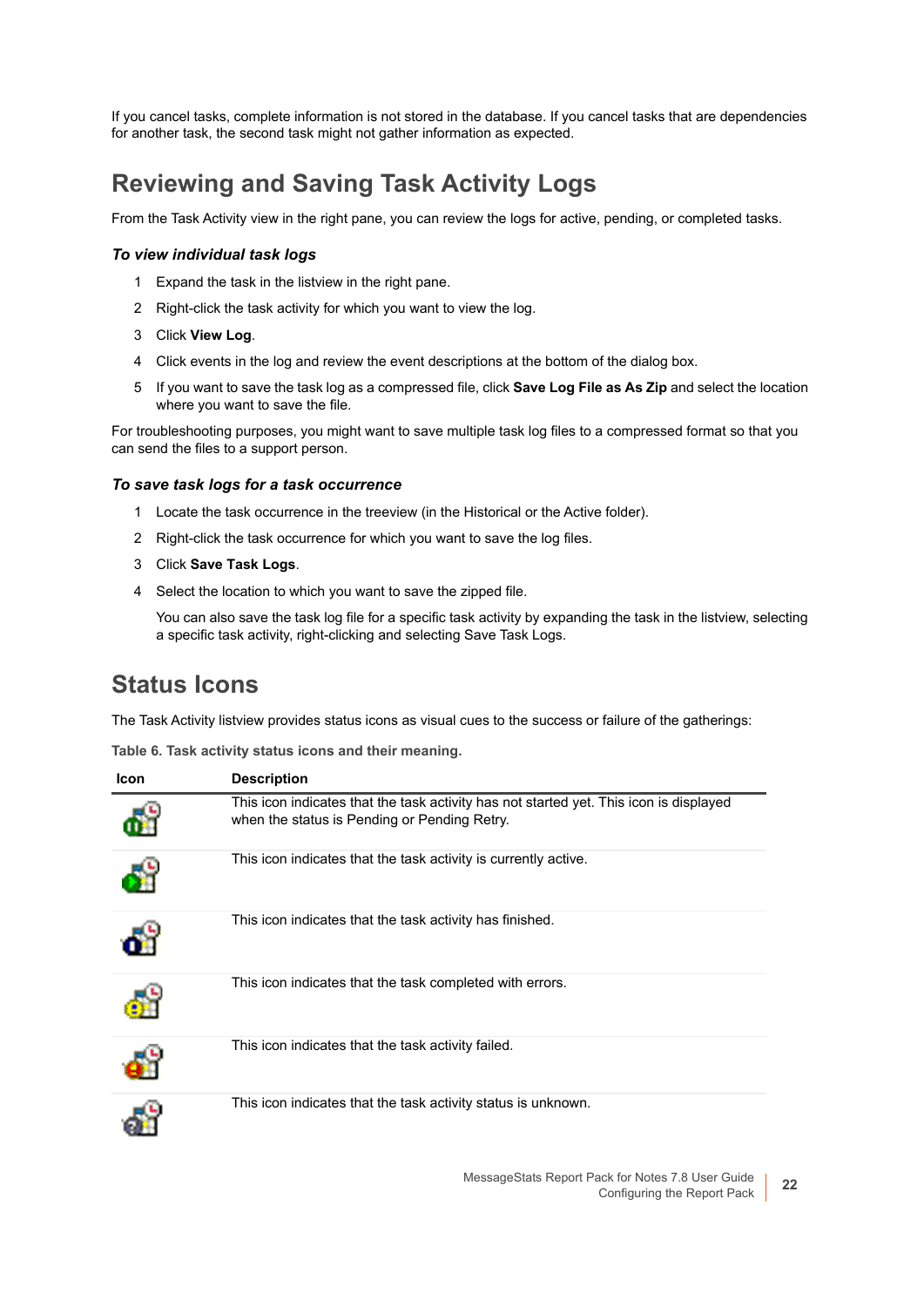# <span id="page-22-3"></span>**Database Management**

- <span id="page-22-0"></span>**•** [About the MessageStats Database](#page-22-1)
- **•** [Managing your MessageStats Database](#page-22-2)
- **•** [Using Database Management](#page-23-0)
- **•** [Configuring an Aging TaskConfiguring an Aging Task](#page-23-1)
- **•** [Database Maintenance](#page-24-0)
- **•** [Deleting Notes Object Data](#page-24-1)
- **•** [Clearing the MessageStats Database](#page-25-0)

## <span id="page-22-1"></span>**About the MessageStats Database**

The MessageStats Database stores the data that is used to render reports.

When you install the report pack, you provide the location of the database server. MessageStats stores that location and displays the location on the Database tab of the MessageStats Server Properties dialog box.

#### **Supported Database Implementations**

There are two database server implementations that you can use to store the collected data:

- **•** For evaluation and test purposes, you can use SQL Server Express.Server
- **•** For production use, use SQL Server 2012, SQL Server 2014, SQL Server 2016, or SQL Server 2017,

You can also employ a distributed database implementation.

## <span id="page-22-2"></span>**Managing your MessageStats Database**

The MessageStats Database stores the information that is used by the reports. When the database is properly tuned, information can be efficiently stored, and the reports can quickly access the required data. Over time, the database will grow, and the database server may become taxed. However, it is critical that the database retain enough data for any historical reporting needs that may arise.

Proper database management includes following the Microsoft best practices for backing up data and archiving historical data. To manage your database, you can use the Database Management functionality to selectively delete obsolete data and to tune the database for optimal performance.

**4**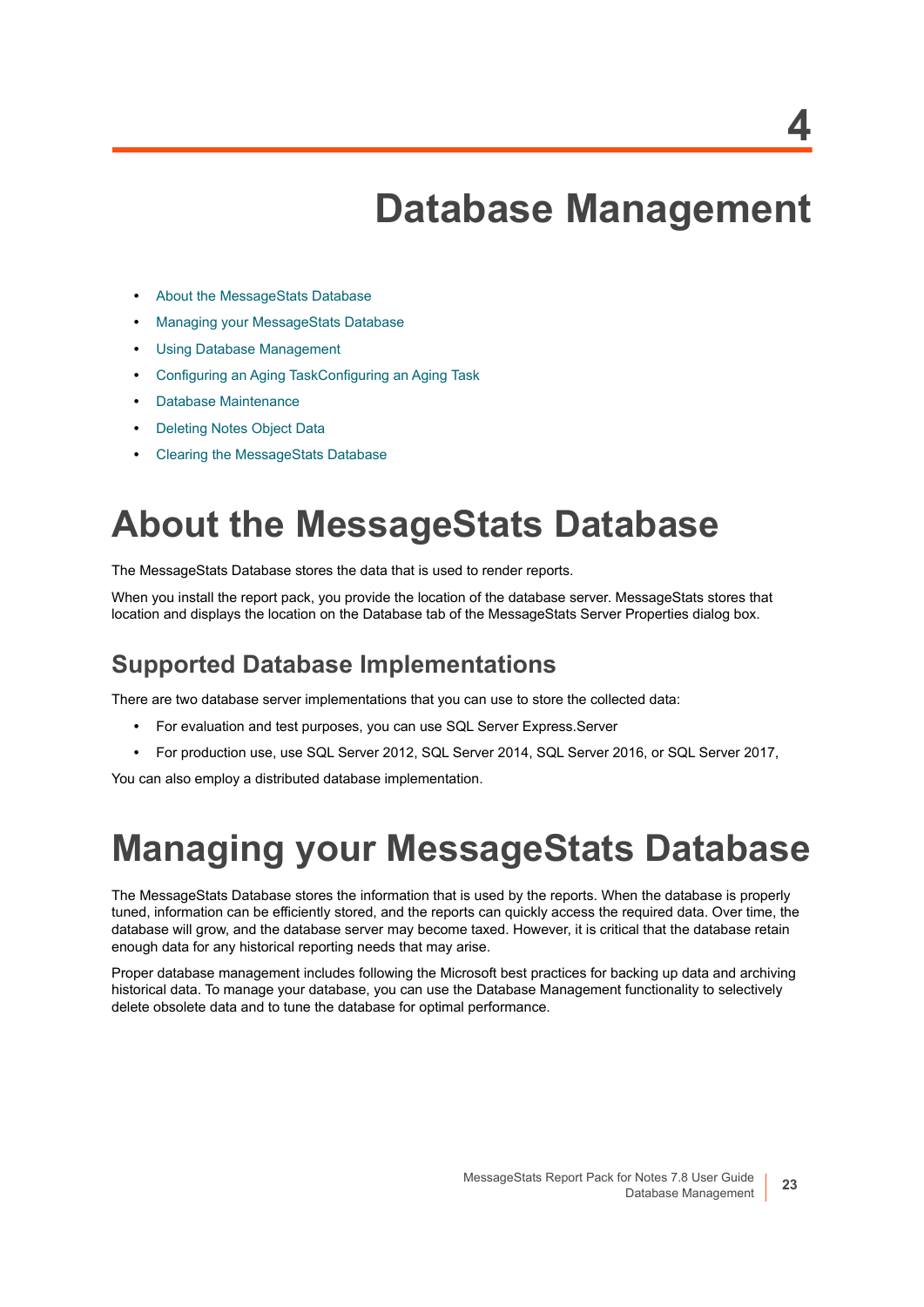# <span id="page-23-0"></span>**Using Database Management**

During the installation of the Notes report pack, additional tables are added to the MessageStats database in order to store Note-specific data. MessageStats allows you to manage the storage of Notes object data to prevent excessively rapid growth of the MessageStats database.

In MessageStats, database management functionality is extended to include database management functions specific to Notes data. Using Database Management, you can delete obsolete information and tune your database.

Before you modify your database, ensure that no consoles are currently writing information to the database. If you use Database Management while a console is writing to the database, you risk corrupting your database.

#### *To access the Database Management tool*

**•** Select **Database Management** from the treeview.



The Database Management tool provides the following functionality:

- **•** Database Aging (For more information, see [Configuring an Aging Task on page 24.](#page-23-1))
- **•** Database Maintenance (For more information, see [Database Maintenance on page 25.](#page-24-0))
- **•** Deleting Data (For more information, see [Deleting Notes Object Data on page 25](#page-24-1).)

## <span id="page-23-1"></span>**Configuring an Aging Task**

You can use the Data Aging function to delete the historical data from your database. The Notes Configuration option under the Data Aging node allows you to define the aging task for Notes data.

#### *To define a data aging task*

- 1 Expand the **Database Management | Data Aging | Notes Configuration** nodes in the treeview.
- 2 Select **Delete aged data**.
- 3 Select **Age Statistics (days)** check box.
- 4 Enter the number of days you want to retain statistical data in your database.
- 5 Click **Configure Job**.
- 6 Select **Daily**, **Weekly**, or **Monthly** to indicate how often you want to delete the data older than your retention definitions.

Depending on the schedule type that you select, the bottom box changes to an appropriate interval selector.

7 Enter the **Start Date** and **Start Time** information.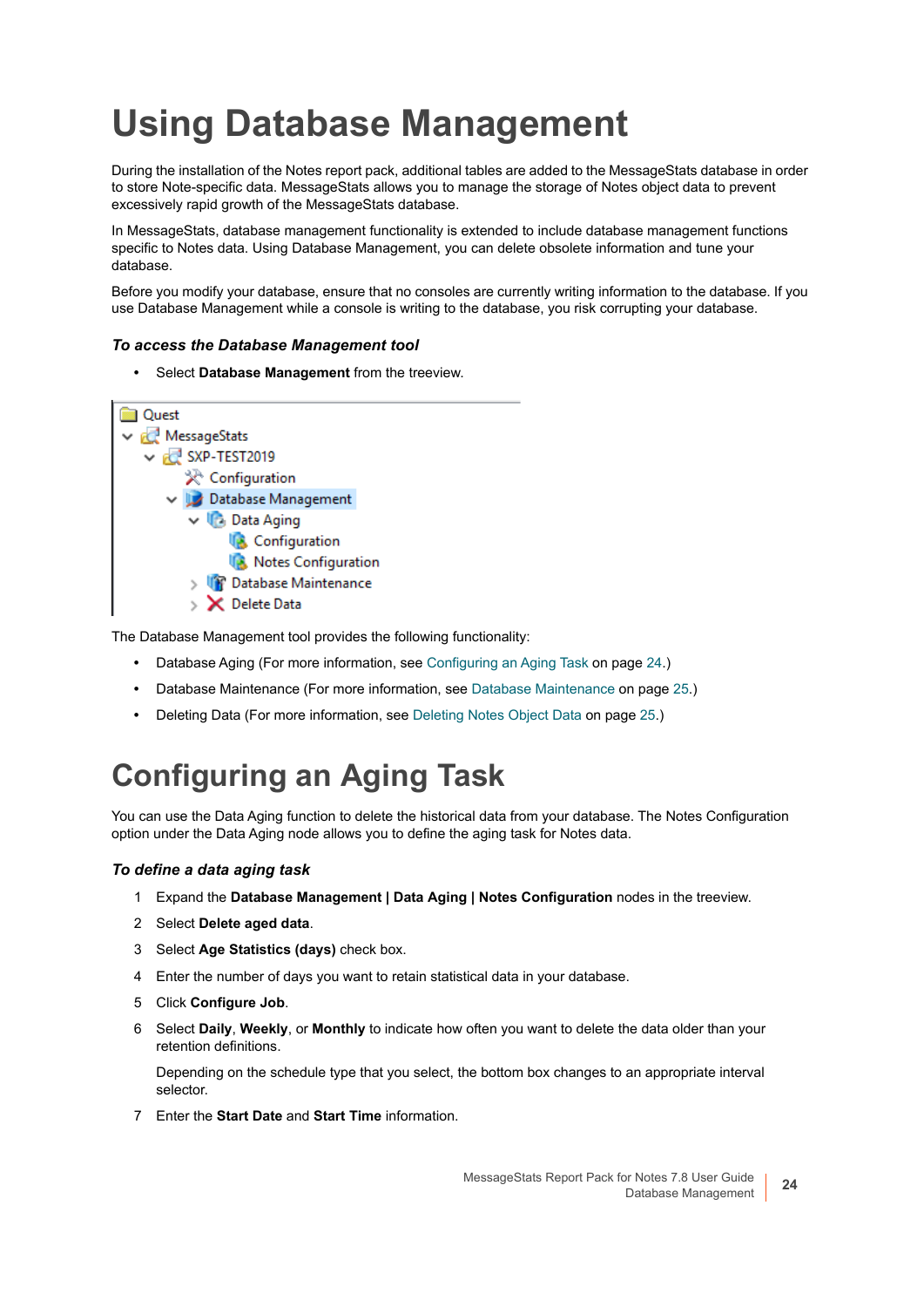- 8 Click to select the **Limit Job Execution Time** box if you want to limit the time duration for an aging job, and enter an end time.
- 9 Enter an appropriate recurrence interval:
	- **▪** Enter the number of days between jobs for Daily schedules.
	- **▪** Enter the day of the week for Weekly schedules.
	- **▪** Enter the day of the month for Monthly schedules.
- 10 Click **Deploy**.

#### **Data Aging Job History**

After you create a job, the interface changes to a three-tab format:

- **•** The Schedule tab contains the same content as the Create Job tab had before a job was created.
- **•** The Properties tab describes the properties associated with the aging job, and is updated as new information becomes available.
- **•** The History tab contains a log of past aging jobs

### **Logging the Aging Progress**

Because the aging process is performed by a service, progress is recorded in the log journal for all database management activities.

The log information is available in the MessageStats log journal, so activity can be viewed on the MessageStats Gathering reports by filtering the Source field by Stats Data Aging or Audit Data Aging values.

## <span id="page-24-0"></span>**Database Maintenance**

The Database Maintenance node of the navigation tree contains the functionality for reindexing the individual database tables and defragmenting a database.

The Reindex option completely reindexes each table in the database. The Defragment option simply defragments the indexes. If you run the Reindex option, you do not need to run the Defragment option since there is nothing to defragment if all the indexes are new.

Using these functions can aid in reducing the time it takes to read data from and write data to the database:

**Table 1. Schedules for database maintenance.**

| Recommended alternatives for database maintenance |                                                                                                                           |
|---------------------------------------------------|---------------------------------------------------------------------------------------------------------------------------|
| Resource Intensive                                | Schedule the Reindex job to run every day after all the gathering tasks<br>have completed.                                |
| Less Resource Intensive                           | Schedule the Defragment job to run every weekday (Monday through<br>Friday) after all the gathering tasks have completed. |
|                                                   | Schedule the Reindex job to run on the weekend (or once a month)<br>after all the gathering tasks have completed.         |

#### **Recommended alternatives for database maintenance**

## <span id="page-24-1"></span>**Deleting Notes Object Data**

This branch of the navigation tree provides the functions that delete object data and report data from the MessageStats database. You can use the Notes Object Data option to delete information about Notes server objects and any report data associated with the specified Notes server.

You can select objects including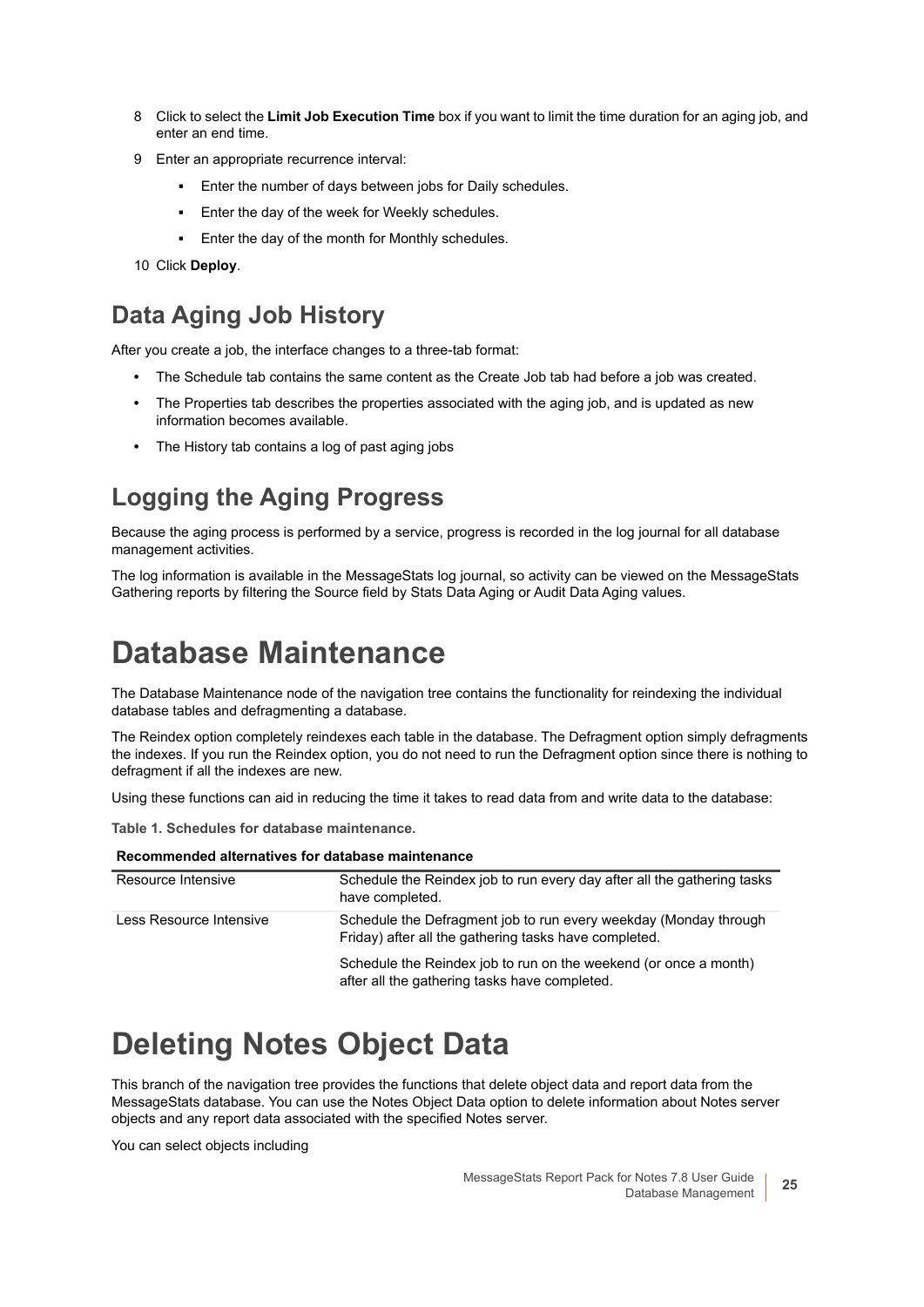- **•** Domino domains
- **•** Notes servers

If you delete a Domino domain, user report data is automatically deleted. If you delete a server, you have the option of deleting the user data or not.

#### *To delete object data from the database*

- 1 Expand the **Database Management | Deleting Data** nodes in the treeview.
- 2 Select the **Notes Object Data** node.
- 3 Select **Domains** and/or **Servers**.
- 4 Select the domains and/or the servers that you want to delete.
- 5 Click **Delete**.
- 6 Verify that you want to delete the object information.
	- **TIP:** If you delete all the Domino servers in a domain, remember to delete the Domino domain as ÷ well. Otherwise, the domain still appears in the treeview. Since you have deleted the server that contains the primary Domino Directory that is used to enumerate the domain, any tasks run against the domain will fail.

### <span id="page-25-0"></span>**Clearing the MessageStats Database**

The Clear Database function allows you to delete all the information in your database.

The Clear Database function cannot be reversed. If you may need any of the information you intend to delete, create a backup of the database.

The following information is removed from the MessageStats database:

- **•** Processed tracking log information
- **•** Processed Exchange object data
- **•** Statistical information about your use of MessageStats (such as gathering status and last gathering)
- **•** Region definitions
- **•** Server properties information
- **•** Default filter options

#### *To delete all data from the MessageStats database*

- 1 Expand the **Database Management | Deleting Data** nodes in the treeview.
- 2 Select the **Clear Database** node.
- 3 Click **Clear Database**.
- 4 Verify that you want to delete the data.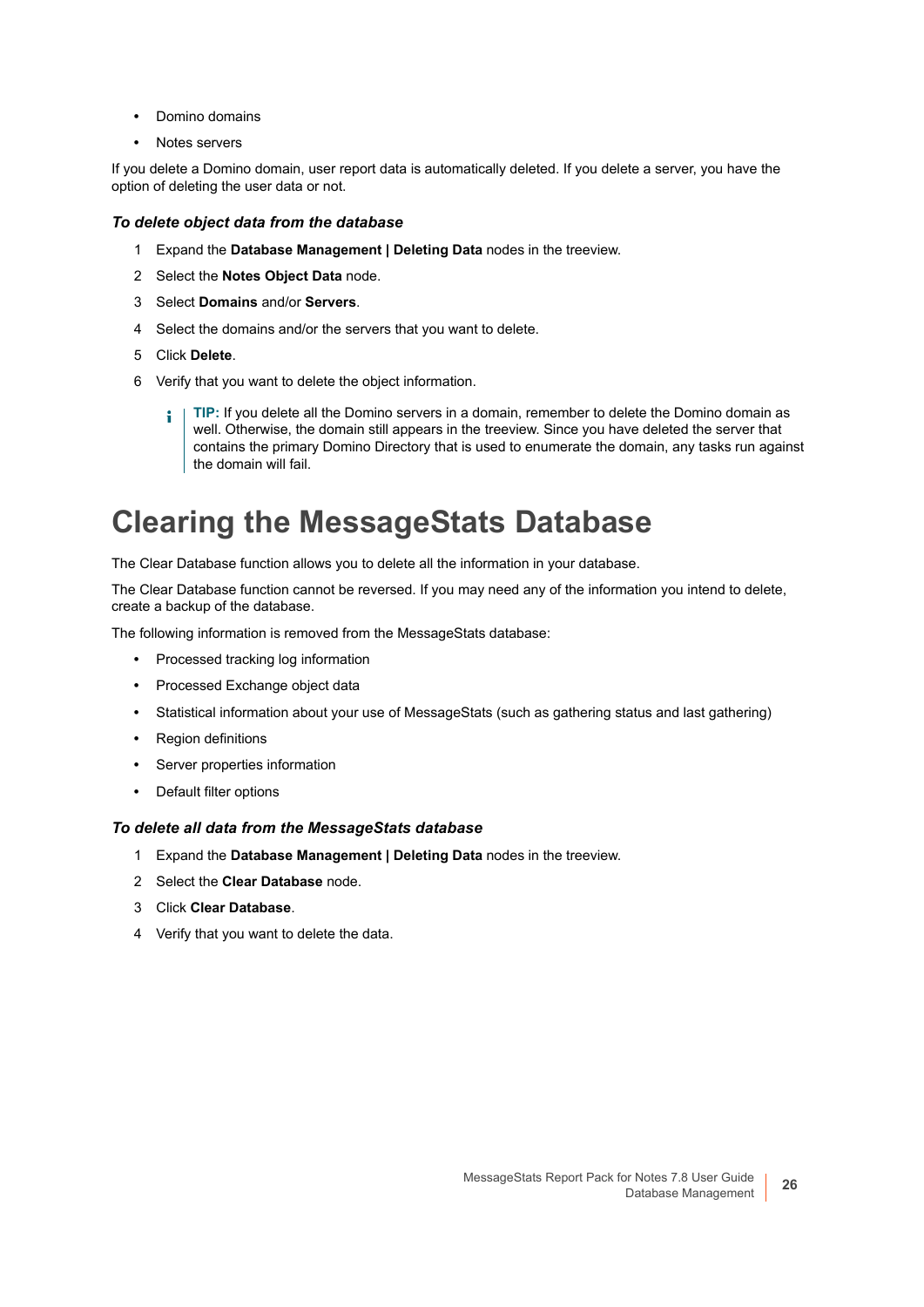# <span id="page-26-0"></span>**Setting Task Default Properties**

- **•** [Configuring Task Default Properties](#page-26-1)
- **•** [Specifying Notes Credentials](#page-26-2)
- **•** [Changing Task Credentials](#page-27-0)
- **•** [Changing the Schedule for a Task](#page-27-1)
- **•** [Enabling Task Logging](#page-27-2)
- **•** [Setting Task Retry Attempts](#page-28-0)

# <span id="page-26-4"></span><span id="page-26-1"></span>**Configuring Task Default Properties**

If you right-click the Tasks node in the treeview and select Properties, you can view properties that are used as the default values for all tasks.

The following property sheets are available:

- **•** Notes Credentials (For more information, see [Specifying Notes Credentials on page 27.](#page-26-2))
- **•** Task Credentials (For more information, see [Changing Task Credentials on page 28.](#page-27-0))
- **•** Task Schedule (For more information, see [Changing the Schedule for a Task on page 28](#page-27-1).)
- **•** Task Logging (For more information, see [Enabling Task Logging on page 28](#page-27-2).)
- **•** Task Retry (For more information see [Setting Task Retry Attempts on page 29](#page-28-0).)

## <span id="page-26-3"></span><span id="page-26-2"></span>**Specifying Notes Credentials**

To gather information for the reports, the task processors must access the databases on the Domino server. The server on which the task processors are installed is known as the task execution server.

The Notes User account that is used must have Designer-level access to the Domino server. To gather private folder information, the account must also have Trusted Server rights in the Domino Server Document of the server from which data is collected. For more information, see [Required Rights and Permissions on page 10.](#page-9-4)

Using the Notes Credentials tab, you select the User ID file for the Notes User that is used by the Task Execution Server to run gathering tasks.

MessageStats relies on the Notes client to extract the user name from the Notes ID file and to verify the password for the ID file. If you are running the MessageStats console on a machine on which Notes is not installed, you can import the Notes ID file but "??????????" is displayed instead of the user name. The selected ID file and password can still be used by the Task Execution Server.

#### *To specify the account used by the Task Execution Server*

- 1 Select the **Tasks** node in the treeview.
- 2 Right-click and select **Properties**.
- 3 Select the **Notes Credentials** tab.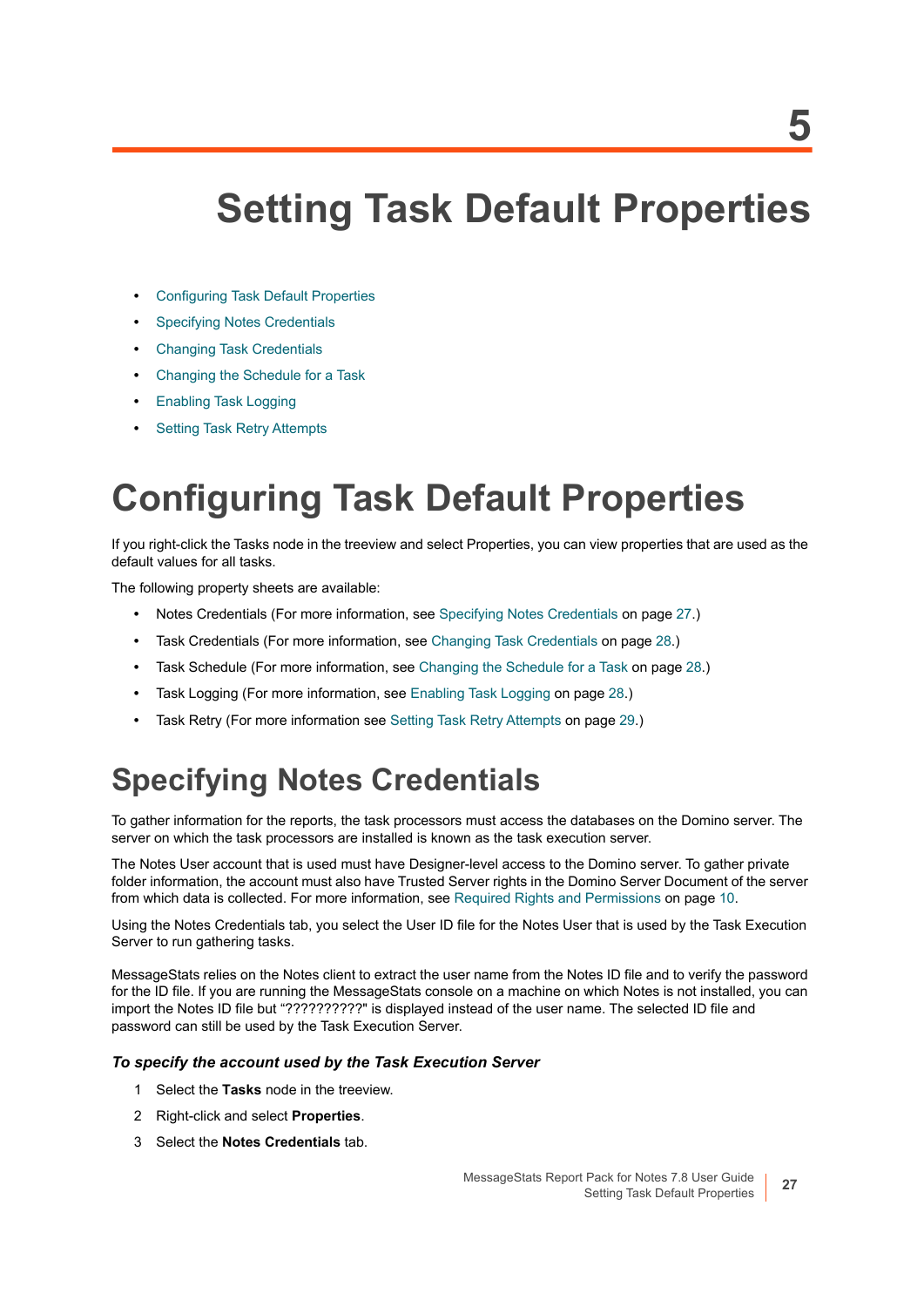- 4 Click **Import ID File** and browse to the Notes User ID file you want.
- 5 Enter the password associated with the selected user ID file.

For Lotus Notes 7.0 and later, the password is validated when you click Apply. For Lotus Notes 6.0, the password is not validated until you run a gathering task against a Domino server.

- 6 Click **Apply**.
- 7 Click **OK**.

## <span id="page-27-0"></span>**Changing Task Credentials**

The Task Credentials property page allows you to set Windows security credentials under which the gathering process runs. By default, this page displays the credentials that you defined for the Task Scheduler Service during installation.

If you change the Task Execution Server, this page automatically displays the credentials that you identified for that server. Task credentials are not validated on this property page so ensure that you enter a valid account and password.

Notes security is separate from Windows security so if you change this setting, it does **not** affect the Notes gathering tasks.

## <span id="page-27-1"></span>**Changing the Schedule for a Task**

The Task Schedule property page allows you to schedule your gathering tasks. You can create two types of schedules:

- **•** Schedules that run once (at a specific time such as December 31 or Now)
- **•** Schedules that run consecutively at a defined period (such as daily, weekly, or monthly)

You can also run tasks immediately without changing the task schedule. From the Tasks Summary View, right-click a task and select Run Now.

## <span id="page-27-4"></span><span id="page-27-2"></span>**Enabling Task Logging**

MessageStats creates log entries during several processes. You can use the Task Logging page to set up logging at the task level.

Use the Task Logging page to configure the following:

**Table 1. Task logging options.**

| Option                                                       | <b>Definition</b>                                                                                                                                                   |
|--------------------------------------------------------------|---------------------------------------------------------------------------------------------------------------------------------------------------------------------|
| Enable logging for the given<br><b>Task Processor</b>        | Select this option to enable logging for this gathering task and you can<br>identify the detail level of the task logs.                                             |
| Log detail level                                             | Set the level of detail that should be included in the log files. For<br>information about the different levels of details, see About Logging Levels<br>on page 28. |
| Record errors in the Windows<br><b>Application Event Log</b> | Select this option to also record errors in Windows Application Event logs.                                                                                         |

### <span id="page-27-3"></span>**About Logging Levels**

You can define the logging level for your task logs. The following log levels are available, from the most detailed to the least detailed: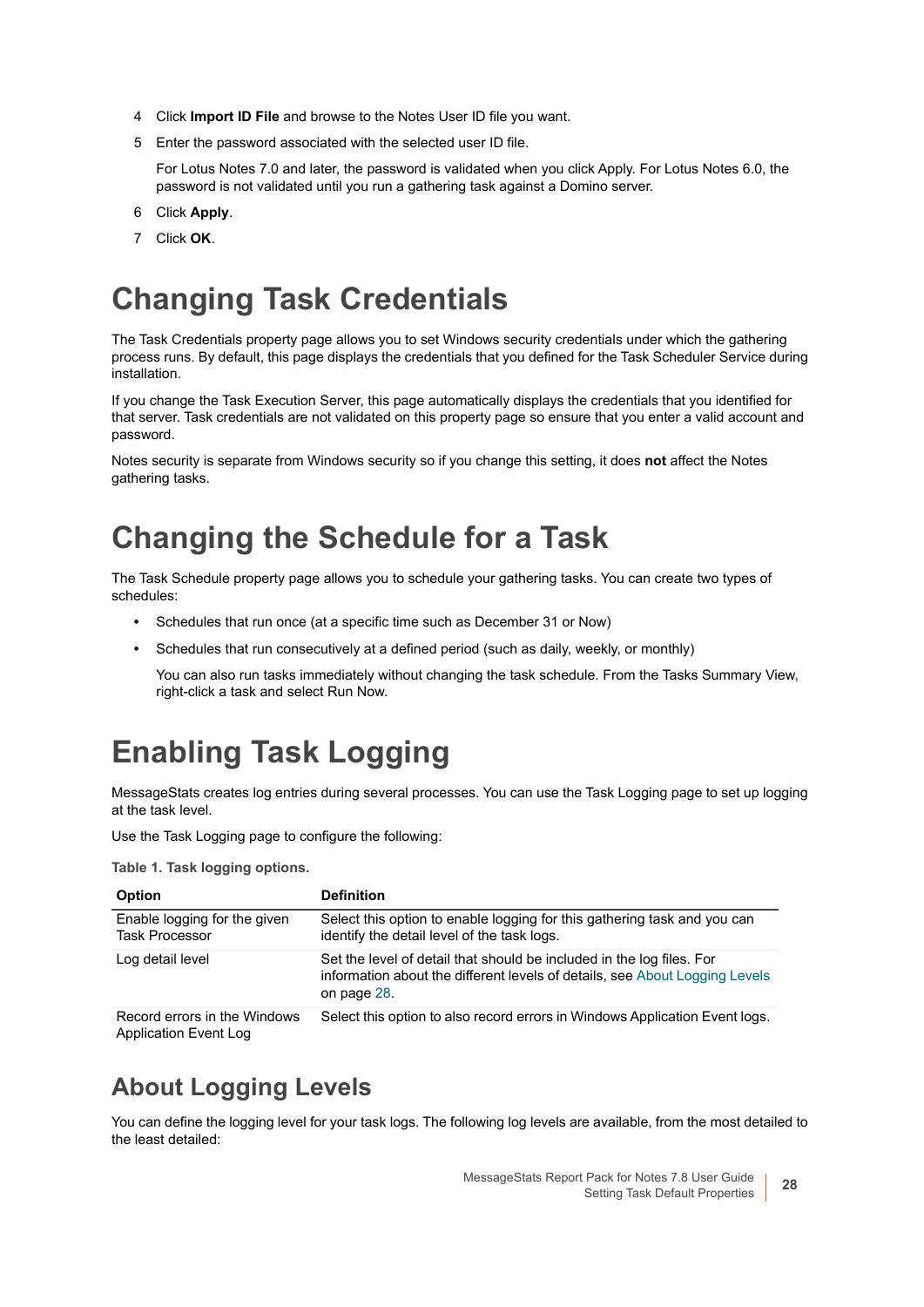#### **Table 2. Logging level settings.**

| Log Level     | <b>Detail</b>                                                                                                                                                                                                                                                                                                                                                                                     |
|---------------|---------------------------------------------------------------------------------------------------------------------------------------------------------------------------------------------------------------------------------------------------------------------------------------------------------------------------------------------------------------------------------------------------|
| Trace         | Trace level logging is extremely detailed logging that includes errors, warnings, and<br>status messages, and also low-level event details. Trace logging is only used with<br>custom components provided by Quest development for diagnostic purposes. This level<br>of logging can generate large log file and can affect system performance.                                                   |
| Debug         | Debug level logging includes errors, warnings, and status messages, and also low-level<br>event details. Quest Support might ask you to set logging to the debug level to identify<br>and resolve an issue. Use debug-level logging only at the request of Quest Support,<br>since the log files can grow rapidly and can affect system performance. These logs<br>contain very detailed entries. |
| <b>Status</b> | Status level logging includes warnings and errors, as well as the regular flow of major<br>events. Use the Status level for a new installation to include more detailed logs.                                                                                                                                                                                                                     |
| Warning       | Warning level logging includes errors that appear at the Errors level. The Warning level<br>also includes errors that occurred but from which the task recovered and continued<br>gathering. Use this level for established and stable implementations.                                                                                                                                           |
| Errors        | Errors level logging includes errors that caused a gathering task to terminate.                                                                                                                                                                                                                                                                                                                   |

It is recommended that you periodically remove obsolete logs.

### <span id="page-28-0"></span>**Setting Task Retry Attempts**

The Task Retry property page lets you specify the number of times you want to try to connect to a server to run a task. It also lets you specify the number of minutes between each connection attempt.

If MessageStats cannot access a server to perform a task, it will continue to attempt to run the task based on the retry parameters you specified

**Table 3. Task Retry options.**

| Option                                   | Parameter                     |
|------------------------------------------|-------------------------------|
| Number of time to retry connection       | Default value is three times. |
| Number of minutes between retry attempts | Default value is one minutes. |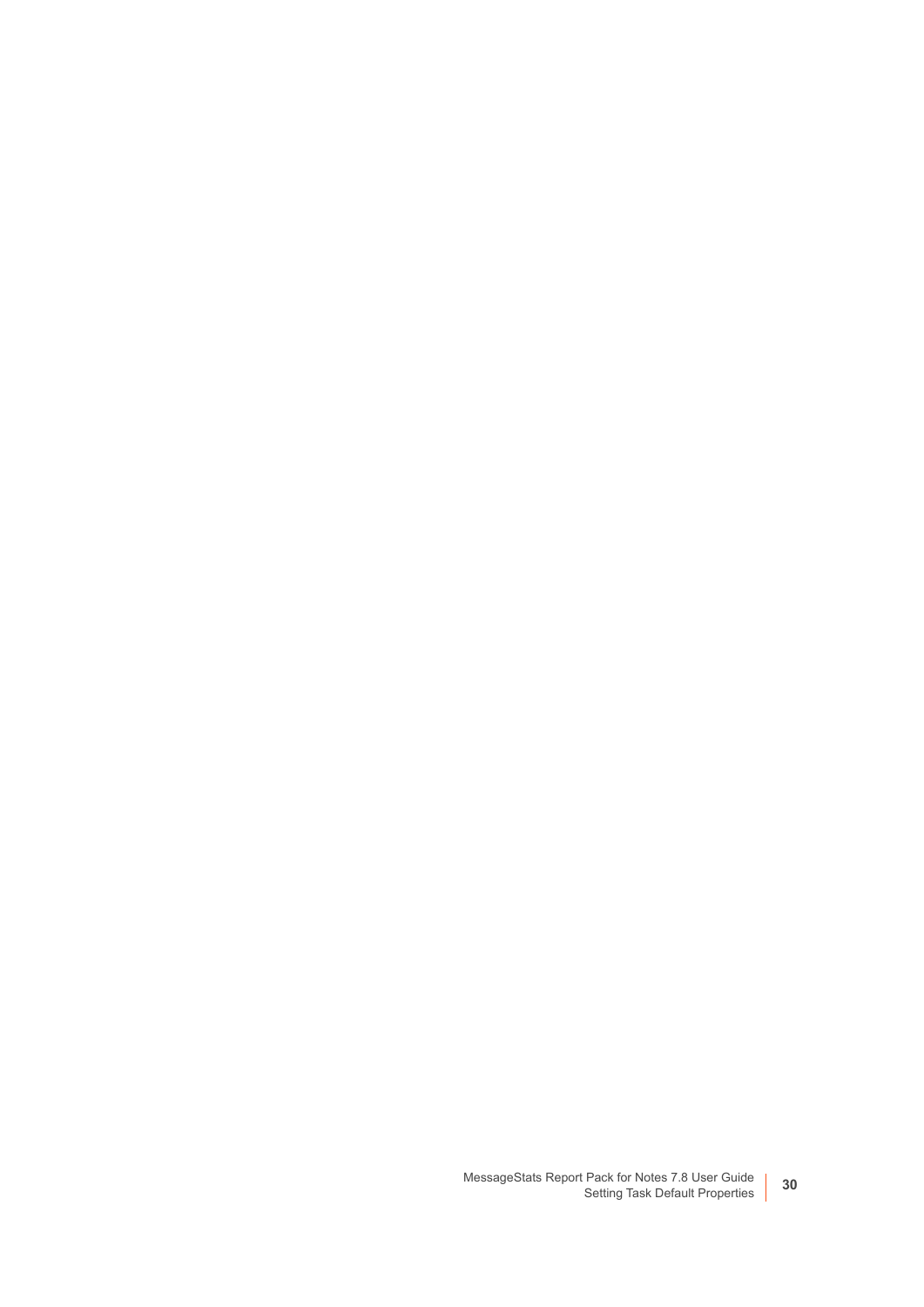# **Creating Gathering Tasks**

- <span id="page-30-0"></span>**•** [About Tasks](#page-30-1)
- **•** [About the Create Task Wizard](#page-30-2)
- **•** [Selecting the Task Template](#page-31-0)
- **•** [Editing Tasks](#page-35-0)
- **•** [Gathering Task Dependencies](#page-35-1)

# <span id="page-30-1"></span>**About Tasks**

The following sections explain how to create gathering tasks using the Create Task Wizard and explains how the Default Gathering for Notes task is used.

A task is a collection of gathering activities. When you create a task, it is listed in the Tasks node of the navigation tree. When you click the Tasks node, the task appears in the Tasks Summary View.

### **What is the Tasks Summary View?**

The Tasks Summary View shows all the tasks created for the MessageStats Scheduler Server. The Tasks Summary view displays the properties of a task, including the task name, credentials, schedule, next occurrence, description, and progress.

### **What is a Task Occurrence?**

Tasks are scheduled to run an occurrence of that task. Each occurrence has a start date and time. Each occurrence lists the activities and associated properties in the Task Activity view.

### **What is the Task Activity View?**

The Task Activity view displays detailed properties of the activities that comprise an individual task. These properties include activity descriptions, source, status, progress, runtime gathering dependencies, start and finish time, activity duration, and execution server.

# <span id="page-30-3"></span><span id="page-30-2"></span>**About the Create Task Wizard**

You create tasks to collect data from a Domino database. The initial gathering task provides immediate information about your Domino environment.

An initial gathering involves creating a Default Gathering for Notes task. Typically you run the Default gathering at the domain level. This task is a composite task that initiates the following individual gatherings in the order of their defined dependencies:

**•** [Domino Server Enumeration](#page-35-3)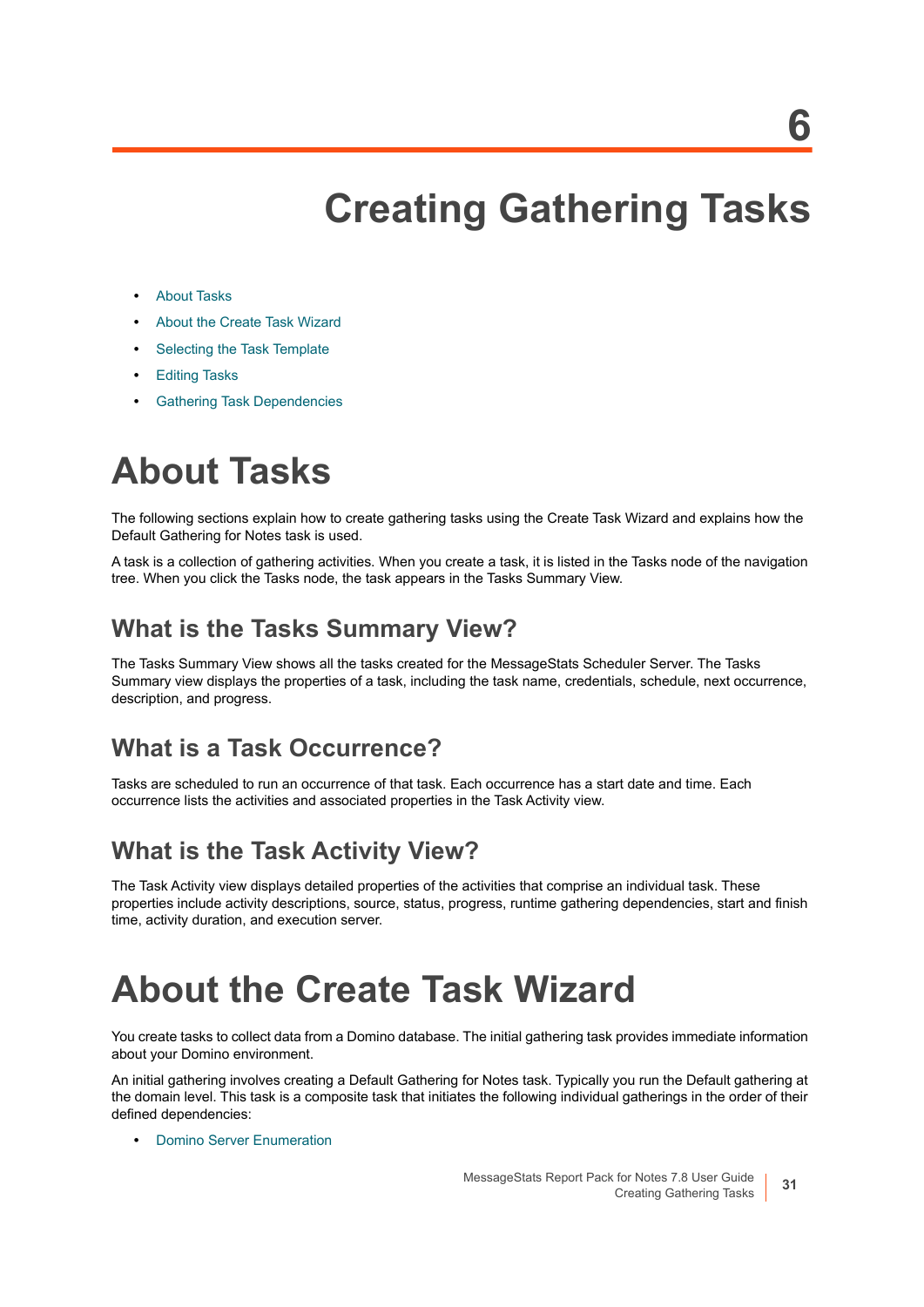- **•** [Notes Users](#page-36-0)
- **•** [Notes Databases](#page-36-1)
- **•** [Notes Server Storage](#page-36-3)

If you create a Default Gathering for Notes task at the server level, you must run the individual Notes Users gathering at the domain level.

For more information about gathering task dependencies, see [Gathering Task Dependencies on page 36](#page-35-1).

To optimize collection performance, you can create multiple tasks to collect different information on different schedules.

**TIP:** When scheduling the Default Gathering for Notes task (or the Notes Databases gathering task), it is ÷ recommended that you schedule the task to run after the Catalog task has run to update the Domino Domain catalog (CATALOG.NSF).

The following tasks can be run at the Domino domain level:

[Domino Server Enumeration](#page-35-3)

[Notes Users](#page-36-0)

The following tasks can be run at the Domino server level:

[Notes Databases](#page-36-1)

[Notes Mailbox Content](#page-36-2)

[Notes Server Storage](#page-36-3)

### **About the Create Task Wizard**

The Create Task Wizard wizard consists of base pages and any additional pages that are specific to the type of gathering task you are creating. For example, to create and schedule a Default Gathering for Notes gathering task, you use the wizard pages to perform the following actions:

- **•** [Selecting the Task Template](#page-31-0)
- **•** [Specifying Notes Credentials](#page-32-0)
- **•** [Specifying the Task Execution Server](#page-33-0)
- **•** [Scheduling the Task](#page-33-1)
- **•** [Enabling Task Logging](#page-34-0)
- **•** [Specifying Credentials for a Task](#page-34-1)

When you create a Mailbox Content gathering, you also select the types of content that you want to gather:

**•** [Selecting the Mailbox Content Data](#page-32-1)

#### *To create a new task*

- 1 Expand the **Notes | Domino Domains** nodes and select a domain or a server.
- 2 Right-click and select **Create Task**.
- 3 Select the template for the type of gathering that you want.
- 4 Complete the pages of the Create Task Wizard as required.

## <span id="page-31-0"></span>**Selecting the Task Template**

Use the Select Task Template page to select a gathering task template and to name the task. Ensure that the name is unique but reflects the purpose of the task.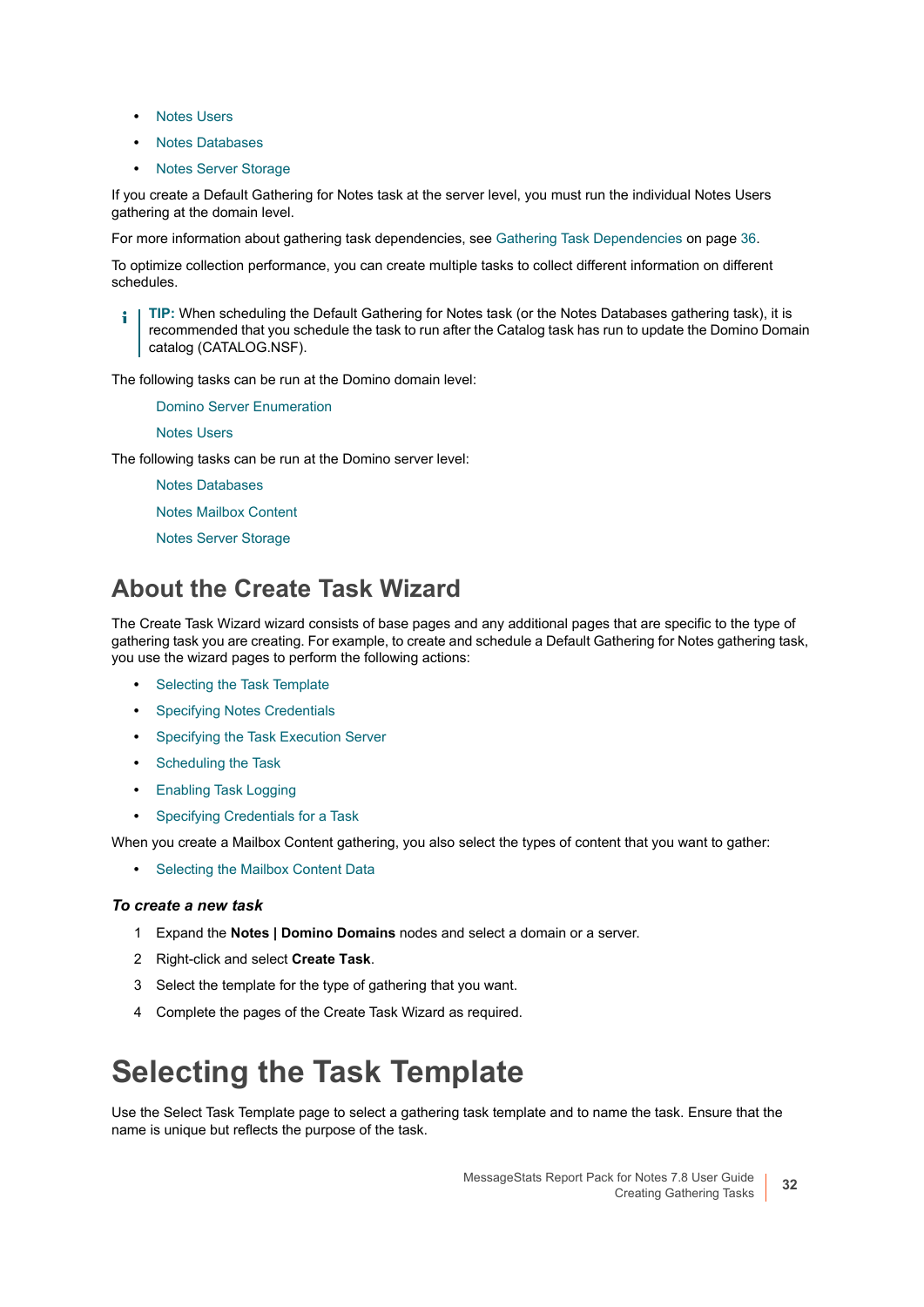For a description of all Notes gathering tasks and any task dependencies, see [Gathering Task Dependencies on](#page-35-1)  [page 36](#page-35-1).

**Table 1. Notes Task Templates.**

| Option   | Definition                                                                                                                                                                                                 |
|----------|------------------------------------------------------------------------------------------------------------------------------------------------------------------------------------------------------------|
| Name     | The name that you enter appears in the task list of the Tasks Summary View. To<br>change the task name, right-click the name from the Tasks Summary node, select<br><b>Properties</b> , and edit the name. |
| Template | The Template box lists templates for all gathering tasks. The gathering task description<br>is displayed under the Template box.                                                                           |
|          | The following task templates are available for Notes gatherings:                                                                                                                                           |
|          | Default Gathering for Notes                                                                                                                                                                                |
|          | Domino Server Enumeration                                                                                                                                                                                  |
|          | Notes Databases                                                                                                                                                                                            |
|          | Notes Users                                                                                                                                                                                                |
|          | Notes Mailbox Content                                                                                                                                                                                      |
|          | Notes Server Storage                                                                                                                                                                                       |

## <span id="page-32-0"></span>**Specifying Notes Credentials**

To gather information for the reports, the task processors must access the databases on the Domino server. The Notes User account that is used must have Designer-level access to the Domino server.

Using the Notes Credentials dialog, you select the User ID file for the Notes User that is used by the Task Execution Server to run gathering tasks.

MessageStats relies on the Notes client to extract the user name from the Notes ID file and to verify the password for the ID file. If you are running the MessageStats console on a machine on which Notes is not installed, you can import the Notes ID file but "??????????" is displayed instead of the user name. The selected ID file and password can still be used by the Task Execution Server.

#### *To specify the Notes account used by the Task Execution Server*

- 1 Click **Import ID File** and browse to the Notes User ID file you want.
- 2 Enter the password associated with the selected user ID file.
- 3 Re-enter the password to confirm.

For Lotus Notes 7.0 and later, the password is validated when you click Apply. For Lotus Notes 6.0, the password is not validated until you run a gathering task against a Domino server.

4 Click **Next**.

### <span id="page-32-1"></span>**Selecting the Mailbox Content Data**

The Notes Mailbox Content gathering task collects information about mail file content such as encrypted messages and messages that contain links and hotspots. You can also collect information about any shared folders and any private folders that exist in each mail file.

If you select a Notes Mailbox Content gathering template, you can select the type of content data that you want to collect. By collecting only the data that you want, you can manage server load and the gathering task performance.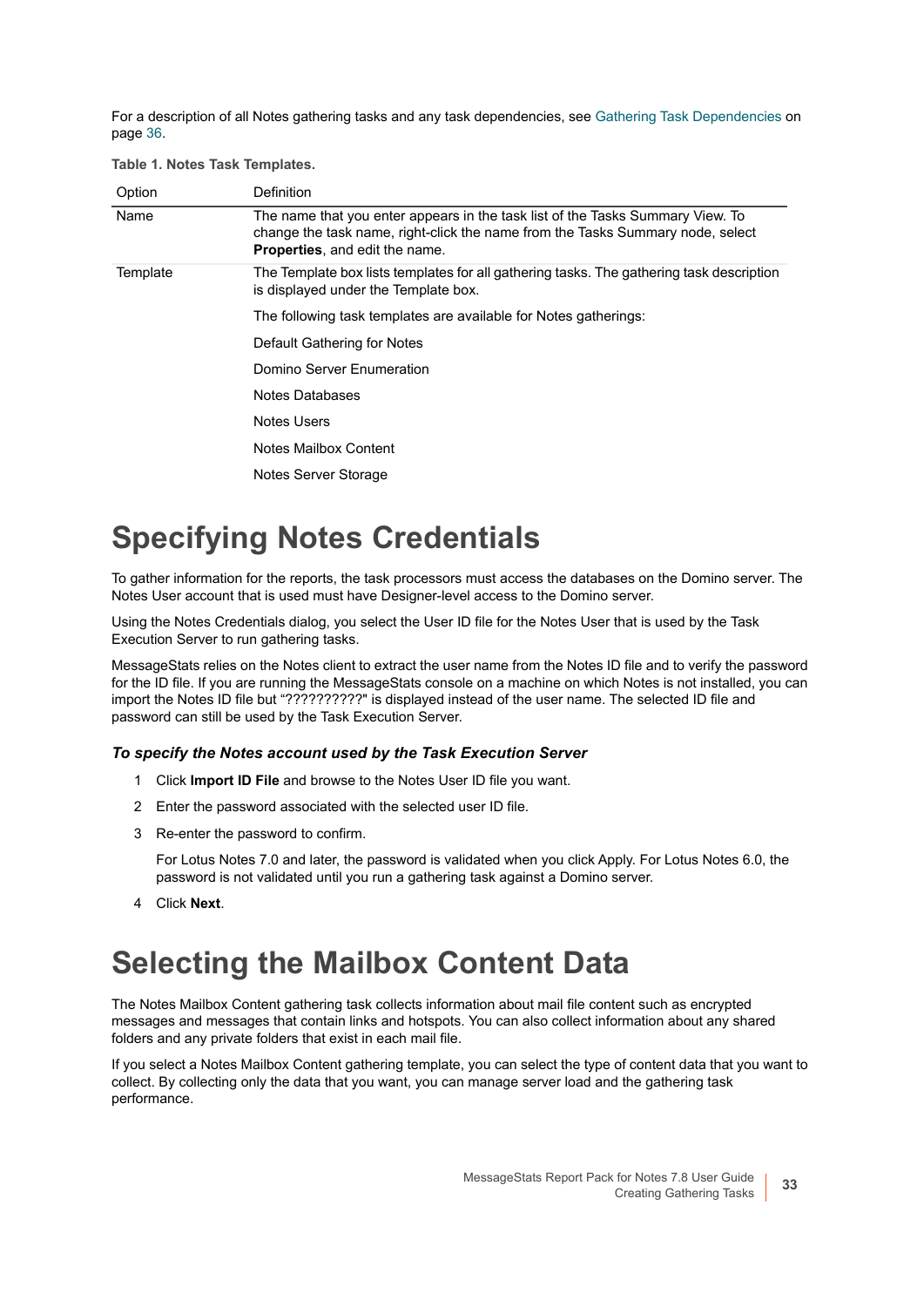**Table 2. Mailbox Content options.**

| <b>Option</b>             | <b>Definition</b>                                                                                                   |
|---------------------------|---------------------------------------------------------------------------------------------------------------------|
| <b>Encrypted Messages</b> | Select this option to gather information about mail files that contain encrypted<br>messages.                       |
| Links and Hotspots        | Select this option to gather information about mail files that contain messages with<br>links to other databases.   |
| <b>Shared Folders</b>     | Select this option to gather information about the shared folders that are found in<br>mail files.                  |
| <b>Private Folders</b>    | Select this option to gather information about any private folders that are<br>contained in each mail file.         |
|                           | For information about the prerequisites for gathering private folder data, see<br>Notes Mailbox Content on page 37. |

### <span id="page-33-0"></span>**Specifying the Task Execution Server**

Use the Task Execution Server page to specify which task execution server you want to use to run the task. If you installed the MessageStats Server through a custom or distributed installation, you had the option of installing additional task processors on separate servers.

On Task Execution Server page, you can identify the Task Execution Server that houses the task processors. If you have only one Execution Server available, the Server box is read-only.

## <span id="page-33-1"></span>**Scheduling the Task**

Use the Scheduling Tasks page to schedule gathering tasks. You can create two types of schedules:

- **•** Schedules that run once (at a specific time such as December 31 or Now)
- **•** Schedules that run regularly at a defined period (such as daily, weekly, or monthly).

**Table 3. Task Schedule options.**

| <b>Option</b>      | <b>Definition</b>                                                                                                         |
|--------------------|---------------------------------------------------------------------------------------------------------------------------|
| <b>Task Period</b> | Select the time period for the scheduled task. The Now Task Period automatically<br>appears as the default Task Period.   |
| <b>Start Time</b>  | Enter the start time for the scheduled task.                                                                              |
| Fnd Time           | You do not need to set an End Time for the schedule. If you want to set an end time,<br>click the check box to select it. |
| <b>Start Date</b>  | Select a start date for the scheduled task.                                                                               |

The following table describes the other available Task Periods: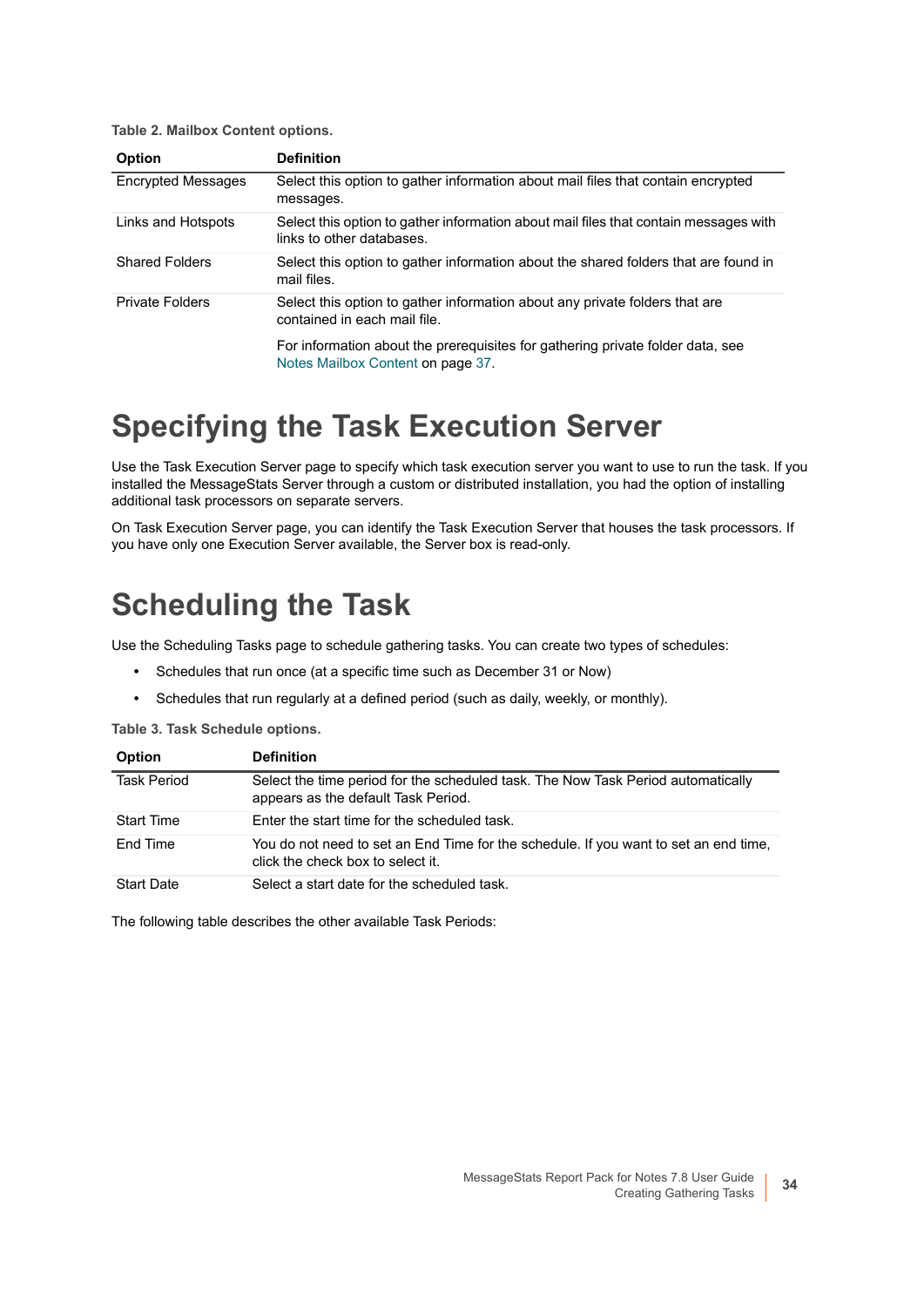**Table 4. Scheduling a recurrent task.**

| Daily   | You can set a daily recurrence for the task. By default, the Daily Task Period is                                                                                                                                                                                                                                                               |
|---------|-------------------------------------------------------------------------------------------------------------------------------------------------------------------------------------------------------------------------------------------------------------------------------------------------------------------------------------------------|
|         | configured to perform the gathering task every day. You can change the interval to<br>every two days or at any other appropriate daily period.                                                                                                                                                                                                  |
|         | To set a Daily Task Period                                                                                                                                                                                                                                                                                                                      |
|         | 1.<br>Select the <b>Start Time</b> and <b>End Time</b> (if applicable).                                                                                                                                                                                                                                                                         |
|         | Enter the interval in days.<br>2                                                                                                                                                                                                                                                                                                                |
|         | Enter or select a <b>Start Date</b> (if applicable).<br>3                                                                                                                                                                                                                                                                                       |
| Weekly  | You can set intervals by days of the week. Using the Weekly period, you can set the<br>following types of schedules: gather every second Tuesday; or gather every Monday,<br>Wednesday, and Friday; or any other combination.                                                                                                                   |
|         | To set a Weekly Task Period                                                                                                                                                                                                                                                                                                                     |
|         | Select the Start Time and End Time (if applicable.)<br>1.                                                                                                                                                                                                                                                                                       |
|         | Enter the frequency in weeks you want to use for this task.<br>2                                                                                                                                                                                                                                                                                |
|         | 3<br>Click to select or clear the days of the week.                                                                                                                                                                                                                                                                                             |
|         | Enter or select a <b>Start Date</b> .<br>4                                                                                                                                                                                                                                                                                                      |
| Monthly | You can set intervals by the days and weeks of the month. Using the Monthly period,<br>you can set the following types of schedules: gather on the first day of each month;<br>gather on the last Friday of March, June, September, and December (each quarter);<br>gather on the fifteenth day of every other month; or any other combination. |
|         | To set a Monthly Task Period                                                                                                                                                                                                                                                                                                                    |
|         | Select the Start Time and End Time (if applicable).<br>1.                                                                                                                                                                                                                                                                                       |
|         | Enter the day of the month when want to schedule the gathering<br>2                                                                                                                                                                                                                                                                             |
|         | $-OR -$                                                                                                                                                                                                                                                                                                                                         |
|         | Select the week (First, Second, Third, Fourth, or Last), and the day of the<br>week.                                                                                                                                                                                                                                                            |
|         | Click to select or clear the months of the year.<br>3                                                                                                                                                                                                                                                                                           |
|         | Enter a Start Date.<br>4                                                                                                                                                                                                                                                                                                                        |

## <span id="page-34-0"></span>**Enabling Task Logging**

Log entries are created during several processes. If you contact Quest Support for assistance, Support might request that you change your logging detail level to help troubleshoot technical issues.

You can use the Task Logging page to set logging at the task level. For more information about task logging, see [Enabling Task Logging on page 28.](#page-27-4)

## <span id="page-34-1"></span>**Specifying Credentials for a Task**

Using the Task Credential page, you set the Windows security credentials for the task. By default, this page displays the credentials that you defined for the Task Scheduler Service during installation. Credentials are not verified in this wizard.

In the MessageStats Notes report pack, task credentials are used only for running and scheduling the task. The account that is used to access the Domino data is the Notes ID file that you specified as the Notes credentials.

Ensure that you enter a valid account and password or the gathering tasks will fail. If you changed the Task Execution Server, this page automatically displays the credentials that you specified for that server.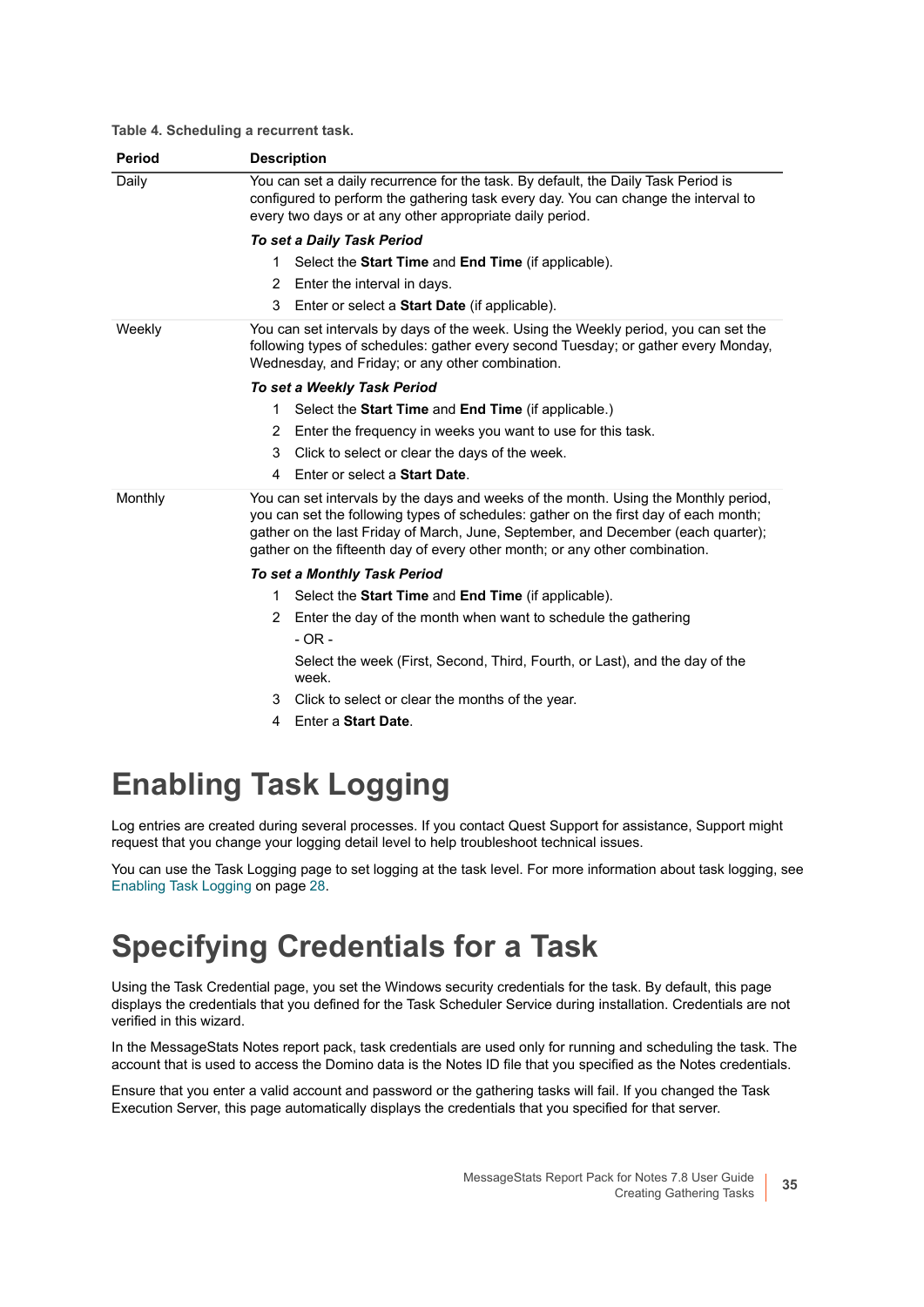#### **Table 5. Entering the task credentials.**

| Option           | <b>Definition</b>                                                                                                                                  |
|------------------|----------------------------------------------------------------------------------------------------------------------------------------------------|
| Account          | Enter the Windows account under which the task will run. The account must<br>have sufficient permissions to run the task on the specified servers. |
| Password         | Enter the password for the account.                                                                                                                |
| Confirm Password | Enter the password again to confirm it.                                                                                                            |

## <span id="page-35-0"></span>**Editing Tasks**

You can edit tasks in the following ways:

- **•** By adding more Exchange sources to an existing task
- **•** By changing the properties of an existing task

#### *To add more Exchange sources to an existing task*

- 1 Expand the navigation tree and browse to the Domino object that you want to add.
- 2 Right-click and select **Add to Task**, and then select the task from the list and click **OK**.

#### *To change the property of an existing task*

- 1 Select the task from the Tasks Summary View.
- 2 Right-click and select **Properties**.
- 3 Step through the wizard and change the properties as required.

## <span id="page-35-2"></span><span id="page-35-1"></span>**Gathering Task Dependencies**

Certain gathering tasks must be completed before other tasks can start. Also some gathering tasks are run at a domain level and others can only be run at the server level. To access the task template, you select a domain or a server, right-click and select **Create Task**.

The following table lists dependencies for the Notes gathering tasks:

**Table 6. Notes gathering task dependencies.**

<span id="page-35-3"></span>

| <b>Gathering Task</b><br>Name  | Part of<br>default? | Description                                                                                                                                                                                          | Dependent on                                                                                                                                |
|--------------------------------|---------------------|------------------------------------------------------------------------------------------------------------------------------------------------------------------------------------------------------|---------------------------------------------------------------------------------------------------------------------------------------------|
| Default Gathering<br>for Notes | n/a                 | A composite task that includes the<br>following gathering tasks:<br>Domino Server Fnumeration<br>Notes Users<br>Notes Databases<br>Notes Server Storage<br>$\bullet$                                 | The dependencies for the<br>individual tasks that comprise<br>the Default Gathering for Notes<br>task are described later in this<br>table. |
| Domino Server<br>Enumeration   | Yes                 | Searches the Domino Directory for<br>Domino servers that belong to the<br>selected domain. The task retrieves<br>server configuration properties and<br>stores them in the MessageStats<br>database. | No dependencies.<br>Is run automatically when you<br>connect to the Domino domain.                                                          |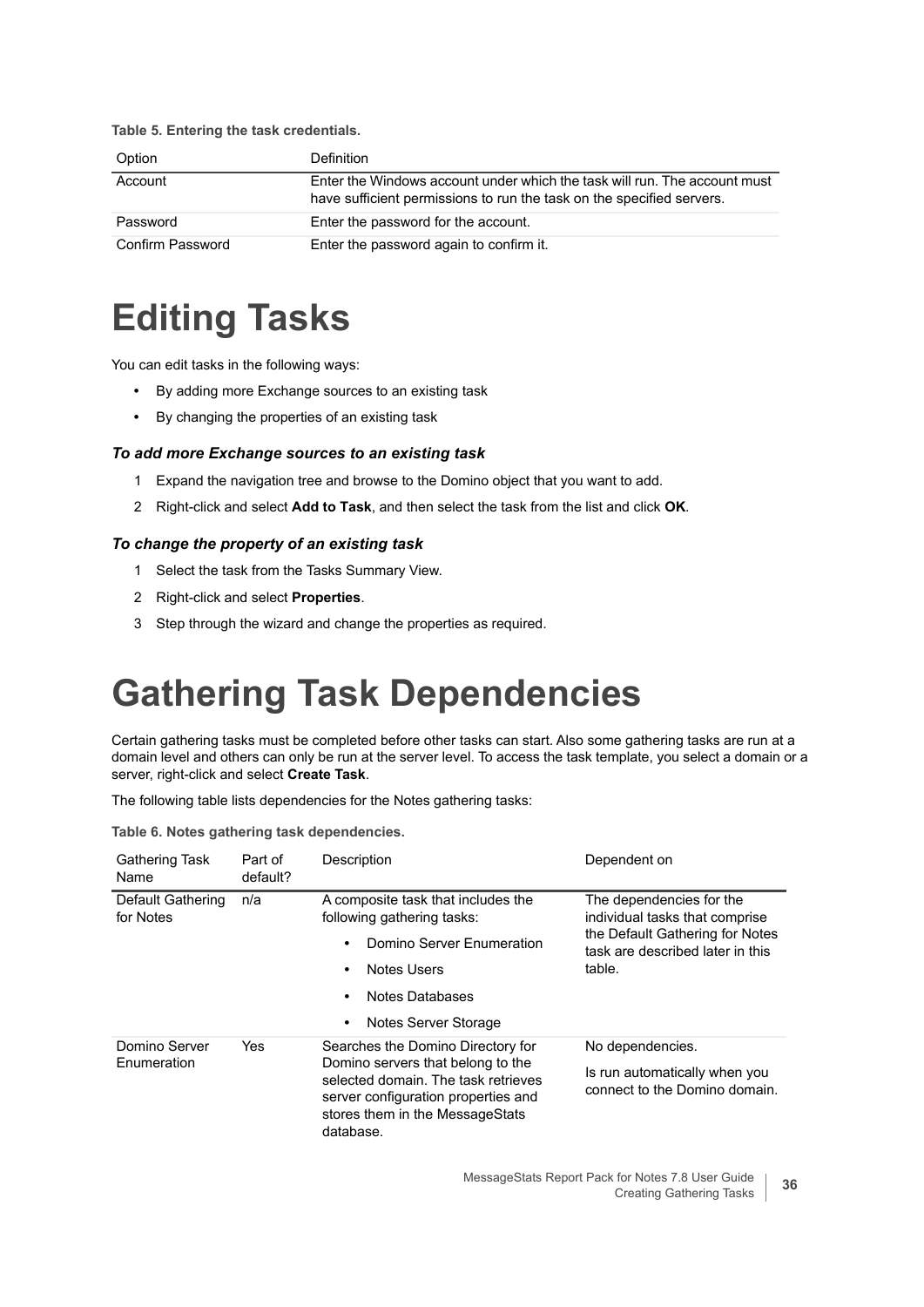**Table 6. Notes gathering task dependencies.**

| <b>Gathering Task</b><br>Name   | Part of<br>default? | Description                                                                                                                                                                                                                                         | Dependent on                                                                                                                                                                                                  |
|---------------------------------|---------------------|-----------------------------------------------------------------------------------------------------------------------------------------------------------------------------------------------------------------------------------------------------|---------------------------------------------------------------------------------------------------------------------------------------------------------------------------------------------------------------|
| <b>Notes Users</b>              | Yes                 | Collects the user information from a<br>primary Domino Directory for a domain.<br>The collected information includes user<br>details such as display name,<br>department, the user mail server,<br>roaming server, and internet address.            | No dependencies.                                                                                                                                                                                              |
| <b>Notes Databases</b>          | Yes                 | Searches a Domino server catalog for all<br>mail database files on the server.                                                                                                                                                                      | No dependencies.                                                                                                                                                                                              |
|                                 |                     | Collects basic statistics such as<br>database size and number of documents.<br>In addition, the task attempts to open<br>each database file to retrieve additional<br>information such as the mail file security,<br>space used, and mailbox owner. | When you schedule the Notes<br>Databases gathering task, it is<br>recommended that you<br>schedule the task to run after<br>the Catalog task has run to<br>update the Domino Domain<br>catalog (CATALOG.NSF). |
|                                 |                     | <b>Prerequisites</b>                                                                                                                                                                                                                                |                                                                                                                                                                                                               |
|                                 |                     | The task can gather additional statistics<br>from the database files only if the Notes<br>user credentials used to run the task<br>have at least Designer-level access.                                                                             |                                                                                                                                                                                                               |
| <b>Notes Mailbox</b><br>Content | No                  | Collects information about mail files that<br>contain encrypted messages, links to                                                                                                                                                                  | Successful completion of the<br>following tasks:                                                                                                                                                              |
|                                 |                     | other databases, shared folders, and<br>private folders. You can select the type of<br>data that you want to gather.                                                                                                                                | Notes Databases gathering<br>Notes Users gathering                                                                                                                                                            |
|                                 |                     | <b>Prerequisites</b>                                                                                                                                                                                                                                |                                                                                                                                                                                                               |
|                                 |                     | The Notes user credentials used to run<br>the task must have at least Designer-<br>level access to the database files.                                                                                                                              |                                                                                                                                                                                                               |
|                                 |                     | To collect private folder data, the Notes<br>user credentials must be on the Trusted<br>Servers list in the Domino Server<br>Document of the server from which data<br>is collected.                                                                |                                                                                                                                                                                                               |
|                                 |                     | For more information, see Required<br>Rights and Permissions on page 10.                                                                                                                                                                            |                                                                                                                                                                                                               |
| <b>Notes Server</b><br>Storage  | Yes                 | Collects the disk space information for<br>the Domino servers, including space<br>used and space available.                                                                                                                                         | Successful completion of the<br>Notes Databases gathering.                                                                                                                                                    |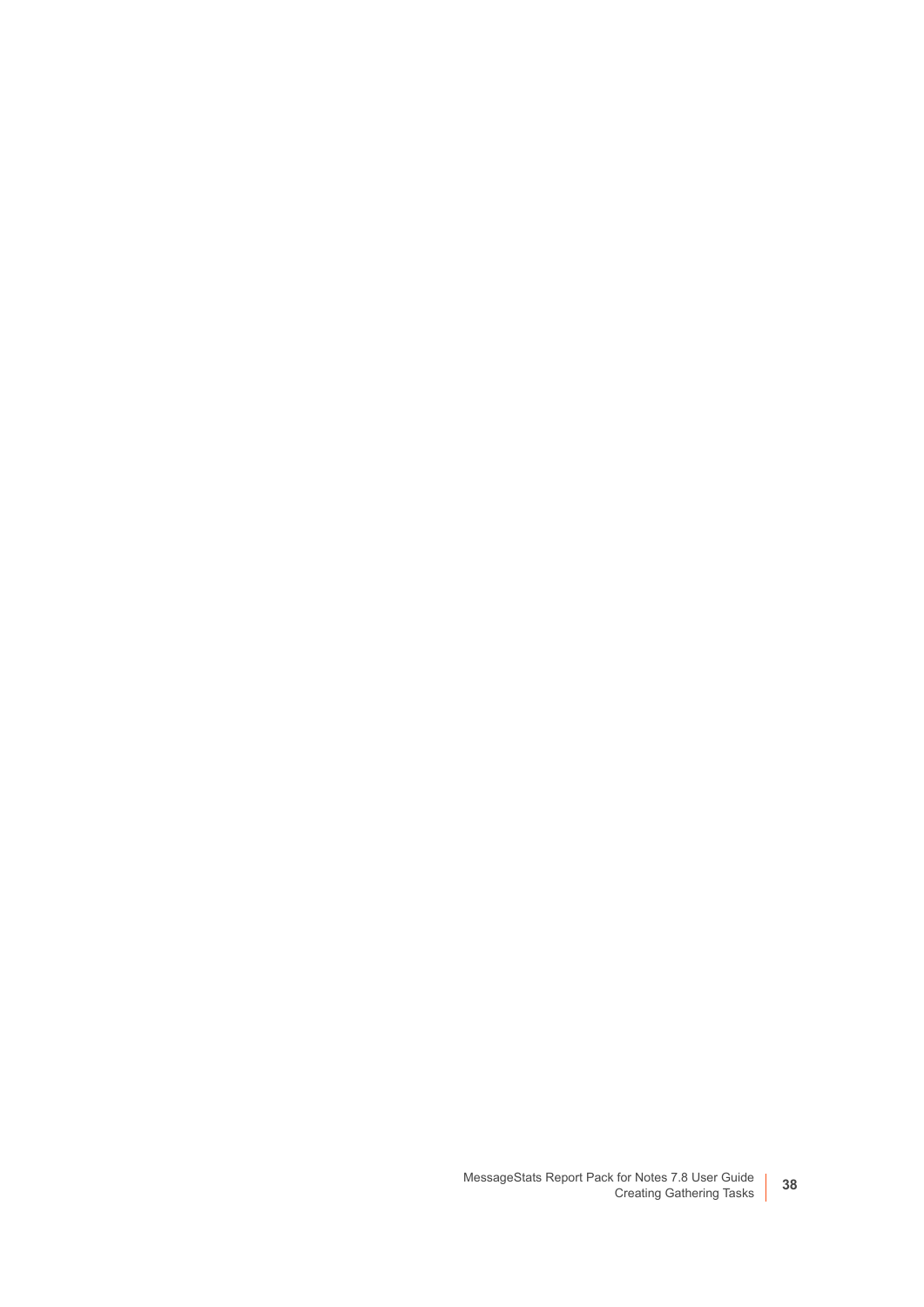# **Using the Reports Console**

- **•** [Introducing the Reports](#page-38-0)
- **•** [Using the Reports Console](#page-40-0)
- **•** [Using the Toolbar Buttons](#page-40-1)
- **•** [Browsing Reports](#page-43-0)
- **•** [Creating Custom Reports](#page-46-1)
- **•** [Creating Custom Graphs](#page-46-0)
- **•** [Editing Reports](#page-47-0)
- **•** [Setting Security](#page-51-0)
- **•** [Configuring Report Subscriptions](#page-52-0)

# <span id="page-38-0"></span>**Introducing the Reports**

MessageStats provides a collection of configured reports that allow report consumers to view data across multiple levels of an organization. You can change report parameters using Quick Filters.

This guide provides information about how to use the reports, and describes the standard Notes reports that are available. It explains how to create custom reports and graphs, how to export reports and graphs, and how to set up automatic subscriptions to post reports or email them on a regular schedule.

The following features are included in reports:

- **•** The Web Report Wizard that allows you to configure and generate reports, and provides report parts that you can add to and arrange on reports.
- **•** The Graph Wizard allows you to create custom graphs from the data sources that you select.
- **•** Predefined role-based security settings allow you to control who can view reports and create custom reports.
- **•** A subscription service allows you to deliver reports through email, web sites, file shares, or ftp (file transfer protocol) site.
- **•** Tooltips that display when you hover over column headings or over items in graphs can reveal detailed information.

Using the console, you can perform the following tasks:

- **•** Group, insert, append, remove, and sort fields on reports. Quick Filters allow you to change report parameters quickly and easily to focus your report.
- **•** Display report data in bar graphs, line graphs, and pie charts.
- **•** Export or email entire reports in Microsoft Excel, text (as either comma-separated values or tab-separated values), XML, as a Word file, in HTML, or MHTML.
- **•** Select portions of reports, such as columns or rows, and export the selections or send by email. You can also select a graph or chart to export it or send it by email.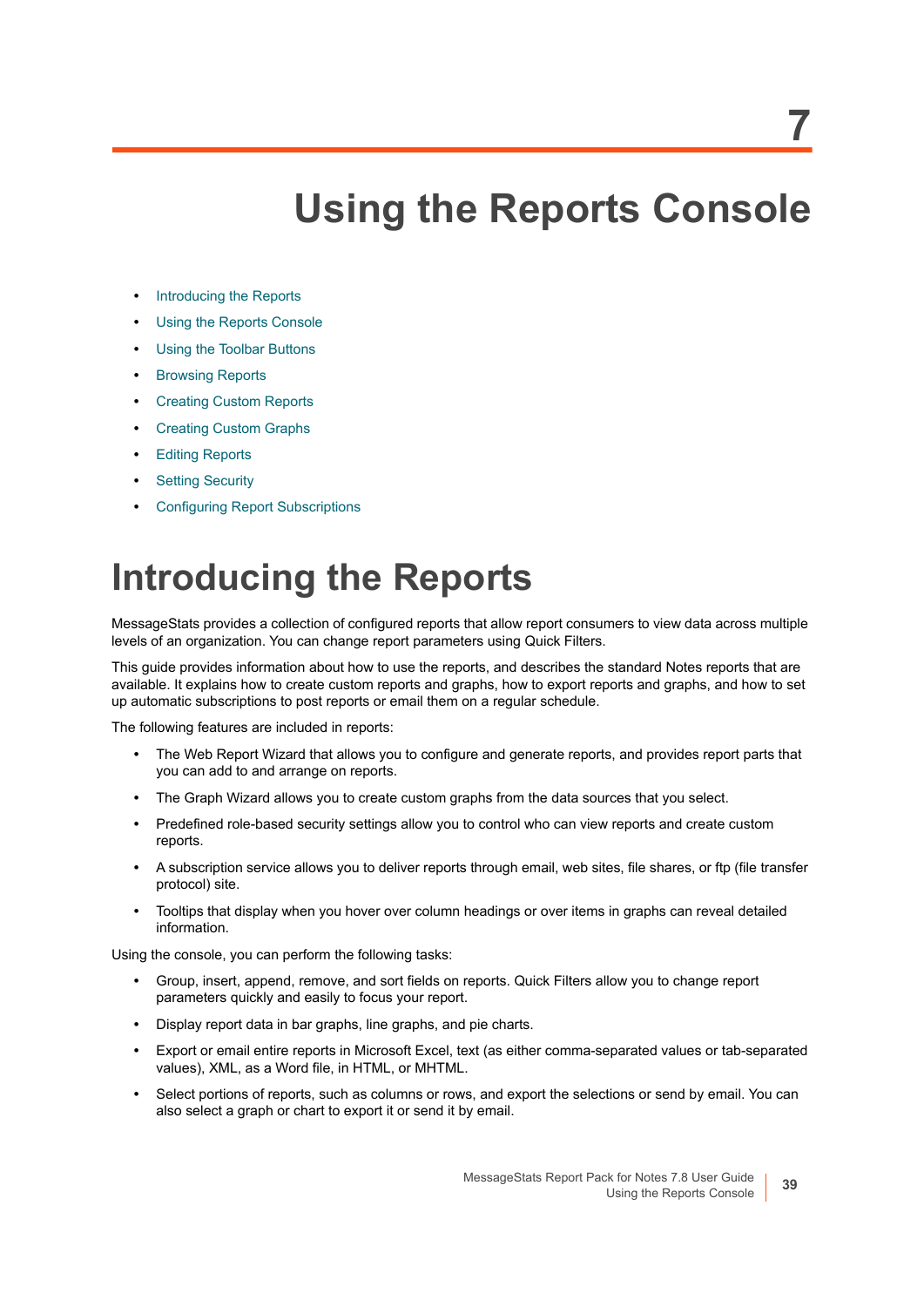#### *To access the reports*

**•** Select **Start | Programs | Quest | MessageStats | Quest MessageStats Reports**.

- OR -

Click the **MessagesStats Reports** node in the treeview of the console.

- OR -

<span id="page-39-1"></span>Open the reports web site using Internet Explorer.

## **Types of Reports**

MessageStats Reports hosts two types of reports: stock reports and custom reports.

### **Stock Reports**

Stock reports are delivered with the product. For information about stock reports, see [Introducing the Notes](#page-56-0)  [Reports on page 57.](#page-56-0)

Subscriptions allow you to generate reports on a regular schedule. You can set up email notifications that either link to the reports or include attachments that contain actual report data. For information, see [Configuring Report](#page-52-0)  [Subscriptions on page 53](#page-52-0).

### **Custom Reports**

You can create custom reports using the Web Report Wizard. You can build your own reports based on existing data sources. You can select fields, filters, format, grouping, and sorting options. Custom reports can be edited, depending on your security permissions. For information about the Web Report Wizard, see [Creating Custom](#page-46-1)  [Reports on page 47.](#page-46-1)

## **Report Graphs**

<span id="page-39-0"></span>MessageStats provides graphing capabilities with many of the available reports. Where graphs are available, the number of servers and the date periods you select result in the following graphing model:

**Table 1. Types of graphs provided with reports.**

| <b>Desired Content</b>                                        | <b>Graph Parameters</b> | <b>Result</b> |
|---------------------------------------------------------------|-------------------------|---------------|
| Information within one server.                                | 1 server, 1 day         | Pie graph     |
| Comparison between two or more servers.                       | N servers, 1 day        | Bar graph     |
| Trends for one server over two or more days.                  | 1 server, N days        | Line graph    |
| Trend comparing two or more servers over two or<br>more days. | N servers, N days       | Line Graph    |

### **Report Fields**

Each report provides field descriptions in the tooltips text for the report columns. You can also view field descriptions in the Information page for that report. For details about the Information page, see [Viewing Report](#page-45-0)  [Information on page 46](#page-45-0).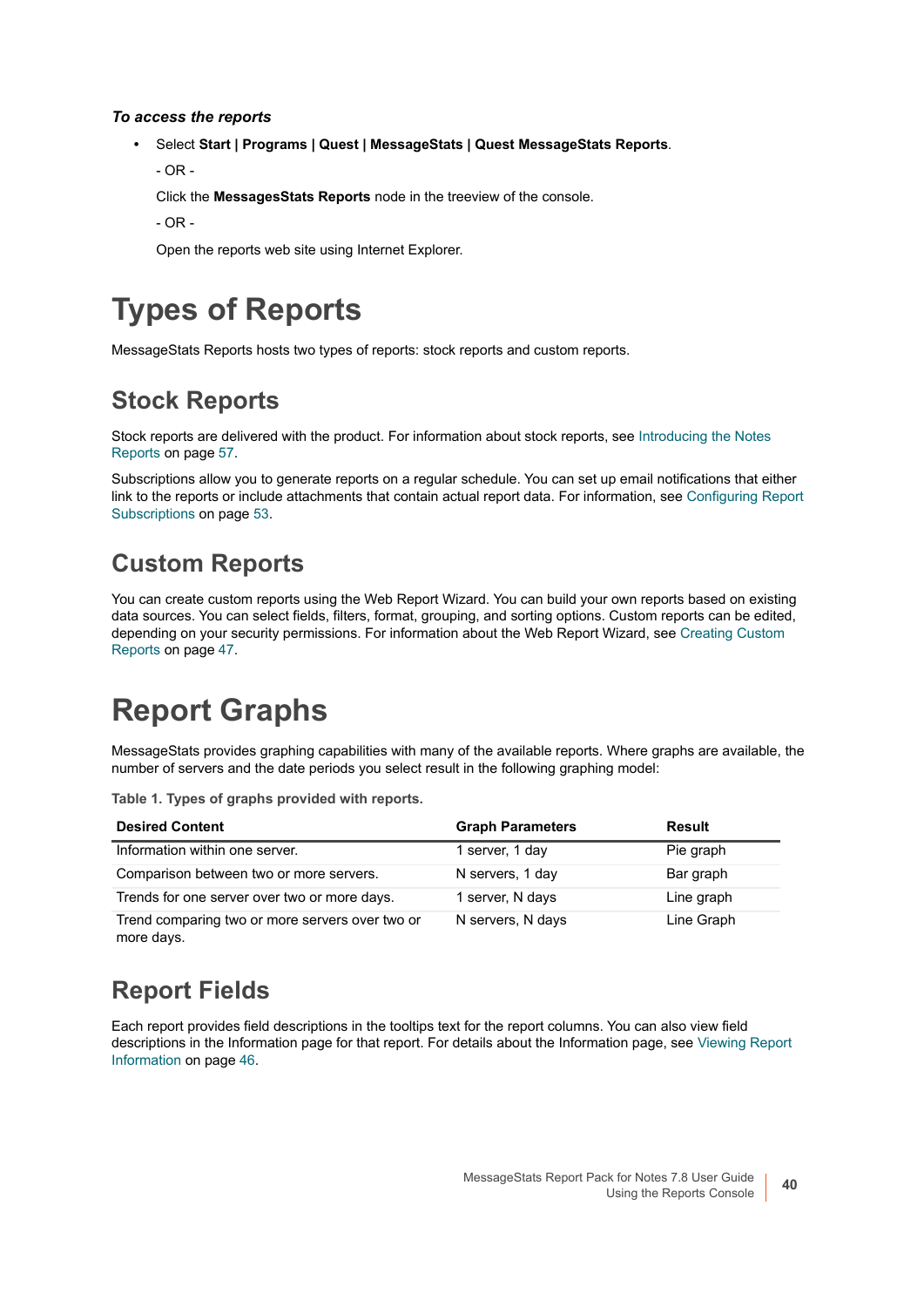# <span id="page-40-0"></span>**Using the Reports Console**

The reports console allows you to browse the existing reports and navigate to the reports you need. Use the File menu commands to create new reports or save report settings, and view report settings for a particular report.

You can also export data from reports into a specified format or you can send a report by email using File menu commands.

## <span id="page-40-1"></span>**Using the Toolbar Buttons**

<span id="page-40-2"></span>The following table describes the toolbar buttons at the top of the reports home page. Different buttons are available depending on your location within the reports tree.

**Table 2. Reports Toolbar Functions.**

| <b>Icon</b> | <b>Function</b>                                                                                                                                                                                  |
|-------------|--------------------------------------------------------------------------------------------------------------------------------------------------------------------------------------------------|
|             | Returns you to the reports home page.                                                                                                                                                            |
|             | Allows you to go up one level in the report structure.                                                                                                                                           |
|             | Accesses the file menu, which includes the following options: New Custom Report, New<br>Folder, Save, Save As, Save Report Settings, Send to, Export, Subscriptions, and Set Filter<br>Defaults. |
|             | Opens the Web Report Wizard so you can edit a custom report.                                                                                                                                     |
|             | Opens the Printer dialog box to allow you to print the report that you are viewing.                                                                                                              |
|             | Shows you a preview of the printed report.                                                                                                                                                       |
|             | Closes the preview window.                                                                                                                                                                       |
|             | Shows the Help for the reporting component.                                                                                                                                                      |

### **File Menu Commands**

<span id="page-40-3"></span>Different commands are available on the File menu depending on what you are displaying within the reports.

The options available on the File menu are limited to certain Web Reports security roles. For information, see [Setting Security on page 52](#page-51-0).

If you click File **EXT**, the following menu options are available: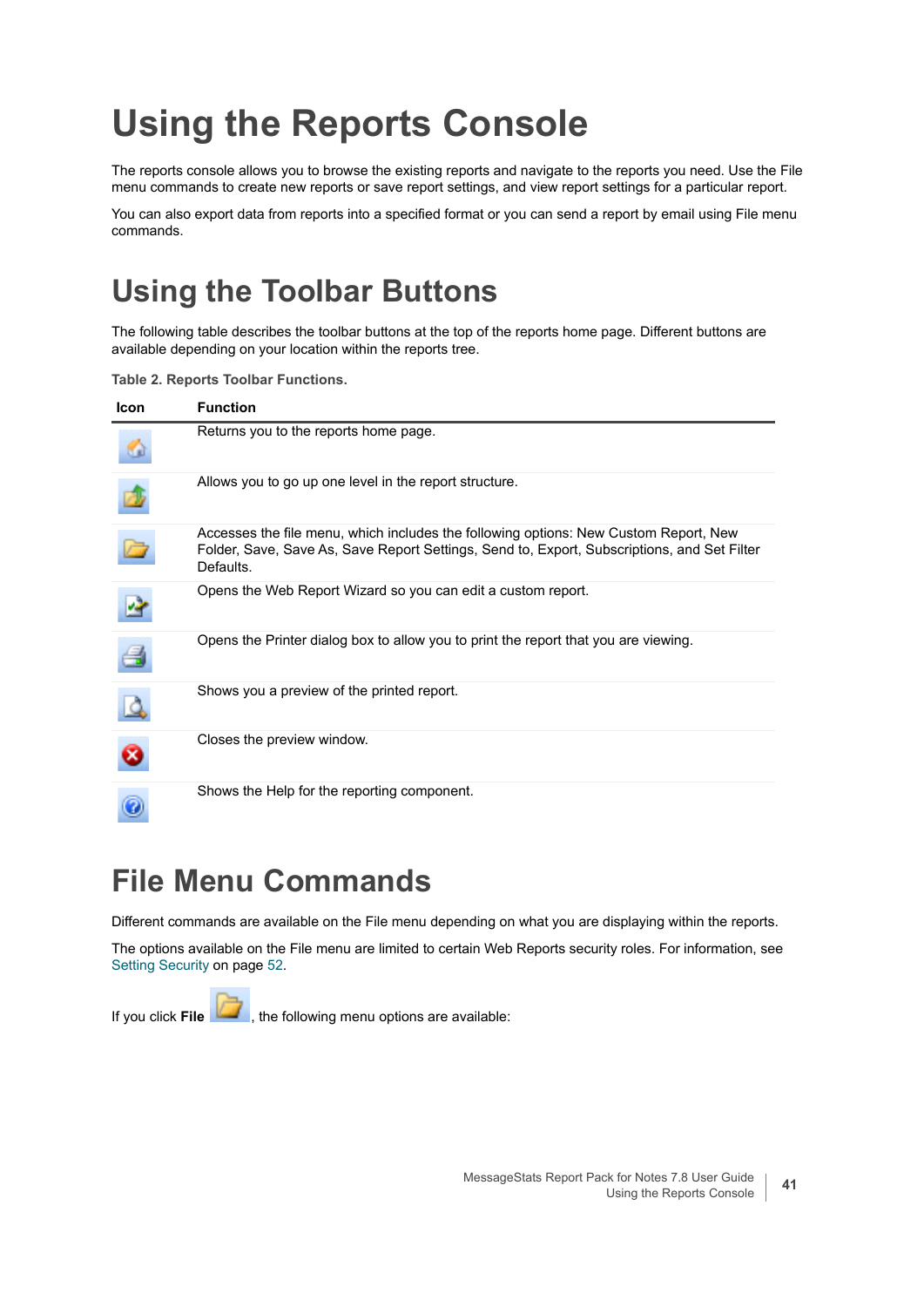**Table 3. File menu options.**

<span id="page-41-0"></span>

| Option                     | <b>Description</b>                                                                                                                                                                                                                                                  |  |
|----------------------------|---------------------------------------------------------------------------------------------------------------------------------------------------------------------------------------------------------------------------------------------------------------------|--|
| New Custom Report          | Opens the Web Report Wizard to allow you to create the new report. For<br>information, see Creating Custom Reports on page 47.                                                                                                                                      |  |
| New Folder                 | Opens the New Folder dialog box.                                                                                                                                                                                                                                    |  |
|                            | When you name the new folder, the application places the folder as a subfolder<br>of the currently selected folder. If you want to add a folder to the main navigation<br>tree, the Home node should be selected before you create the new folder.                  |  |
| Save                       | Saves the changes, such as new sorting criteria, that you have made to an<br>existing report.                                                                                                                                                                       |  |
|                            | If you save reports to a node other than the My Reports node, the reports<br>appear in alphabetical order under the pre-configured reports.                                                                                                                         |  |
| Save As                    | Saves the changes you have made to an existing report, but gives you the<br>option to change the report name or location.                                                                                                                                           |  |
|                            | If you save reports to a node other than the My Reports node, the reports<br>appear in alphabetical order under the pre-configured reports.                                                                                                                         |  |
| Save Report Settings       | Allows you to save the current report settings, including filters, and create a<br>shortcut for the selected report. For more information, see Using Save Report<br>Settings on page 51.                                                                            |  |
| Send to                    | Allows you to send the currently displayed report by email to the address that<br>you specify. You can specify the format.                                                                                                                                          |  |
|                            | NOTE: You can also select rows or columns within a report, right-click and use<br>the Send Selection option to email portions of a report. Also you can click on a<br>graph or chart, right-click and use the Send Selection option to email the graph<br>or chart. |  |
| Export                     | Allows you to export the report content into one of the following formats:<br>Microsoft Excel<br>$\bullet$                                                                                                                                                          |  |
|                            | Text (as comma separated values)<br>$\bullet$                                                                                                                                                                                                                       |  |
|                            | Text (as tab separated values)<br>$\bullet$                                                                                                                                                                                                                         |  |
|                            | <b>XML</b><br>$\bullet$                                                                                                                                                                                                                                             |  |
|                            | Word File<br>$\bullet$                                                                                                                                                                                                                                              |  |
|                            | <b>HTML</b><br>$\bullet$                                                                                                                                                                                                                                            |  |
|                            | <b>MHTML</b><br>You can also drag to select specific rows or columns and export only the                                                                                                                                                                            |  |
|                            | selected portions. For more information about exporting reports, see Exporting<br>Reports on page 43.                                                                                                                                                               |  |
| Subscriptions              | Opens the Subscriptions Page. For more information, see Configuring Report<br>Subscriptions on page 53.                                                                                                                                                             |  |
| <b>Set Filter Defaults</b> | Opens the Configure Filter Defaults dialog box. You can set the default operator<br>and values for a particular parameter in all reports that have a filter on that<br>parameter.                                                                                   |  |

### <span id="page-41-1"></span>**Sending Reports by Email**

You can use the Send to function on the File menu to send an entire report by email.

You can also select portions of a report and send only the selected columns or rows as an attachment or embedded in the email. You can also send a selected chart or graph.

#### *To email selected portions of a report*

1 Click and drag to select the rows or columns in the displayed report.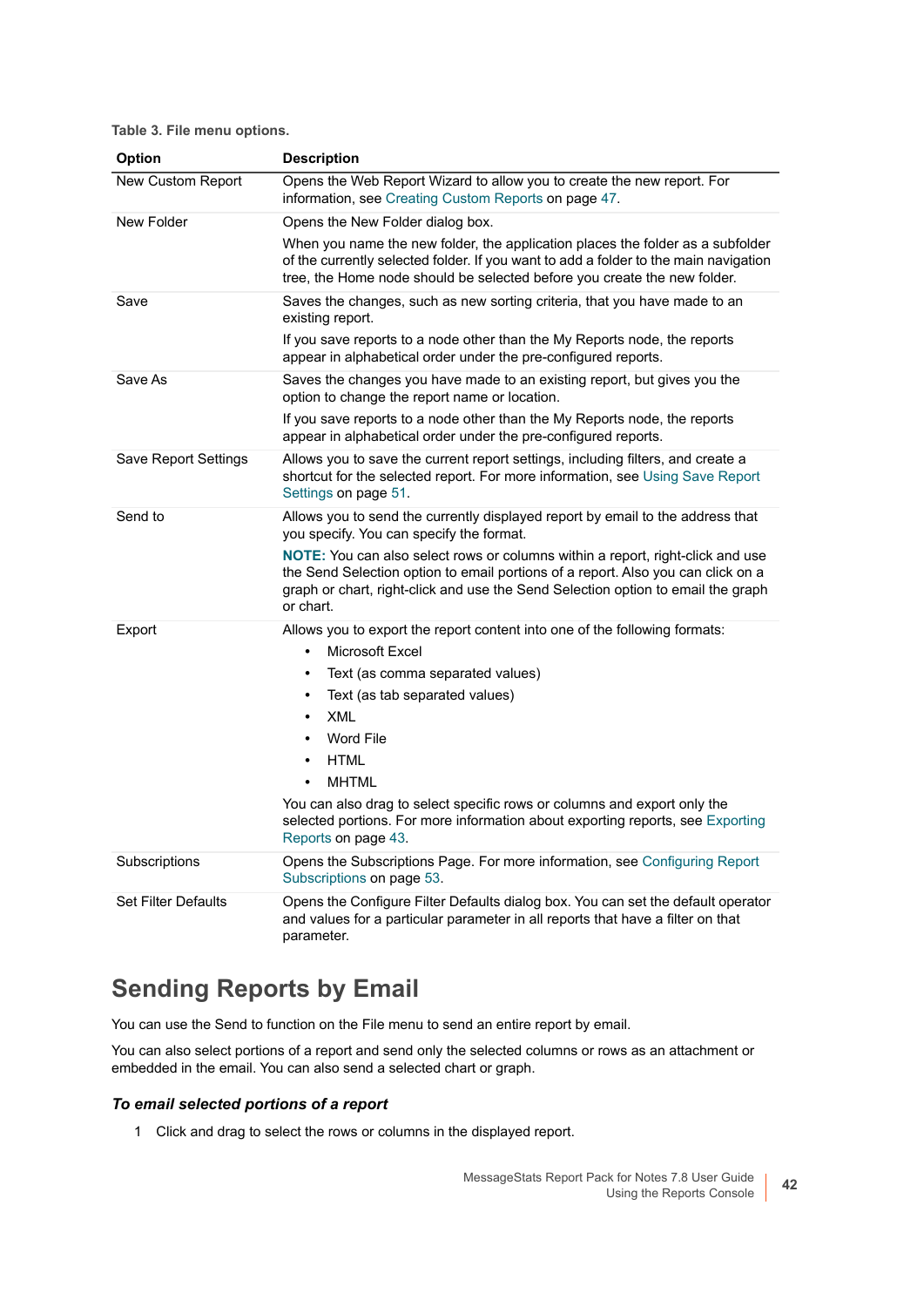- 2 Right-click and select **Send Selection To**.
- 3 Select the format you want.
- 4 Enter the email address in the **To** field and enter any text in the **Subject** and **Message** sections.
- <span id="page-42-1"></span>5 Click **OK**.

You can click to select a chart or graph and right-click to use the Send Selection option to email the selection as a bitmap attachment or as an embedded bitmap in an email. If you select a format such as Excel or text, the raw data used to create the graph is sent.

### <span id="page-42-0"></span>**Exporting Reports**

Exporting reports allows you to save reports to a format which can serve several purposes:

- **•** You can further analyze the data in a third party application, such as Microsoft Excel.
- **•** You can share information with users who need the data in different formats for presentation, such as HTML or Microsoft Word.
- **•** You can use the exported data as input data into other applications, such as SAP.

The export functionality allows you to do one-time report exports. If you want to schedule the successive creation of exported reports, use the Subscription functionality. For more information, see [Configuring Report Subscriptions](#page-52-0) [on page 53.](#page-52-0)

In addition to exporting an entire report using the Export function on the File menu, you can also export selected portions of a report.

#### *To export selected portions of a report*

- <span id="page-42-3"></span>1 Click and drag to select the rows or columns in the displayed report.
- 2 Right-click and select **Export Selection**.
- 3 Select the format you want.
- 4 Navigate to the location where you want to save the file, enter a name in the File Name field, and click **Save**.

You can click to select a chart or graph and right-click to use the Export option to export the graph. If you select a format such as Excel or text, the raw data used to create the graph is exported.

### **Setting Filter Defaults**

<span id="page-42-2"></span>Use the Set Filter Defaults functionality to set the default operator and values for Date, Organization, and Site/Administrative group filters.

The values that you set appears on all reports that have Date, Organization, or Site/Administrative Group filter options.

The following table describes the options on the Set Filter Defaults page

**Table 4. Report filter defaults**

| <b>Option</b>               | <b>Description</b>                                                                                                                          |
|-----------------------------|---------------------------------------------------------------------------------------------------------------------------------------------|
| Date                        | The Date option allows you to set a default date for all reports that contain a<br>Date filter.                                             |
|                             | <b>NOTE:</b> It is recommended that you do not set absolute dates.                                                                          |
| Organization                | The Organization option allows you to set the default Exchange organization for<br>all reports that contain an Organization filter.         |
| <b>Administrative Group</b> | The Administrative Group option allows you to set the default Administrative<br>Group for all reports that contain an Administrative group. |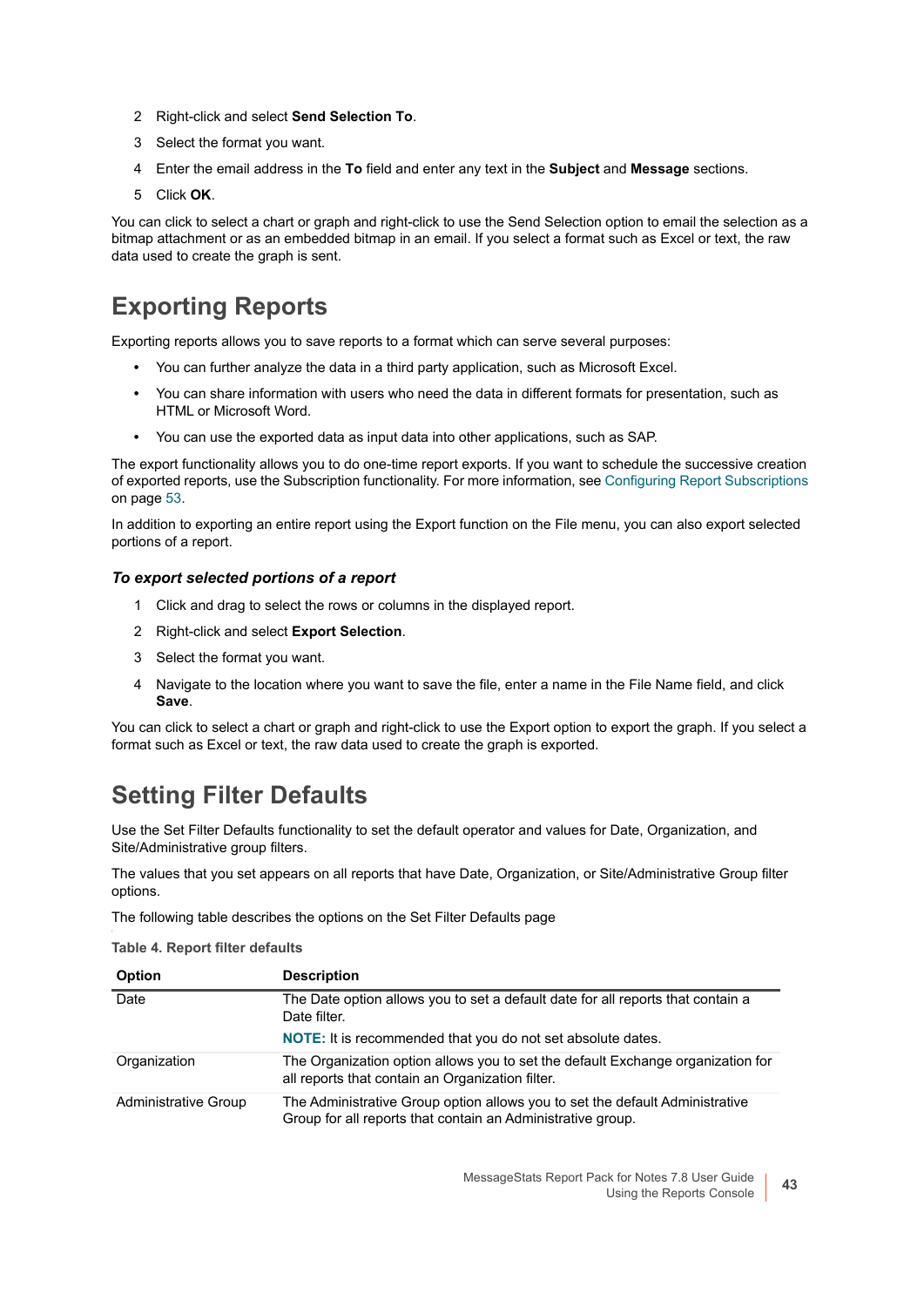#### *To set filter defaults*

- 1 Select the MessageStats Reports node.
- 2 Select **File | Set Filter Defaults**.
- 3 Set the filter and parameter from the options.
- 4 Click **OK** to apply the defaults.

The filter defaults appear in the filters page for all reports. Default filters do not apply to saved Custom Reports.

## <span id="page-43-0"></span>**Browsing Reports**

There are several ways to navigate and access the reports:

- **•** Toolbar buttons provide navigation functionality, as well as edit and preview custom reports, access the File menu, and print the current report. For information, see [Using the Toolbar Buttons on page 41](#page-40-1).
- **•** Treeview is used to navigate through report branches. For information, see [Using the Treeview on page 44.](#page-43-1)
- **•** Listview displays a description of all the reports within a folder. For information, see [Using the Listview on](#page-43-2)  [page 44](#page-43-2).
- **•** Linked reports allow you to drill down from summary report into a detailed report based on a link on a data result.
- **•** Parts are standard report components containing text-based information and graphs that you can include in certain reports. For information, see [Configuring Report Parts on page 45.](#page-44-0)
- **•** The Information button allows you to view the groupings, filters, and field descriptions for your selected report. For information, see [Viewing Report Information on page 46](#page-45-0).

### <span id="page-43-1"></span>**Using the Treeview**

MessageStats Reports use a treeview as the main navigational tool. The treeview contains folders that expand to reveal subfolders and reports.

When you select a folder from the treeview, the contents of the folder are displayed in the right pane in a file-based format. You can also select a report directly from the treeview.

The illustration to the left is an example of what the treeview may look like. Folders indicate a grouping of report information. Folders may contain subfolders or reports.

When you click on a report, the contents appear in the right pane.

Depending on your security role, you may not be able to see some of the branches of the treeview.

## <span id="page-43-2"></span>**Using the Listview**

MessageStats Reports use a listview model to display the available reports. When you select a folder from the treeview, the contents of the folder are displayed in the right pane in a file-based format.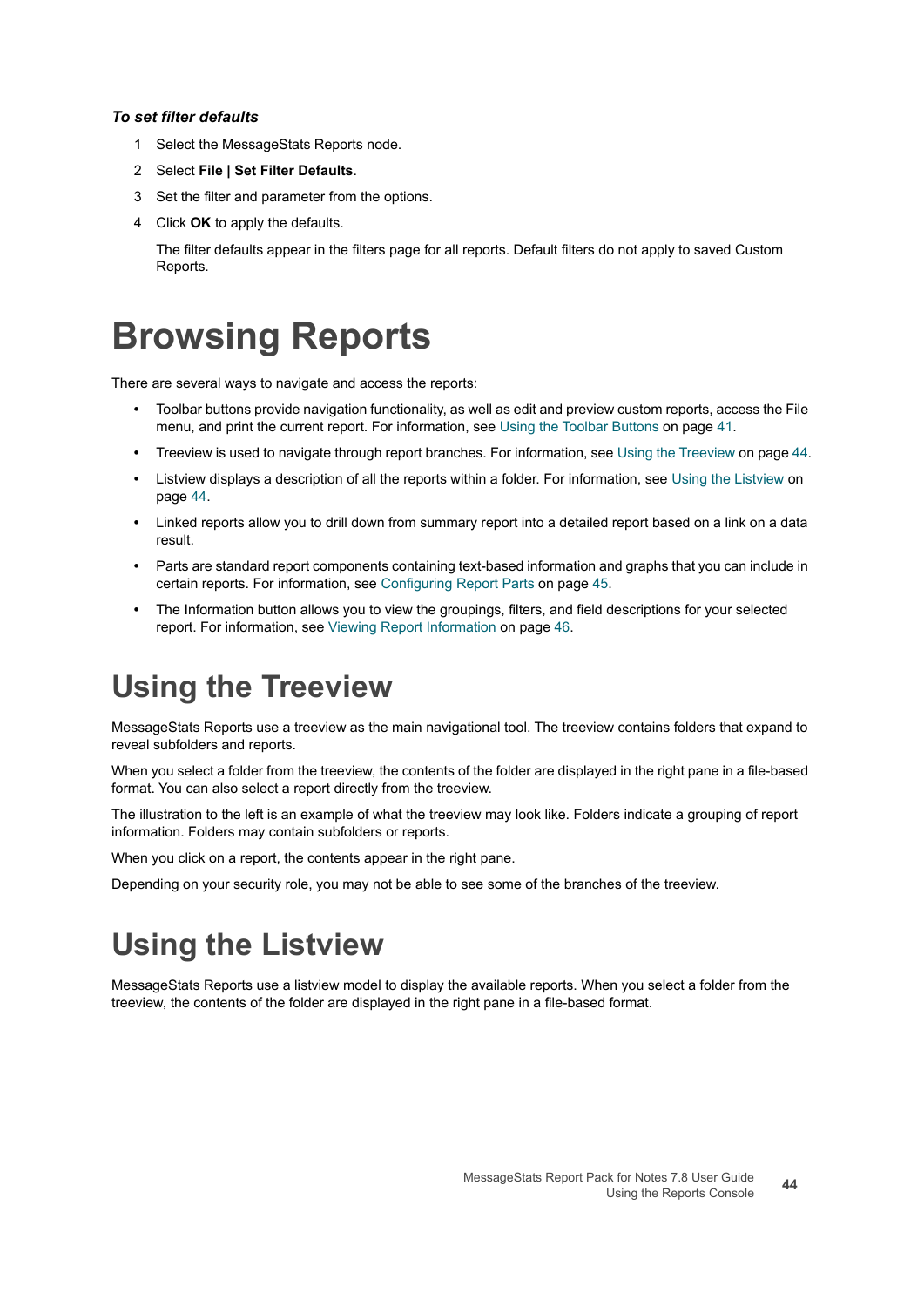| <b>Name</b>                                                                                                                                                                                                                                                                                                                                                                                                        | <b>Last Modified</b> | <b>Author</b>         |        |
|--------------------------------------------------------------------------------------------------------------------------------------------------------------------------------------------------------------------------------------------------------------------------------------------------------------------------------------------------------------------------------------------------------------------|----------------------|-----------------------|--------|
| Mailbox Sizes                                                                                                                                                                                                                                                                                                                                                                                                      | 2/27/2017            | Quest                 | Edit - |
| This report shows the largest mailboxes in your organization and their associated sizes. For Exchange 2010 and later,<br>you can include the size of archive mailboxes in the size totals. This report is populated by the Exchange Mailboxes<br>gathering task. The server-specific filters (such as Server/DAG, Server Store Distinguished Name, or Server Roles)<br>apply to the primary mailboxes only.        |                      |                       |        |
| NOTE: You can right-click on a heading and use the Insert Field option to add more information to the report.                                                                                                                                                                                                                                                                                                      |                      |                       |        |
| Mailbox Quotas                                                                                                                                                                                                                                                                                                                                                                                                     | 2/27/2017            | Quest                 | Edit - |
| This report shows the quotas that are set for the largest mailboxes across your Exchange organization. The report is<br>populated by the Exchange Mailboxes gathering task. For Exchange 2010 and later, information is also available about<br>archive mailbox quotas. The server-specific filters (such as Server/DAG, Server Store Distinguished Name, or Server<br>Roles) apply to the primary mailboxes only. |                      |                       |        |
| NOTE: You can right-click on a heading and use the Insert Field to add more information to the report.                                                                                                                                                                                                                                                                                                             |                      |                       |        |
| Archive Mailbox Sizes                                                                                                                                                                                                                                                                                                                                                                                              | 2/27/2017            | Quest                 | Edit - |
| For Exchange 2010 and later, this report shows the largest archive mailboxes in your organization and their associated<br>sizes. This report is populated by the Exchange Mailboxes gathering task.                                                                                                                                                                                                                |                      |                       |        |
| NOTE: You can right-click on a heading and use the Insert Field option to add more information to the report.                                                                                                                                                                                                                                                                                                      |                      |                       |        |
|                                                                                                                                                                                                                                                                                                                                                                                                                    |                      | 3 reports, 0 folders. |        |

The following table describes the interface elements of the file-based format:

| <b>Element</b>            | <b>Description</b>                                                                                                                                                                         |  |
|---------------------------|--------------------------------------------------------------------------------------------------------------------------------------------------------------------------------------------|--|
| Folder Icon               | Reveals the subfolders and files contained within the folder.                                                                                                                              |  |
| Report Icon               | Displays the report in the right pane.                                                                                                                                                     |  |
| Name                      | Displays the title of the report. The title is also a hyperlink that you can click to<br>display the report in the right pane.                                                             |  |
| Last Modified             | Displays the date stamp of the last time the report was modified.                                                                                                                          |  |
| Author                    | Displays the name of the report author. For reports that are supplied with the<br>application, the Author is blank. For Custom reports that you create, the report<br>author is displayed. |  |
| <b>Report Description</b> | Displays a description of the report, if applicable.                                                                                                                                       |  |
| n reports, n folders.     | Indicates the number of reports and subfolders in the main folder.                                                                                                                         |  |
| Edit                      | Displays the Edit menu. For information, see Editing Reports on page 48.                                                                                                                   |  |

**Table 5. Information on the file-based report listing.**

I

## <span id="page-44-0"></span>**Configuring Report Parts**

Parts are report components that contain either text-based tabular information or graphs that can be included in certain reports. You can select the parts you want to include in a report, and the order in which they appear in the report.

#### <span id="page-44-1"></span>*To configure report parts*

- 1 Select the My Reports node in the treeview, and click **Configure Parts**.
- 2 Select the report parts you want in the Part Library pane and click **Add**.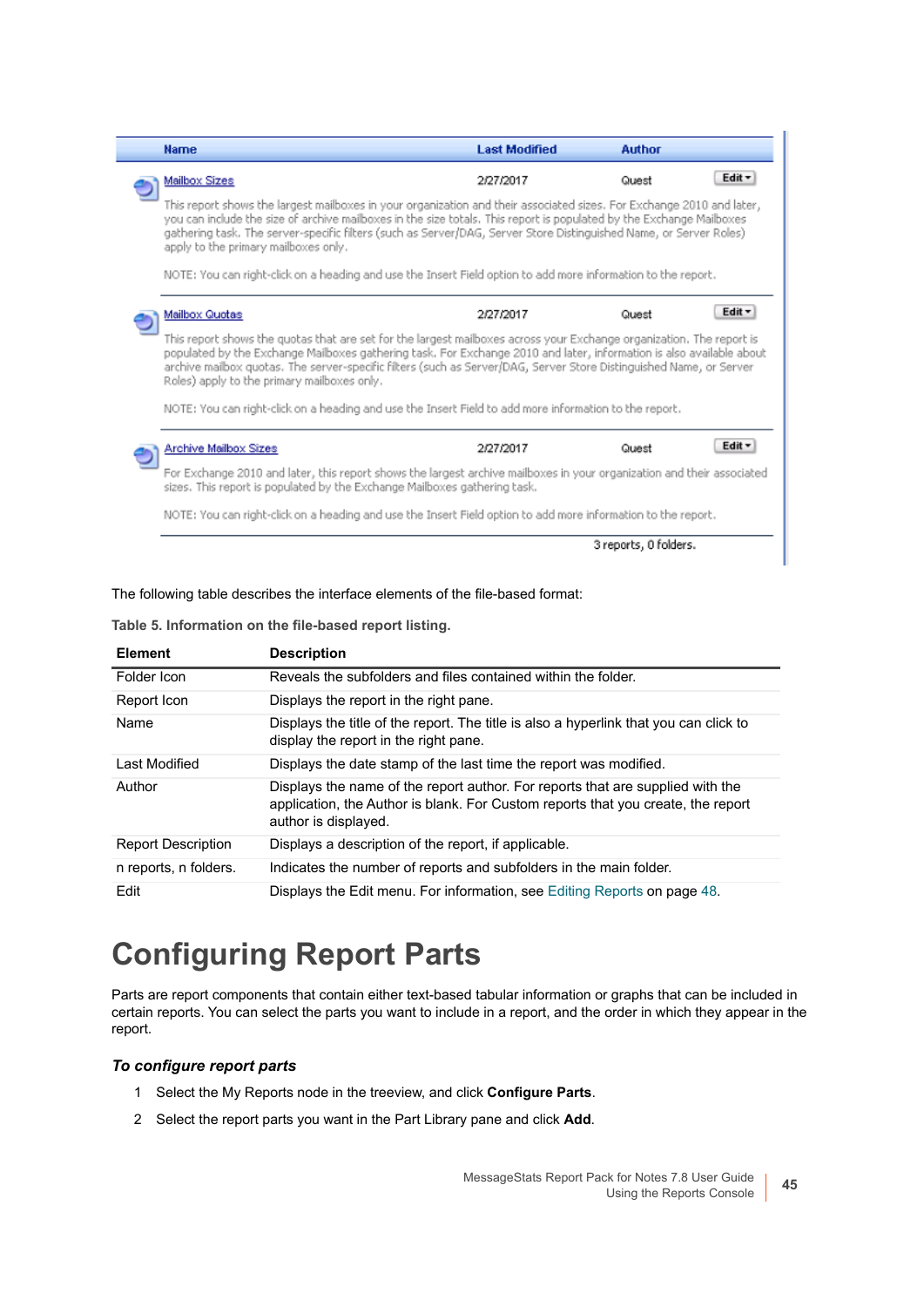When you select a report part, the part definition is displayed below the Part Library pane. The parts you add are displayed in the Configured Part pane. You can rearrange the parts in the Configured Parts pane by selecting a part and clicking the Up or Down button.

3 Select a part in the Configured Parts pane and click **Configure** to select the settings for each part.

If you select the Show Part Header option, all parts are separated by a blue header line containing the Part name and description.

- 4 Enter the settings for the part and click **OK**.
- <span id="page-45-1"></span>5 Click **OK** to generate your report.

#### *To remove report parts*

- 1 Select the My Reports node from the treeview, and click **Configure Parts**.
- 2 Select the report part in the Configured Parts pane and click **Remove**.
- <span id="page-45-2"></span>3 Click **OK** to generate your report.

### <span id="page-45-0"></span>**Viewing Report Information**

Located at the lower-right of each report, there is an Information **button that you can use to view the report** options and notes for a selected report.

The following illustration shows an example of report information:

| × | <b>Report Information</b>             |                                                                    |  |
|---|---------------------------------------|--------------------------------------------------------------------|--|
|   | <b>Report Options</b>                 |                                                                    |  |
|   | <b>Filters</b>                        |                                                                    |  |
|   | <b>Top Mailbox Sizes</b>              | most recent Date                                                   |  |
|   | <b>Mailbox Sizes Table</b>            | most recent Date                                                   |  |
|   | <b>Sort Keys</b>                      |                                                                    |  |
|   | <b>Top Mailbox Sizes</b>              | Mailbox Size (KB) (descending)                                     |  |
|   | <b>Mailbox Sizes Table</b>            | Mailbox Size (KB) (descending)                                     |  |
|   | 2/8/2010 2:53:45 PM<br>Date           |                                                                    |  |
|   | <b>Report Details</b>                 |                                                                    |  |
|   | <b>Report Part: Top Mailbox Sizes</b> | Datasource: Lotus Notes - Sizes and Quotas - Mailbox Sizes (Top N) |  |
|   | <b>Field Title</b>                    | <b>Field Description</b>                                           |  |
|   | Server And Mailbox                    | This is the server name and the mailbox file separated by a        |  |

The following information is available:

- **Report Options** include default filters and sort keys, as well as any quick filters and sort keys you selected using the Quick Filter options.
- **Report Details** include a list of the report parts (tables and graphs) that comprise the report. This section also shows a list of the data sources and all the fields (and the field descriptions) that are used.

By determining the parts and data sources that comprise a standard report, you can use the information to create custom reports or custom graphs that show similar information, but with changes or additions to meet your own needs.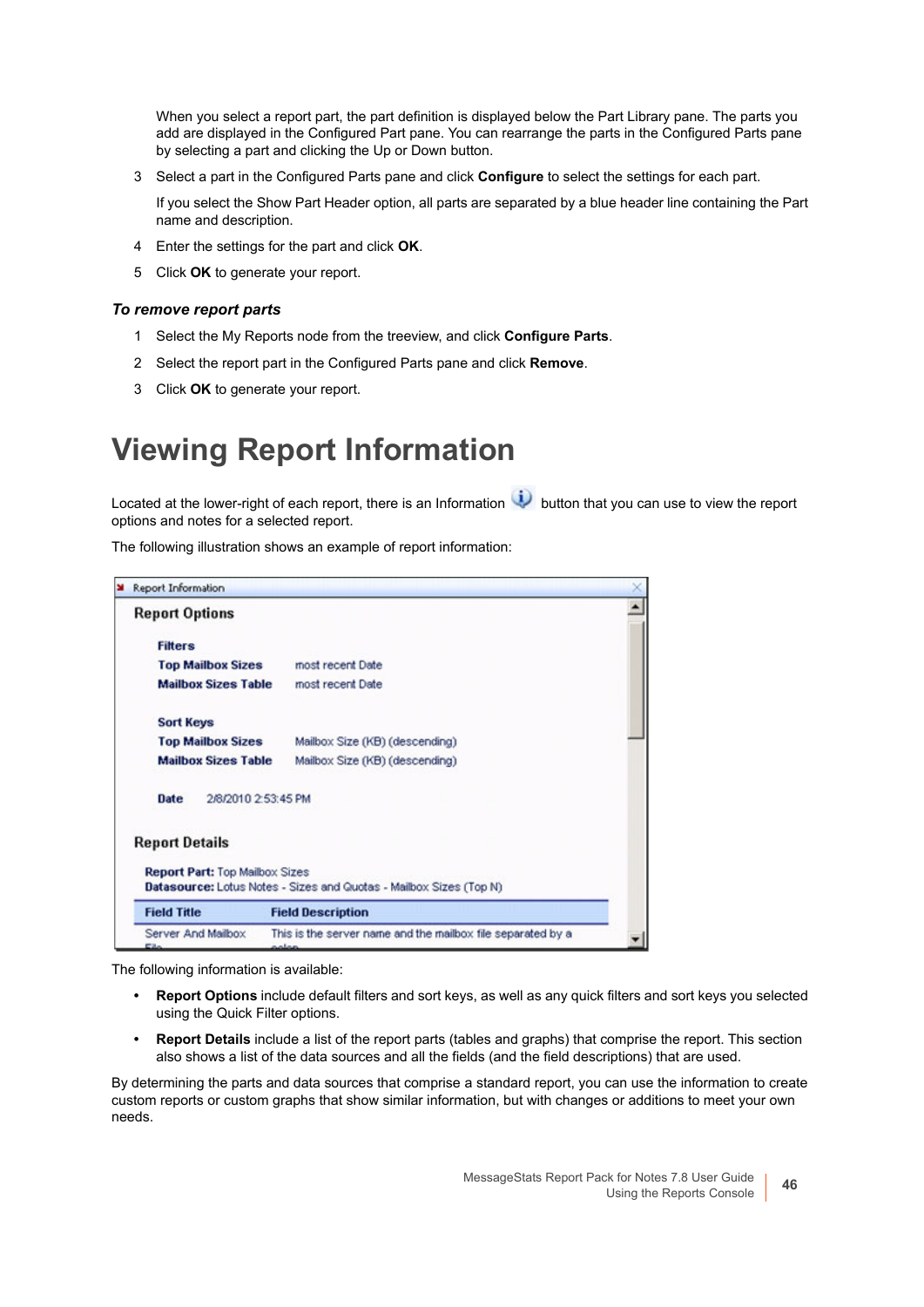# <span id="page-46-1"></span>**Creating Custom Reports**

You can create new custom reports to supplement the existing reports using the Web Reports Wizard. You must be a Report Author or higher to create new reports. For more information, see [Setting Security on page 52](#page-51-0).

The Web Report Wizard consists of several pages. You do not have to access the pages in order. To access a specific page, select it on the list of pages on the left side of the Web Report Wizard

#### *To access the Web Report Wizard*

- **•** Select **File | New | Custom Report**.
	- $-$  OR  $-$

Right-click in the treeview and select **New Custom Report**.

For more information about creating custom reports, see the *MessageStats Reports User Guide*.

# <span id="page-46-0"></span>**Creating Custom Graphs**

You can use the Graph Wizard to create custom graphs to supplement the graphs and charts available in the existing reports.

The Graph Wizard allows you to create bar charts and stacked bar charts, pie charts, XY graphs, and XY stacked area graphs. You select the data source and choose the fields that are used for the statistical data values, the category labels, and the series labels.

### **Bar Charts**

Bar charts are useful for comparing data. They are also used to compare values across categories or to compare the contribution of each value to a total across categories (for example, stacked bars).

### **Pie Charts**

Pie charts are useful for viewing proportions or percentages. They visually represent the contribution of each value to a total sum of data, or the component parts of a whole. A pie chart is used to show how a part of something relates to the whole.

### **XY or Line Graphs**

A line graph is used to show continuing data; how one thing is affected by another. This kind of graph is used to show the effect of an independent variable on a dependent variable. Line graphs are useful for determining trends.

### **Determining Which Data Sources You Want**

If you are creating a graph that is similar to a graph in one of the standard reports, you can view the data sources for the standard report and incorporate them into your custom graph.

#### *To view the data sources in a standard report*

• Display the report and click the Information button **i** in the bottom right corner.

#### *To access the Graph Wizard*

**•** Select **File | New | Custom Graph**.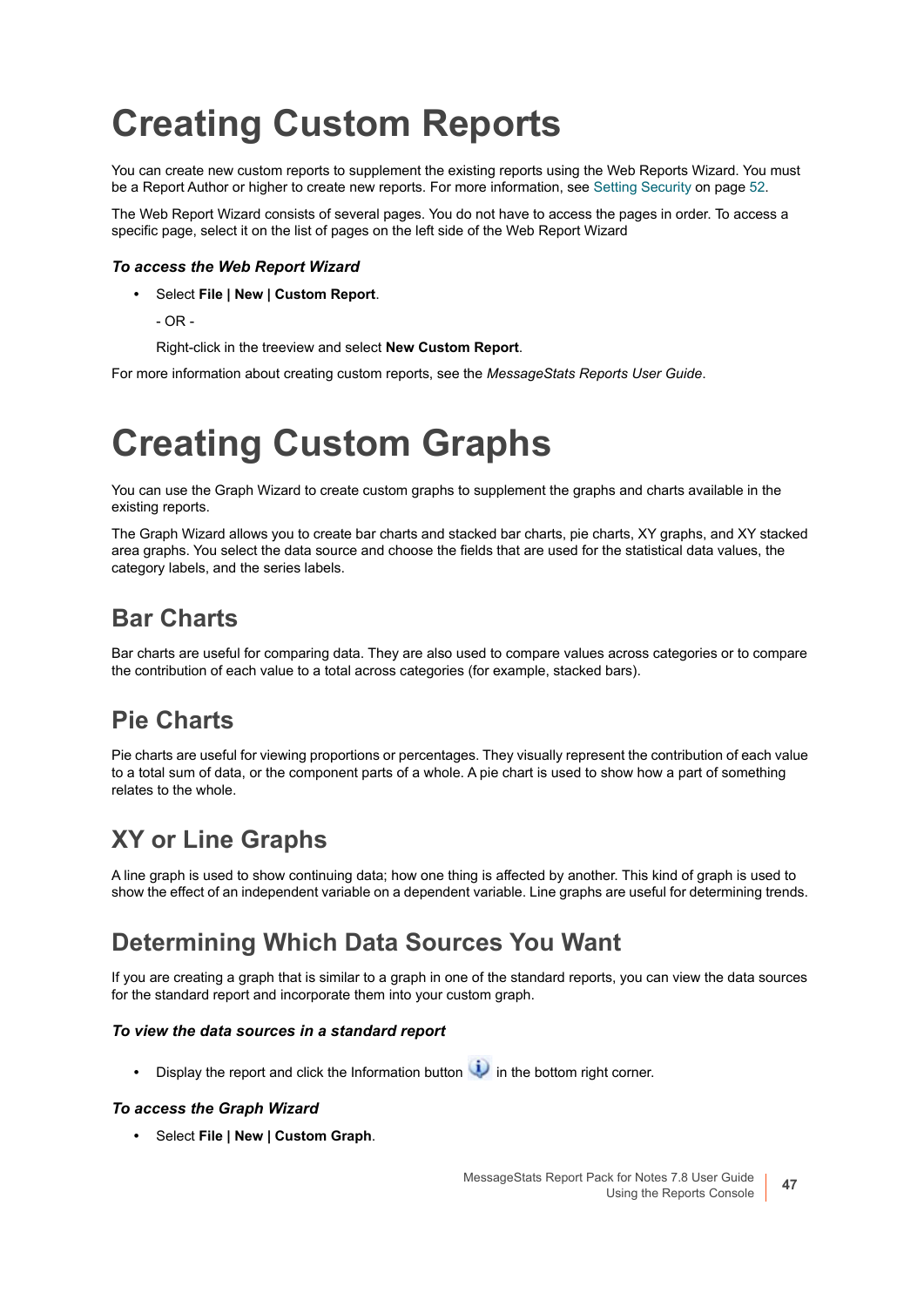- OR -

Right-click in the treeview and select **New Custom Graph**.

For more information about creating custom graphs, see the *MessageStats Reports User Guide.*

# <span id="page-47-0"></span>**Editing Reports**

You can modify both the configured the reports and any custom reports that you create using edit and grouping functionality.

You can edit reports in the following ways:

- <span id="page-47-1"></span>**•** Using the Edit button on the report listview
- **•** Selecting filters before rendering a report
- **•** Using the Quick Filter Bar at the bottom of the report
- **•** Using Save Report Settings to retain the filters, sort and grouping options, and any other modifications that you have made to a report, to facilitate the creation of subsequent reports with the same settings.
- **•** Using the column headers on the reports to change grouping and sorting options
- **•** Using the Edit menu on the toolbar to launch the Reports Wizard

The following table describes the extent of editing for each type:

**Table 6. Functions used to modify reports.**

| <b>Type</b>             | <b>Description</b>                                                                                                                                                                  |
|-------------------------|-------------------------------------------------------------------------------------------------------------------------------------------------------------------------------------|
| <b>Edit Button</b>      | Allows you to copy the report to a different destination folder, move the report to a<br>different location, rename or delete the report, or edit the report description.           |
| Filters                 | Allows you to restrict the report content to specific information before the report is<br>rendered.                                                                                 |
| <b>Quick Filter Bar</b> | Allows you to change filter options and regenerate the report.                                                                                                                      |
|                         | For more information, see Using Quick Filters on page 50.                                                                                                                           |
| Column Header           | Allows you to add or remove fields in the report, and change group and sort options.<br>For more information, see Changing Grouping OptionsChanging Grouping Options<br>on page 51. |
| Edit Menu               | Opens the Web Report Wizard to allow you to customize or modify an existing<br>report.                                                                                              |

### **Using the Edit Button**

An Edit button is located at the right side of each folder and report in the file-based model. The commands available on the Edit button differ depending on whether the Edit button is accessed from a folder or a report.

For folders, the following commands are available:

**Table 7. Folder level edit options.**

| Command                 | <b>Description</b>                                                         |
|-------------------------|----------------------------------------------------------------------------|
| Copy To                 | Opens a dialog box for you to define the destination of the copied folder. |
| Move To                 | Opens a dialog box for you to define the destination of the moved folder.  |
|                         | After the report is moved to the new location, the original is deleted.    |
| Rename                  | Opens a dialog box for you to rename the selected folder.                  |
| Delete                  | Prompts you to verify that you want to delete the folder.                  |
| <b>Edit Description</b> | Opens a dialog box for you to edit the description of the folder.          |

MessageStats Report Pack for Notes 7.8 User Guide Using the Reports Console **<sup>48</sup>**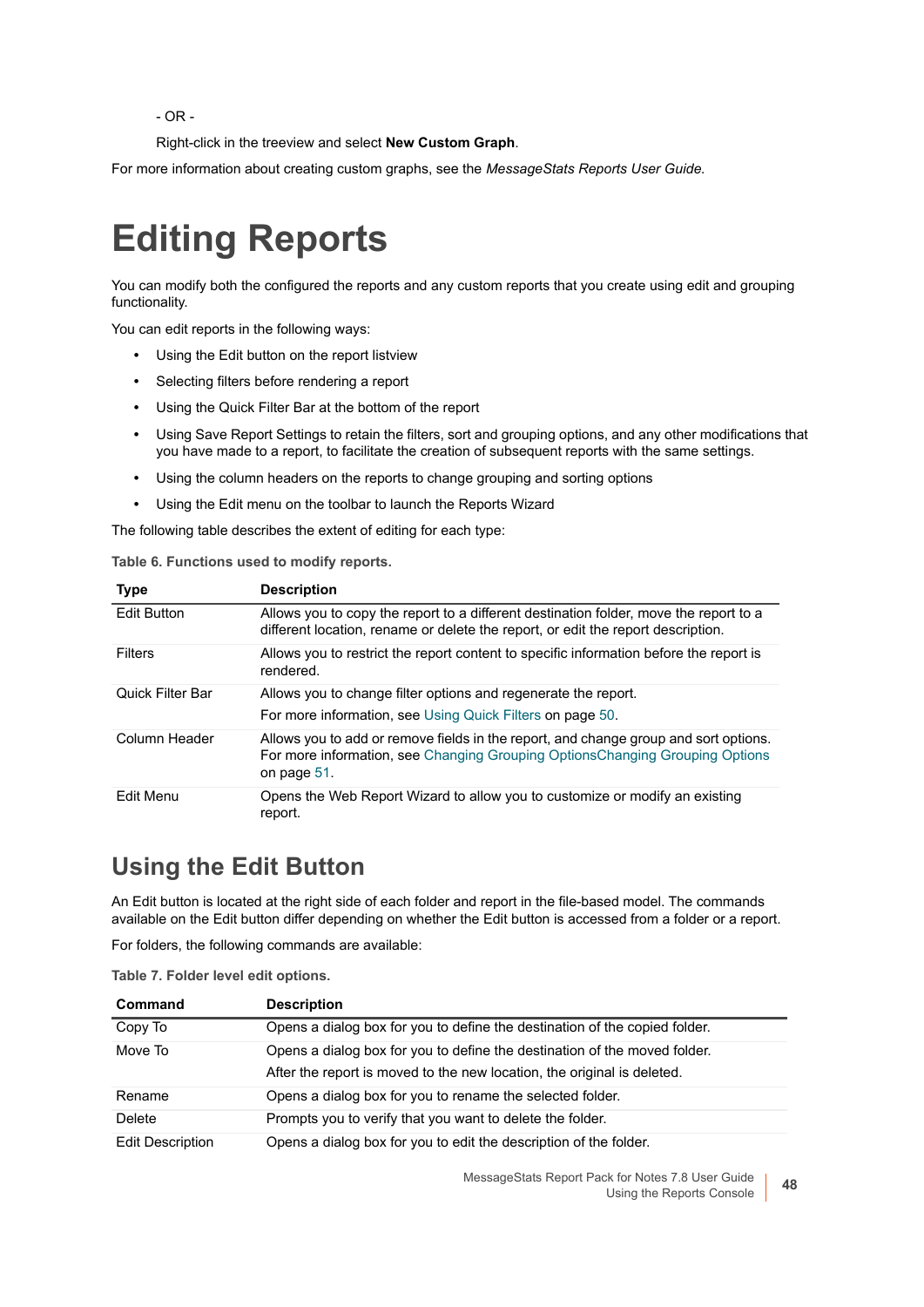For reports, the following commands are available:

**Table 8. Report level edit options.**

| Command       | <b>Description</b>                                                                                                                                   |  |
|---------------|------------------------------------------------------------------------------------------------------------------------------------------------------|--|
| Copy To       | Opens a dialog box for you to define the destination of the copied report.                                                                           |  |
| Move To       | Opens a dialog box for you to define the destination of the moved report. After the<br>report is moved to the new location, the original is deleted. |  |
| Rename        | Opens a dialog box for you to rename the selected report.                                                                                            |  |
| Delete        | Prompts you to verify that you want to delete the report.                                                                                            |  |
| Modify Report | Opens the Web Report Wizard to allow you to make any changes to the selected<br>report, and save your custom report.                                 |  |

## <span id="page-48-0"></span>**Selecting Report Filters**

When you select the report you want to view from the treeview, you can select filters before MessageStats renders the report. After the report is rendered, there are two ways to change the filter options:

- **•** Select the **Show Filters** bar at the beginning of the report to change multiple filters.
- **•** Use the Quick Filter bar at the bottom of the report to further select specific data within the resulting dataset.

If you want to save a report query with specific filters applied, select the Save Report Settings option.

#### *To select filters for a report*

- 1 Open the report you want to view.
- 2 Define a period for the report (if applicable).
- 3 Identify operands and criteria for the filters you want to use.
	- OR -

Leave the default filter values.

4 Click **Apply Filters**.

#### *To change filter settings*

- 1 Click **Show Filters** at the beginning of the rendered report.
- 2 Delete the criteria from a filter option to remove the filter.

- OR -

Identify other operands and criteria for new filters you want to use.

3 Click **Apply Filters**.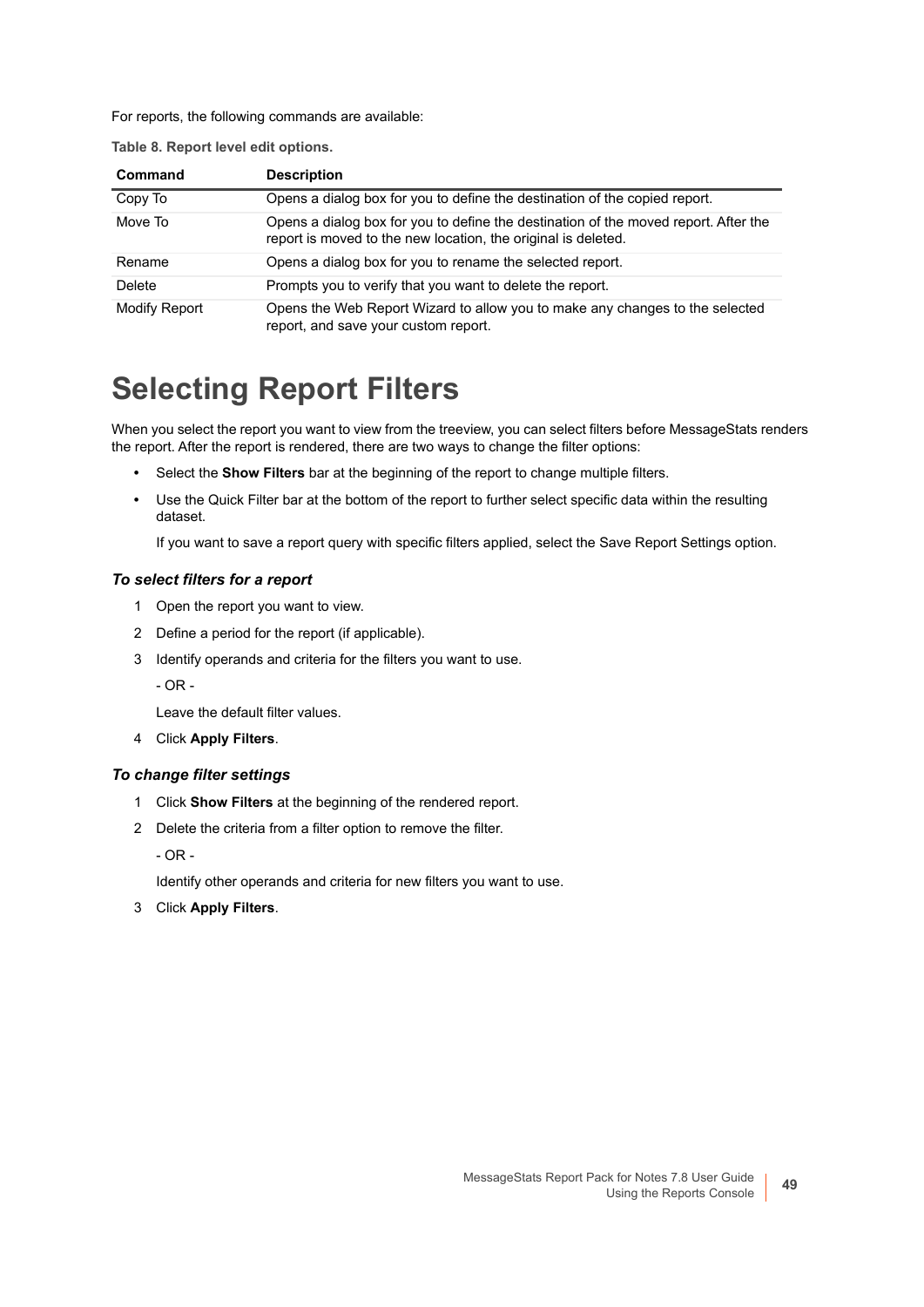## <span id="page-49-1"></span><span id="page-49-0"></span>**Using Quick Filters**

Each report can have a Quick Filter bar at the bottom of the page. This bar does not scroll with the report.

<span id="page-49-2"></span>

#### *To use Quick Filters*

- 1 Select a field from the list.
- 2 Select a parameter from the following list:

**Table 9. Quick filter parameters.**

| <b>Parameter</b> | <b>Available IN</b> | <b>Description</b>                                                                                                                                                                                                                                                                                                                                                          |
|------------------|---------------------|-----------------------------------------------------------------------------------------------------------------------------------------------------------------------------------------------------------------------------------------------------------------------------------------------------------------------------------------------------------------------------|
| $=$              | All                 | The field value equals the criteria value.                                                                                                                                                                                                                                                                                                                                  |
| <>               | All                 | The field value is not equal to the criteria value.                                                                                                                                                                                                                                                                                                                         |
| >                | All                 | The field value is greater than the criteria value.                                                                                                                                                                                                                                                                                                                         |
| $\,<\,$          | All                 | The field value is less than the criteria value.                                                                                                                                                                                                                                                                                                                            |
| <=               | All                 | The field value is less than or equal to the criteria value.                                                                                                                                                                                                                                                                                                                |
| $>=$             | All                 | The field value is greater than or equal to the criteria value.                                                                                                                                                                                                                                                                                                             |
| like             | All                 | The field value is like the criteria value.                                                                                                                                                                                                                                                                                                                                 |
| is NULL          | All                 | There is no value for the criteria field.                                                                                                                                                                                                                                                                                                                                   |
| is not NULL      | All                 | There is any value except NULL for the criteria value.                                                                                                                                                                                                                                                                                                                      |
| between          | All                 | The field value falls between the two criteria that you define.                                                                                                                                                                                                                                                                                                             |
| is in            | All                 | The field value is in the criteria that you define.<br>NOTE: When using the is in operator, you can multi-select in<br>the Select a Value dialog box by holding down the CTRL key<br>and clicking the items you want. The selected items appear in<br>the edit box as a list separated by semi-colons.                                                                      |
| not in           | All                 | The field value is not in the criteria that you define.                                                                                                                                                                                                                                                                                                                     |
| last             | Date, DateTime      | This operator allows you to select a time interval in the form nn<br>uu, where nn is a number and uu is a unit of time. (For<br>example, Last 5 Weeks, Last 3 days, and so on). The time<br>interval is based on the current time.                                                                                                                                          |
| most recent      | Date, DateTime      | This operator queries the database for the most recent entry<br>for the specified field and then uses that value to find all<br>records with a matching value. The value depends on the<br>content of the database and is independent of the current time.<br>"Most recent" could potentially mean a time long past, and<br>remain unchanged until the database is changed. |
| today            | Date, DateTime      | Today = from $12:00$ AM to the current time.                                                                                                                                                                                                                                                                                                                                |
| yesterday        | Date, DateTime      | Yesterday = from 12:00 AM to 11:59 PM yesterday.                                                                                                                                                                                                                                                                                                                            |
| this week        | Date, DateTime      | Start = Sunday of current week, End = today.                                                                                                                                                                                                                                                                                                                                |
| last week        | Date, DateTime      | Start = Sunday of previous week, End = Saturday of previous<br>week.                                                                                                                                                                                                                                                                                                        |
| this month       | Date, DateTime      | Start = 1st day of current month, End = today.                                                                                                                                                                                                                                                                                                                              |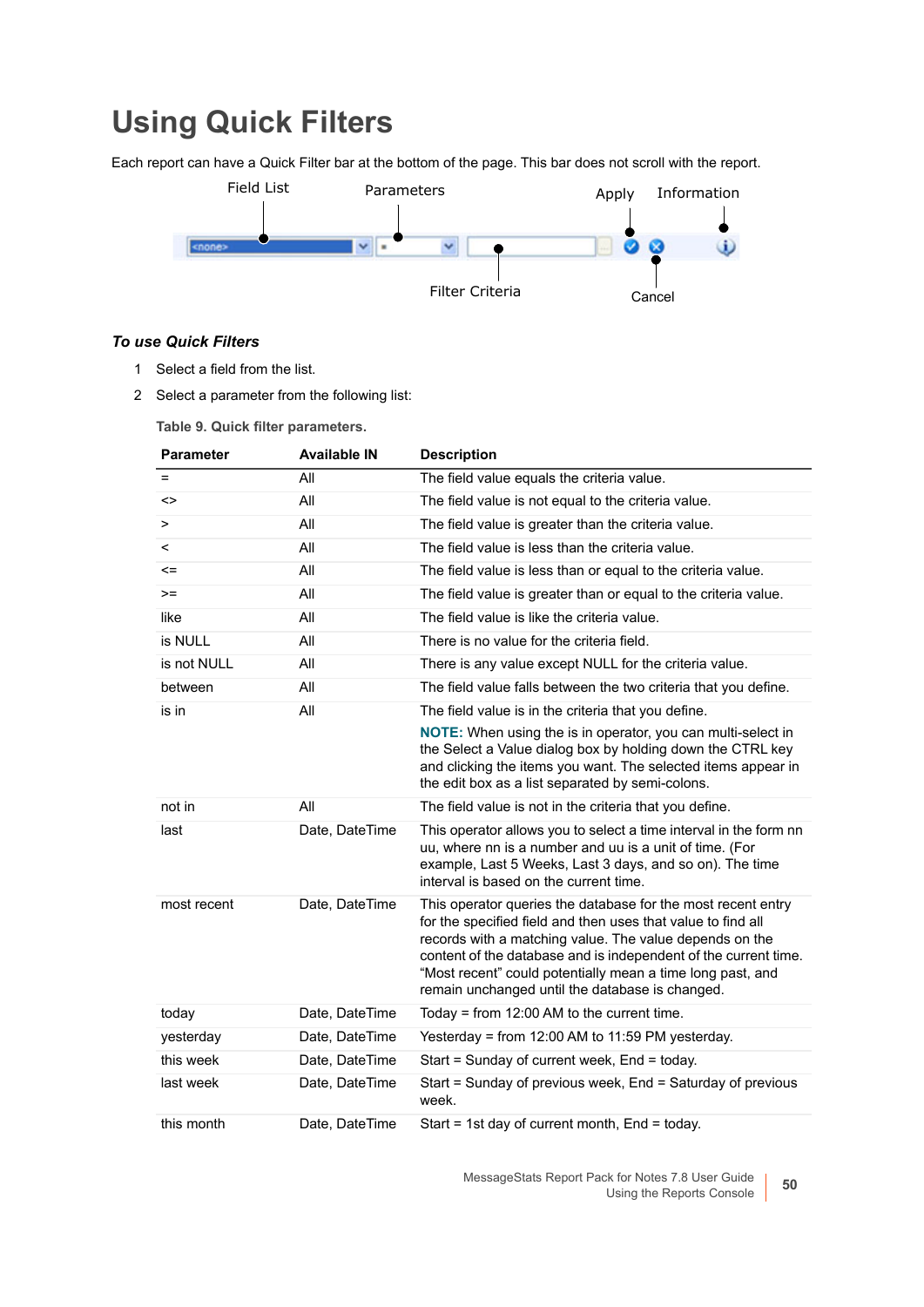**Table 9. Quick filter parameters.**

| <b>Parameter</b>    | <b>Available IN</b> | <b>Description</b>                                                                                  |
|---------------------|---------------------|-----------------------------------------------------------------------------------------------------|
| last month          | Date, DateTime      | Start = 1st day of previous month, End = last day of previous<br>month.                             |
| this quarter        | Date, DateTime      | Start = 1st day of current quarter, End = today.                                                    |
| last quarter        | Date, DateTime      | Start = 1st of previous quarter, End = last day of previous<br>quarter.                             |
|                     |                     | <b>NOTE:</b> Quarters start January 1, April 1, July 1, and October 1.                              |
| year to date        | Date, DateTime      | This operator selects records with dates from January 1 of the<br>current year to the current date. |
| contains            | Description         | The field value contains the specified criteria.                                                    |
| does not contain    | Description         | The field value does not contain the specified criteria.                                            |
| starts with         | Description         | The field value starts with the specified criteria.                                                 |
| ends with           | Description         | The field value ends with the specified criteria.                                                   |
| does not start with | Description         | The field value does not start with the specified criteria.                                         |
| does not end with   | Description         | The field value does not end with the specified criteria.                                           |

When using the DateTime filters, time is based on UTC, not local time.

- 3 Define the filter criteria.
	- OR -

Define both criteria if you have selected Between as your report parameter.

4 Click  $\bigcirc$ 

### <span id="page-50-0"></span>**Using Save Report Settings**

Use Save Report Settings to retain the filter settings, sort and grouping options, and any other modifications that you have made to a report. You can then easily create subsequent reports with similar settings.

You can use the Set Filter Defaults to specify default filter parameters that apply to all reports. You can then modify a report to more closely meet your specific needs by setting additional filters, adding or removing report fields, and changing filter or grouping options.

When you have finished modifying a report, you can use the Save Report Settings option to save the report settings. Each time you run the report, the query uses the settings that you have identified for that report.

### <span id="page-50-1"></span>**Changing Grouping Options**

After a report is generated, you can change the grouping options for the report. Each column header provides the facility to change grouping options.

The following illustration shows the grouping options that might appear when you click the column header. The options that appear depend on the current settings.

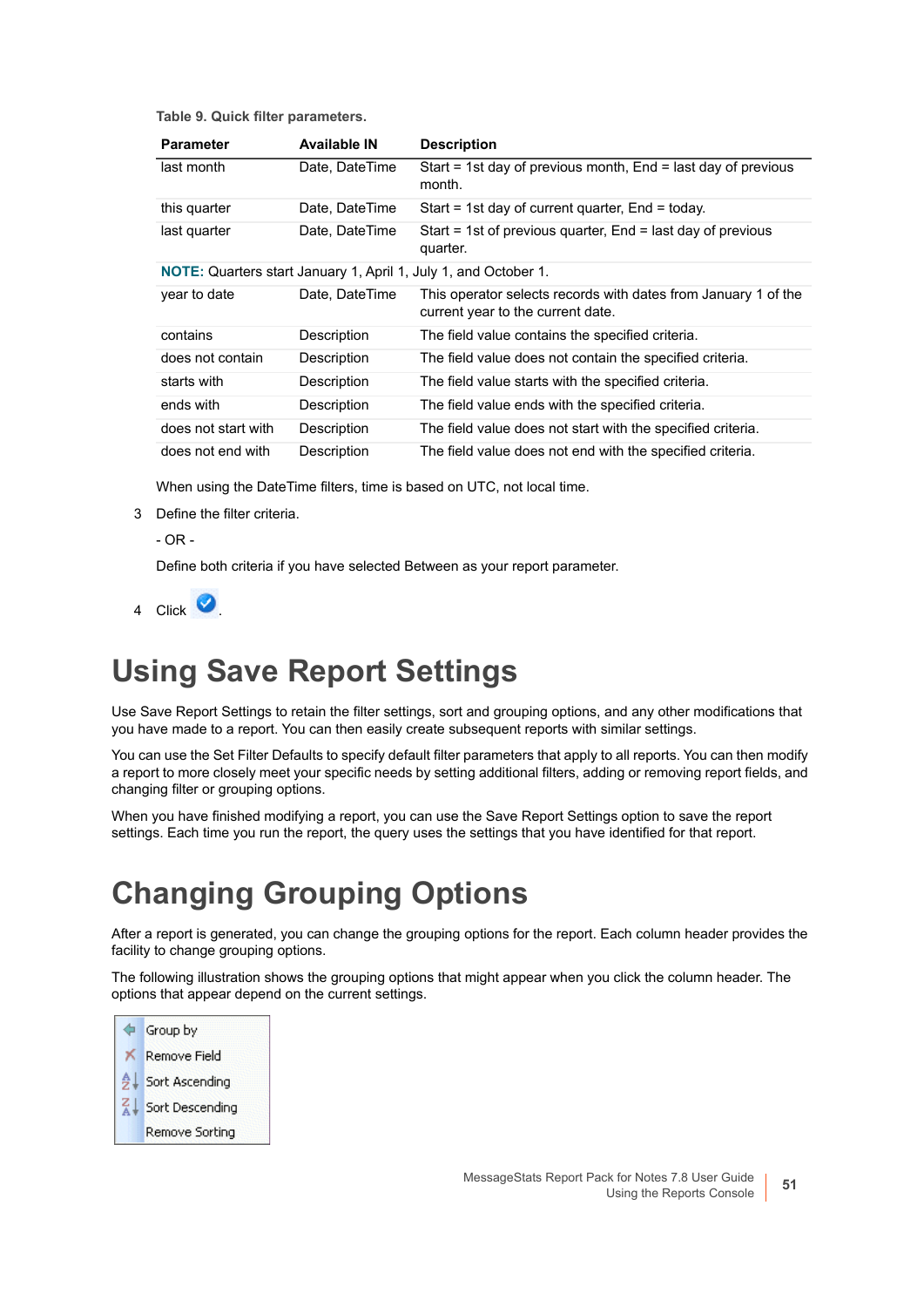Initially, the same options appear regardless of which column header you select. After you change the grouping options, the list changes to reflect your current settings.

The following table describes all the grouping options:

| <b>Option</b>   | <b>Description</b>                                                                     |
|-----------------|----------------------------------------------------------------------------------------|
| Group By        | Groups the report by the selected field.                                               |
| Ungroup         | Removes the grouping of the report by the selected field.                              |
| Insert Field    | Adds a new field to the left of the selected field.                                    |
|                 | When you select this option, a scrolling list appears for you to select the new field. |
| Append Field    | Adds a new field to the right of the selected field.                                   |
|                 | When you select this option, a scrolling list appears for you to select the new field. |
| Remove Field    | Removes the selected field from the report.                                            |
| Sort Ascending  | Sorts the field in ascending order.                                                    |
| Sort Descending | Sorts the fields in descending order.                                                  |
| Remove Sorting  | Removes the sorting that you have indicated from the report.                           |

**Table 10. Options for grouping data in a report.**

Grouping changes you make to the sorting options for column headers are automatically reflected in the Report Information dialog box.

# <span id="page-51-0"></span>**Setting Security**

MessageStats Reports include a flexible solution for report security which allows you to assign certain permissions to users, and enable different views of the reporting tree depending on user needs and security requirements.

Two types of security are supported:

- <span id="page-51-2"></span>**•** Role-based security which is inherent in the reports. For more information, see [Role-based Security on](#page-51-1)  [page 52](#page-51-1).
- **•** File-based permissions security which requires NTFS manipulation of your network. For more information, see [Configuring Report Subscriptions on page 53](#page-52-0).

## <span id="page-51-1"></span>**Role-based Security**

Role-based security provides an initial layer of security for your reports. Three local security groups, each with specific permissions, are created when MessageStats Reports are installed:

- **•** Web Report Administrators
- **•** Web Report Authors
- **•** Web Report Users

The effect of role-based security is uniform for all reports. All three security groups have access to the report site and to all reports. The roles (Administrator, Author, User) provide different permissions that can restrict the ways reports can be manipulated.

The default membership to these security groups places administrators in the Web Report Administrator role, and all others in both the Web Report Authors and Web Report Users roles.

To customize the memberships, you can add or remove users from the default groups. For more information about the MessageStats Reports security groups, see the *MessageStats Reports User Guide*.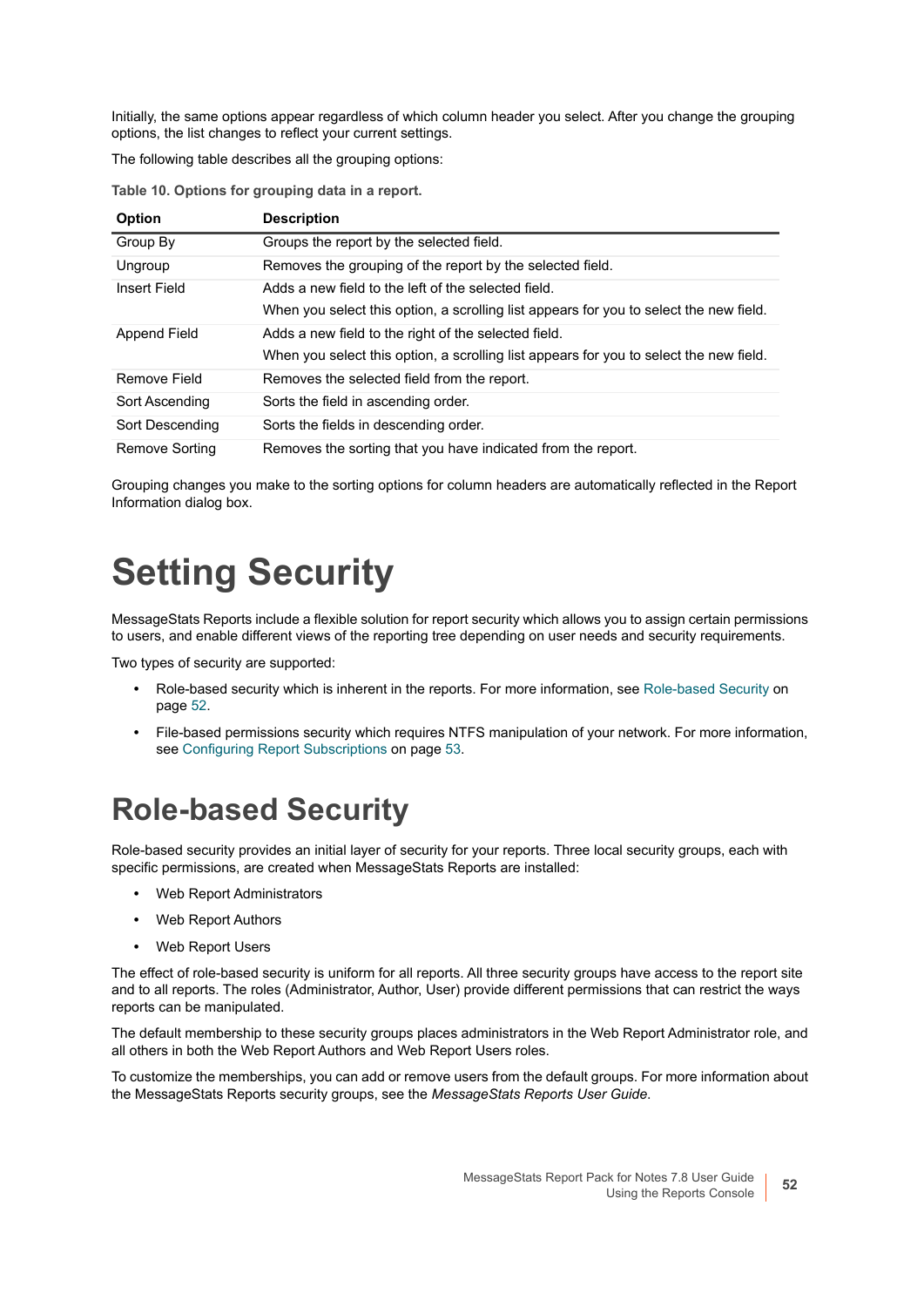# <span id="page-52-0"></span>**Configuring Report Subscriptions**

The subscription service generates specific reports on a regular schedule. You can define subscriptions that embed a link to a report location in an email message, that embed the report in an email, or that send a message with an attachment that contains the report. You can also publish the reports to a file share, to an FTP site, or to a web site.

You can use the Subscription Wizard to set up and schedule the report subscription service.

## **Prerequisites for Publishing Reports to a Web Site**

<span id="page-52-2"></span>Web-based Distributed Authoring and Versioning (WebDAV) must be enabled on the IIS server if you are publishing a subscription to a web site. Also, both read and write permissions must be set on the virtual directory for the subscription.

Next, verify that the correct permissions are set on the target virtual directory. Select the Virtual Directory tab on the Properties sheet for the virtual directory. Ensure the following options are selected:

- **•** Read
- **•** Write
- **•** Log visits

Finally, configure the NTFS permissions for the content folder on your web server to ensure that the user account that is used to create the subscription has adequate permissions. Open Windows Explorer, open the Properties sheet for your content directory, and select the Security tab.

In addition to write permissions, the user account must also have the following permissions:

- **•** Create Files/ Write Data
- **•** Create Folders/ Append Data

## **Creating and Changing Report Subscriptions**

Use the Subscription Wizard to set up and schedule the report subscriptions.

#### *To access the Subscriptions page*

**•** In the folder view, select **File | Subscriptions**.

<span id="page-52-1"></span>This opens the Subscriptions page.

From the Subscriptions page you can do the following:

- **•** Click **Add** to access the Subscription Wizard.
- **•** Click **Modify** to modify an existing subscription.
- **•** Click **Remove** to delete a subscription from your subscription list.
- **•** Click **Run Now** to run a subscription earlier than its scheduled time.
- **•** Click **Refresh** to refresh the list of displayed subscriptions.

The Show subscriptions for all users check box is available only to administrators.To access the Configuration dialog box using the Configuration button, you must have administrator privileges and be the administrator of the computer where the reports web site is installed.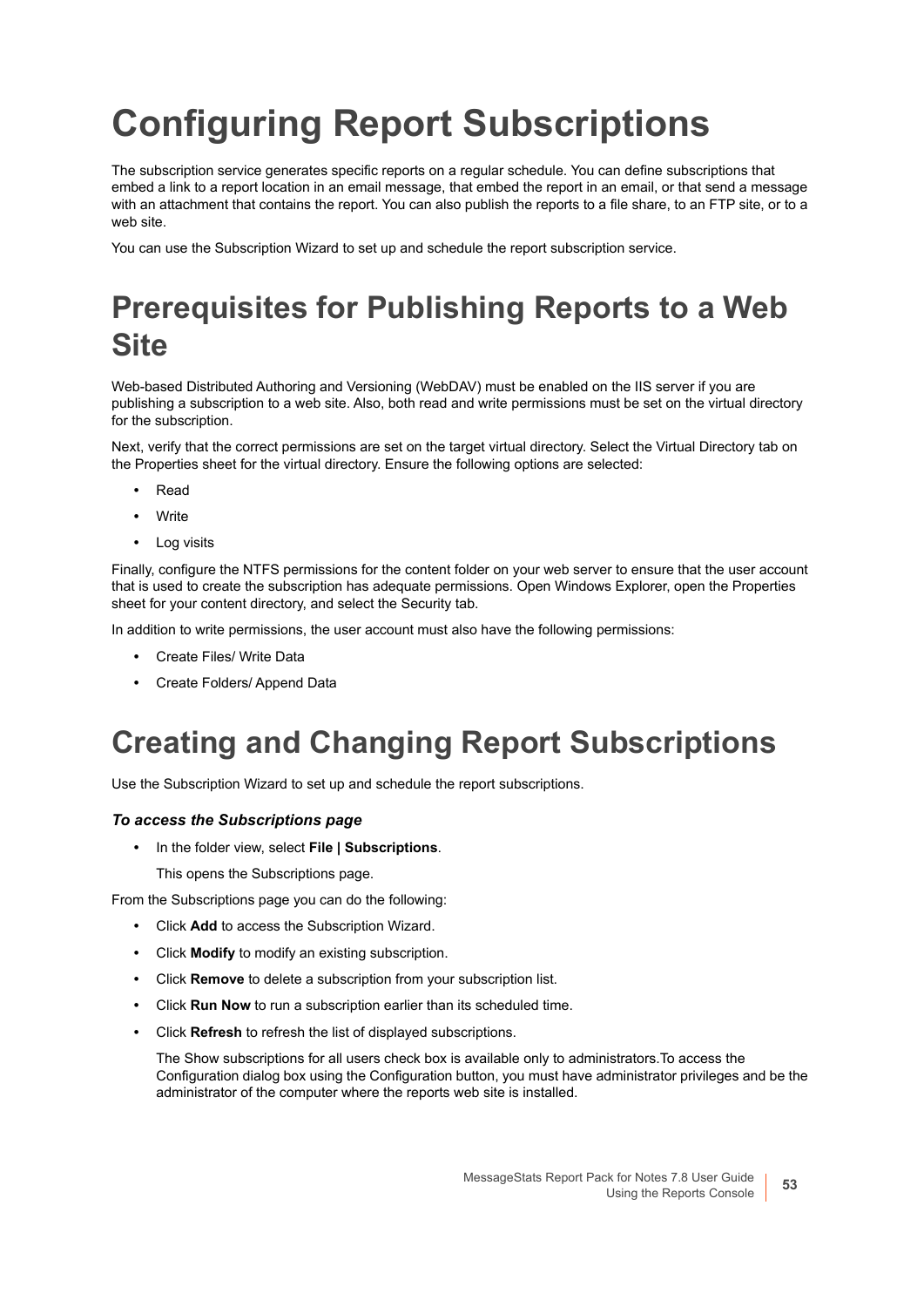#### *To initiate a new report subscription*

1 On the Subscriptions page, click **Add**.

This opens the Subscription Wizard Welcome page. From this page, you can configure the report subscription service.

2 Click **Next** to access the Schedule page.

## <span id="page-53-1"></span>**Scheduling the Subscription Service**

You can schedule the interval, start date, and exact time at which you want the subscription to run.

Subscriptions can be run on the following intervals: Now, Once Only, Daily, Weekly, Monthly, and Quarterly.

If you select Daily, you have the option to specify whether you want the subscription to run every day, weekdays, or every specified number of days. If you select Weekly, you can specify the days of the week you want the subscription to run, and the number of weeks apart. If you select Monthly, you can specify which months, and which date during the month.

#### *To schedule the subscription*

- 1 Select the interval.
- 2 Enter the time of day you want the subscription to run in the Start Time box.
- 3 Enter the date you want the subscription to start in the Start Date box.
- <span id="page-53-2"></span>4 Click **Next**.

### **Sending the Subscription**

You can specify the method for sending the subscription on the Action page of the Subscription Wizard. Reports can be sent by email, or copied to a file location, an FTP site, or a web site.

#### *To send a subscription by email*

- 1 Select **Email** in the Send to box.
- 2 Select the format in the Format box.

You can specify Inline HTML, HTTP Link, MHTML Attachment, Excel Attachment, Word Attachment, CSV Attachment, CSV Inline, TSV Attachment, TSV Inline, or XML Attachment.

3 Enter the recipients' email addresses in the To: line.

You may also specify other recipients in the CC: and BCC: lines.

- 4 Enter a subject for the Subject line.
- 5 Click **Next.**

When sending a subscription by email, the SMTP From address cannot contain spaces.

#### *To send a subscription to a file location*

- 1 Select **File Location** in the Send to box.
- 2 Select the format in the Format box.

<span id="page-53-0"></span>You can specify HTML, MHTML, Excel, Word, CSV, TSV, or XML.

3 Enter the UNC File Path for the file location.

You may also choose to overwrite old copies of reports or include the date and time in the filename of generated reports.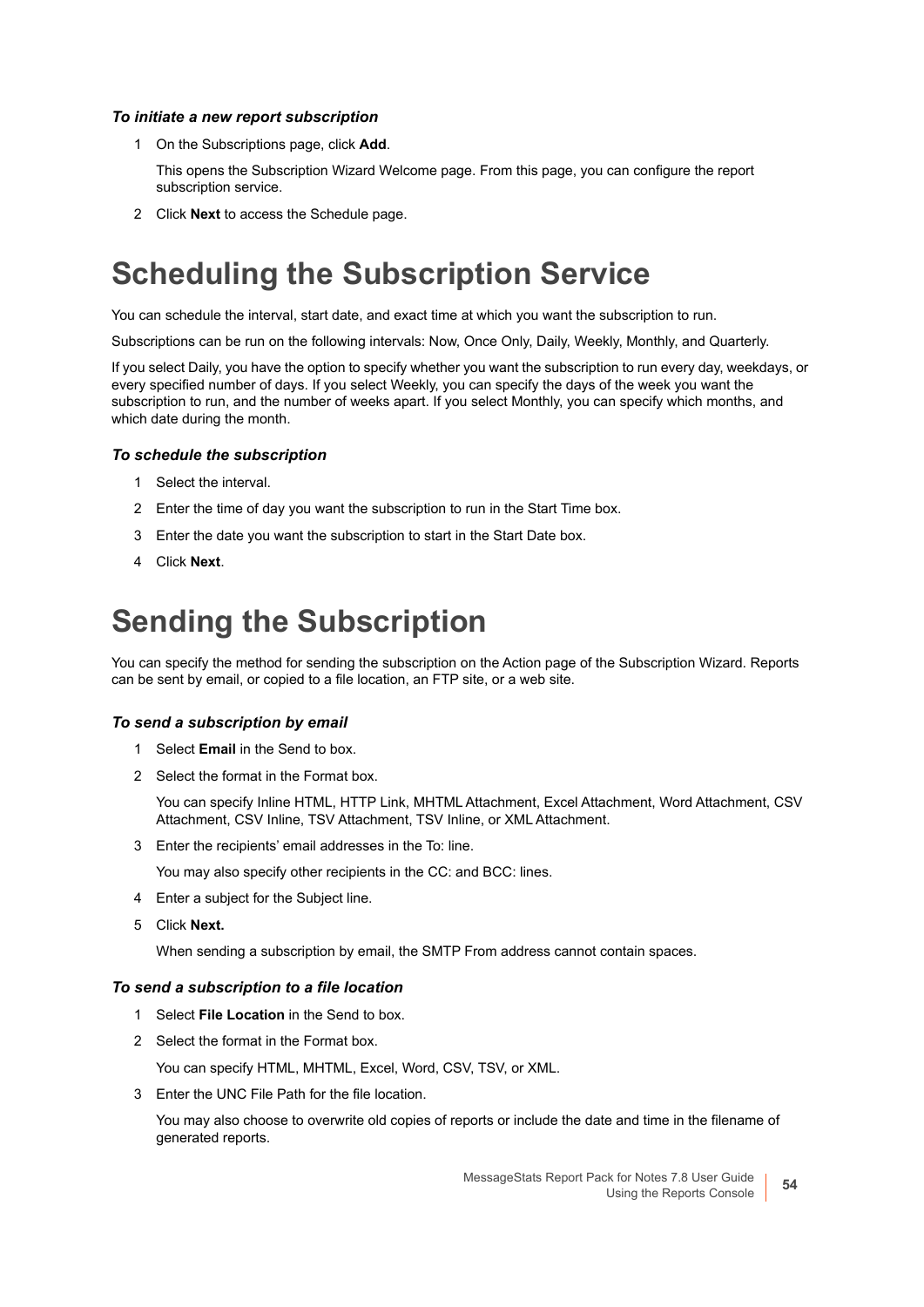4 Click **Next**.

#### <span id="page-54-1"></span>*To send a subscription to an FTP site*

- 1 Select **FTP Site** in the Send to box.
- 2 Specify the format in the Format box.

You can specify HTML, MHTML, Excel, Word, CSV, TSV, or XML.

3 Enter the name of the FTP server, user name, password, and directory.

The default FTP user name is "anonymous". You must re-enter the password to confirm it. You may also choose to overwrite old copies of reports or include the date and time in the filename of generated reports.

4 Click **Next**.

FTP passwords are neither stored nor transmitted securely. Valuable passwords should not be used for this purpose.

#### <span id="page-54-2"></span>*To send a subscription to a web site*

- 1 Select **Web Site** in the Send to box.
- 2 Specify the format in the Format box.

You can specify HTML, MHTML, Excel, Word, CSV, TSV, or XML.

3 Enter the URL for the web site.

You may also choose to overwrite old copies of reports or include the date and time in the filename of generated reports.

4 Click **Next**.

To send subscriptions to file locations, FTP, and web sites, you must have write privileges for these directories/virtual directories. This setting must be set manually, as write privileges are not granted by default.

## **Selecting Reports for the Subscription**

You can select reports from the available list to include in the subscription.

#### *To select reports to be included in the subscription*

1 Click **Add**.

<span id="page-54-0"></span>The treeview is displayed.

- 2 Click **Next** to set filters and then click **Finish**.
- 3 Click **Next**.

### **Selecting a User Account**

The reports in your subscription are generated under a specific user account.

#### *To select a user account for the subscription*

- <span id="page-54-3"></span>1 Enter the user name, password, and domain for the user account you want to use.
- 2 Click **Next**.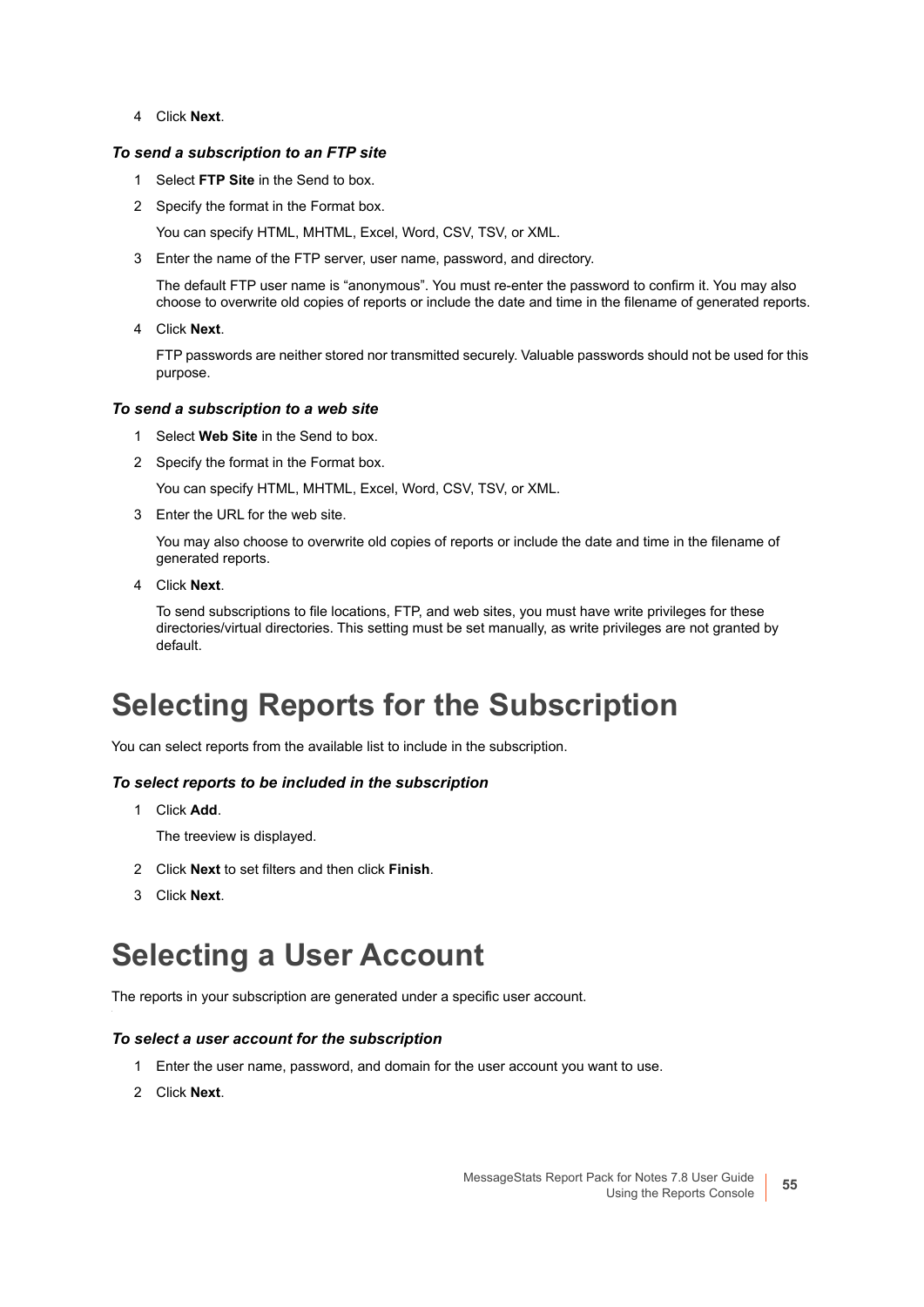## **Naming Subscriptions**

<span id="page-55-0"></span>You can specify a display name to identify the subscription.

#### *To give the subscription a display name*

- 1 Enter a display name for the subscription in the Display Name box.
- 2 Click **Finish**.

This name is displayed in your list of current subscriptions.

# **Entering the Mail Server or Display Name**

You can specify the mail server to be used to send subscription notifications and an originator's display name using the Configuration button on the main Report Subscription Service dialog box.

#### *To enter configuration settings for subscriptions*

- 1 Select the MessageStats Reports node.
- 2 Click **File | Subscriptions | Configuration**.
- 3 Edit the SMTP Server and SMTP From Address.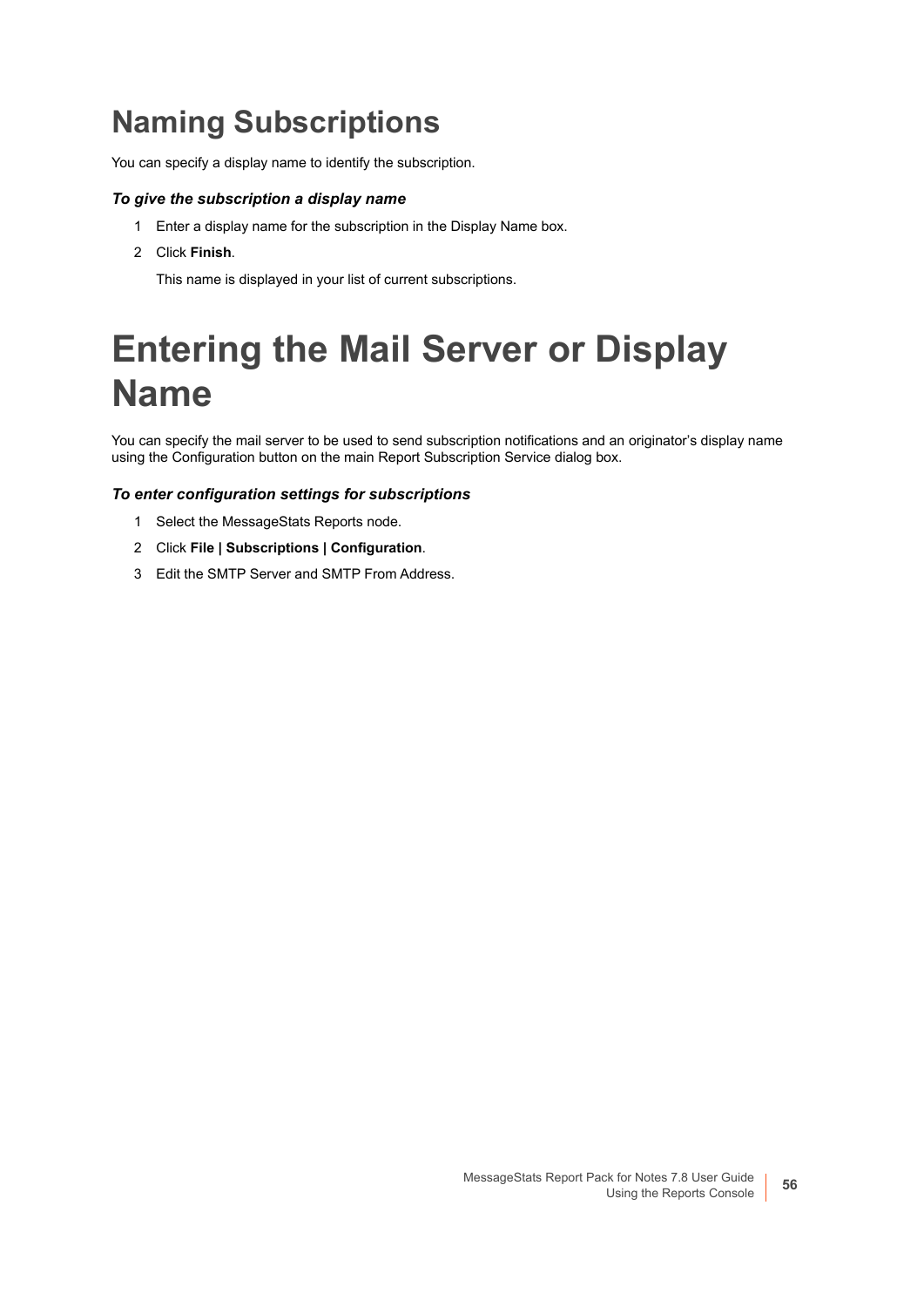# **Notes Report Descriptions**

- **•** [Introducing the Notes Reports](#page-56-1)
- **•** [Applications Report Descriptions](#page-57-2)
- **•** [Content Analysis Report Descriptions](#page-57-1)
- **•** [Mailbox Report Descriptions](#page-58-0)
- **•** [Inventory Report Descriptions](#page-59-0)
- **•** [Notes Migration Status Report Descriptions](#page-60-2)
- **•** [Storage Report Descriptions](#page-62-0)

## <span id="page-56-1"></span><span id="page-56-0"></span>**Introducing the Notes Reports**

The MessageStats Report Pack for Notes reports include reports that show information about the Domino servers and provide information about mailbox content in your Notes environment.

You can use the reports as an assessment tool for Notes to Exchange migrations, or with MessageStats for Exchange as an analysis tool in a mixed Exchange and Notes environment.

The Notes reports are located in the folder titled Report Packs. The following sections provide information about the reports in the different report subfolders.

The Applications folder contain the following report:

**•** [Notes Linked-To Applications](#page-57-3)

The Content Analysis folder contains the following Mailbox Content reports:

- **•** [Notes Private Folders](#page-57-0)
- **•** [Notes Shared Folders](#page-58-2)
- **•** [Notes Encrypted Messages](#page-58-3)
- **•** [Notes Links and Hotspots](#page-58-4)

The Mailboxes folder contains the following reports:

- **•** [Notes Mailbox Sizes](#page-58-1)
- **•** [Notes Mailbox Delegates](#page-59-4)
- **•** [Notes Mailbox Security](#page-59-5)

The Inventory folder contains the following reports:

- **•** [Domino Servers](#page-59-1)
- **•** [Notes Users and Mailboxes](#page-59-2)
- **•** [Notes Users](#page-59-3)
- **•** [Notes Mailboxes](#page-60-0)
- **•** [Notes Orphaned Mailboxes](#page-60-1)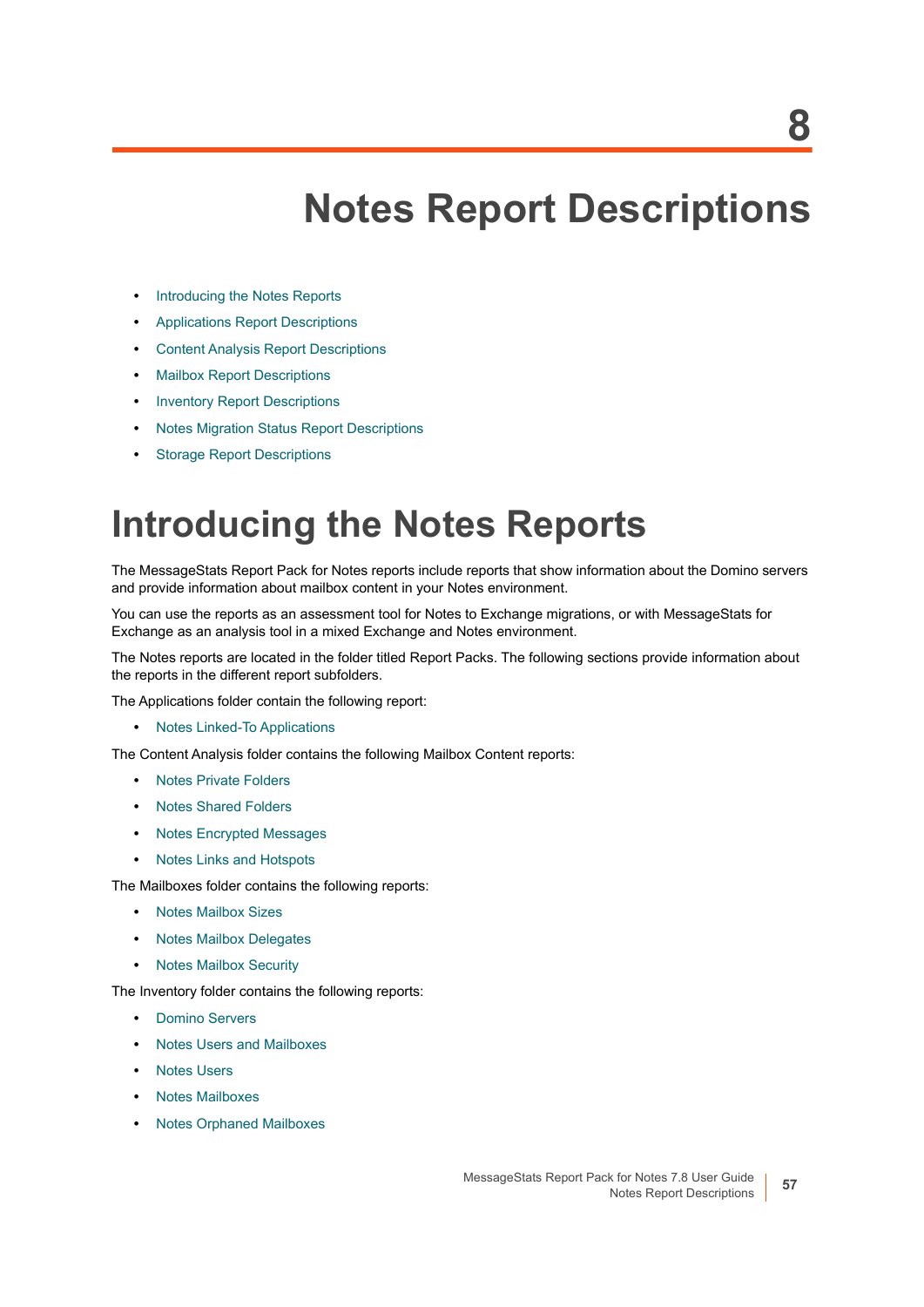**•** [Notes Inactive Mailboxes](#page-60-3)

The Notes Migration Status folder contains the following reports:

- **•** [Migration Status per Collection](#page-61-0)
- **•** [Migration Status per Server](#page-61-1)
- **•** [Mailbox Comparison](#page-61-2)
- **•** [Distribution List Provisioning](#page-61-3)
- **•** [NSF Status](#page-61-4)

The Storage folder contains the following reports:

- **•** [Domino Servers Summary](#page-62-1)
- **•** [Domino Server Details](#page-62-2)

## <span id="page-57-2"></span>**Applications Report Descriptions**

The following table contains the descriptions for the Notes reports in the Applications folder:

**Table 1. Notes Applications reports.**

<span id="page-57-3"></span>

| <b>Folder</b> | <b>Report</b>                   | <b>Description</b>                                                                                                                                                                                                                                                     | <b>Filters</b>                                                                  |
|---------------|---------------------------------|------------------------------------------------------------------------------------------------------------------------------------------------------------------------------------------------------------------------------------------------------------------------|---------------------------------------------------------------------------------|
| Applications  | Notes Linked-To<br>Applications | The report reviews the Doclinks and other links<br>in the Notes mailboxes and provides a list of the<br>applications/databases that are linked.                                                                                                                        | <b>Application Title</b><br>٠<br><b>Select Top</b><br>٠                         |
|               |                                 | As part of migration assessment, use the report<br>to identify the databases/applications that are<br>linked (Doclinks) to the mailboxes. You can plan<br>to migrate the databases/applications at the<br>same time as you migrate the mailboxes that<br>link to them. | <b>Display Options</b><br>٠<br><b>Application File</b><br>Server<br>Domain<br>٠ |

## <span id="page-57-1"></span>**Content Analysis Report Descriptions**

The following table contains the descriptions for the Mailbox Content reports in the Content Analysis folder:

**Table 2. Notes Content reports**

<span id="page-57-0"></span>

| <b>Notes Private</b><br>This report provides information about<br>Mailbox<br>$\bullet$<br><b>Folders</b><br>Content<br>mailbox content, specifically the private<br>folders contained in a user mail file. It<br>٠<br>shows the folder path and the number and<br>size of items in the private folders and in<br>٠<br>subfolders.<br>٠<br>Since mail that is located in private folders<br>cannot be migrated from Notes to<br>٠<br>Exchange, you can use this report during<br>migration planning to identify mailboxes<br>٠<br>that contain private folders. You can<br>٠<br>determine if a folder is active using the Last<br>Modified information. | Folder<br><b>Private Folder Owner</b><br><b>Folder Owner</b><br>Department<br><b>Mailbox Title</b><br><b>Mailbox Owner</b><br><b>Mailbox Owner</b><br>Department<br><b>Server</b><br>Domain |
|--------------------------------------------------------------------------------------------------------------------------------------------------------------------------------------------------------------------------------------------------------------------------------------------------------------------------------------------------------------------------------------------------------------------------------------------------------------------------------------------------------------------------------------------------------------------------------------------------------------------------------------------------------|---------------------------------------------------------------------------------------------------------------------------------------------------------------------------------------------|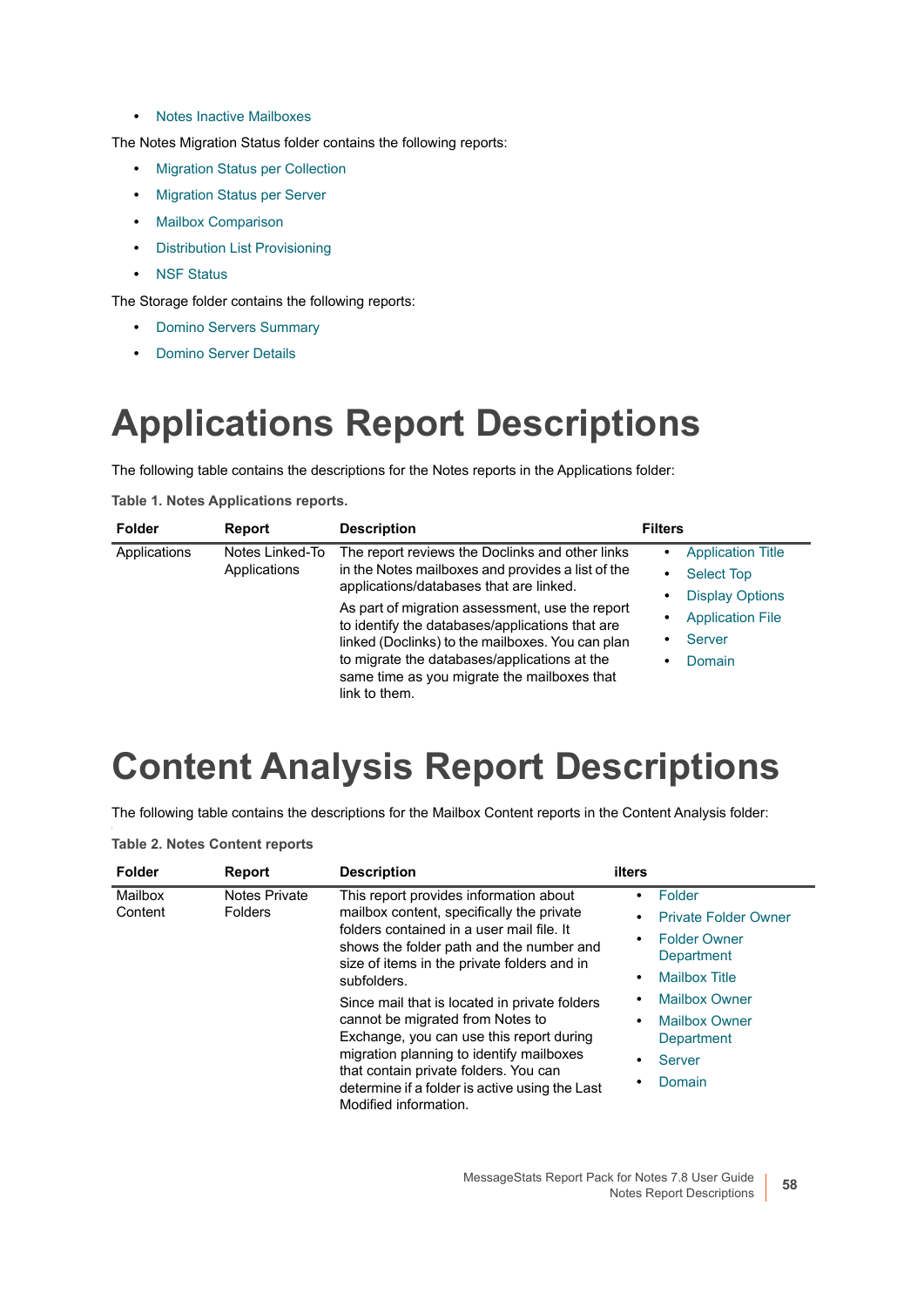**Table 2. Notes Content reports**

<span id="page-58-3"></span><span id="page-58-2"></span>

| <b>Folder</b> | <b>Report</b>               | <b>Description</b>                                                                                                                                                                                                                                                                                                                                                                                                                                                                           | ilters                                                                                                                                                                                                                                   |
|---------------|-----------------------------|----------------------------------------------------------------------------------------------------------------------------------------------------------------------------------------------------------------------------------------------------------------------------------------------------------------------------------------------------------------------------------------------------------------------------------------------------------------------------------------------|------------------------------------------------------------------------------------------------------------------------------------------------------------------------------------------------------------------------------------------|
|               | Notes Shared<br>Folders     | This report provides information about any<br>shared folders contained in a user mail file.<br>It provides basic statistics such as size of<br>the folder and the number of items in it.<br>Shared folders are available to the users<br>that have access to the specific mail file.<br>In addition to user-defined folders, this<br>report can also include standard folders<br>such as Inbox, Sent, Junk, Trash, Drafts,<br>Rules, All To Do's, Stationery, and<br><b>Calendar Fntries</b> | Folder<br>$\bullet$<br><b>Mailbox Title</b><br>$\bullet$<br><b>Mailbox Owner</b><br>$\bullet$<br><b>Owner Department</b><br>٠<br><b>Server</b><br>Domain                                                                                 |
|               | Notes Encrypted<br>Messages | This report shows the mail files that contain<br>encrypted messages. As part of a<br>premigration assessment, you can use this<br>report to determine which users have mail<br>files with encrypted messages that must be<br>decrypted before migration.                                                                                                                                                                                                                                     | <b>Mailbox Title</b><br>$\bullet$<br><b>Select Top</b><br>$\bullet$<br><b>Display Options</b><br>$\bullet$<br><b>Mailbox Owner</b><br>$\bullet$<br><b>Mailbox File</b><br>$\bullet$<br><b>Server</b><br>$\bullet$<br>Domain<br>$\bullet$ |
|               | Notes Links and<br>Hotspots | This report shows the mail files that contain<br>links to other databases and identifies the<br>types of links that each mail file contains.<br>As part of a premigration assessment, you<br>can use the report to determine which<br>users have mail files that contain links and<br>hotspots, and to identify the databases to<br>which the mail files are linked.                                                                                                                         | <b>Mailbox Title</b><br>$\bullet$<br><b>Select Top</b><br>$\bullet$<br><b>Display Options</b><br>$\bullet$<br><b>Mailbox Owner</b><br>$\bullet$<br><b>Mailbox File</b><br>$\bullet$<br><b>Server</b><br>Domain<br>$\bullet$              |

<span id="page-58-4"></span>Notes compresses attachments before storing them in a mail file. Mail file sizes can be viewed as either the logical uncompressed size or the physical compressed size. The mailbox content folder reports show the logical uncompressed size.

## <span id="page-58-0"></span>**Mailbox Report Descriptions**

The following table contains the descriptions for the Notes reports in the Mailboxes folder:

**Table 3. Notes Mailbox reports**

<span id="page-58-1"></span>

| <b>Folder</b> | Report        | <b>Description</b>                                                                                                                                                         | <b>Filters</b>          |
|---------------|---------------|----------------------------------------------------------------------------------------------------------------------------------------------------------------------------|-------------------------|
| <b>Sizes</b>  | Notes Mailbox | This report helps you evaluate the storage                                                                                                                                 | Date                    |
|               | Sizes         | space used by mailboxes across the<br>Notes environment. You can see which<br>mailboxes are using the most space on                                                        | <b>Select Top</b>       |
|               |               |                                                                                                                                                                            | <b>Display Options</b>  |
|               |               | your Domino servers and the number of                                                                                                                                      | <b>Mailbox Title</b>    |
|               |               | items in each mailbox.<br>You can use the Select Top filter to limit<br>the number of mailboxes shown in the<br>graph. The graph can display a maximum<br>of 50 mailboxes. | <b>Mailbox Owner</b>    |
|               |               |                                                                                                                                                                            | <b>Owner Department</b> |
|               |               |                                                                                                                                                                            | Organization            |
|               |               |                                                                                                                                                                            | Domain                  |
|               |               |                                                                                                                                                                            | <b>Server</b>           |

L,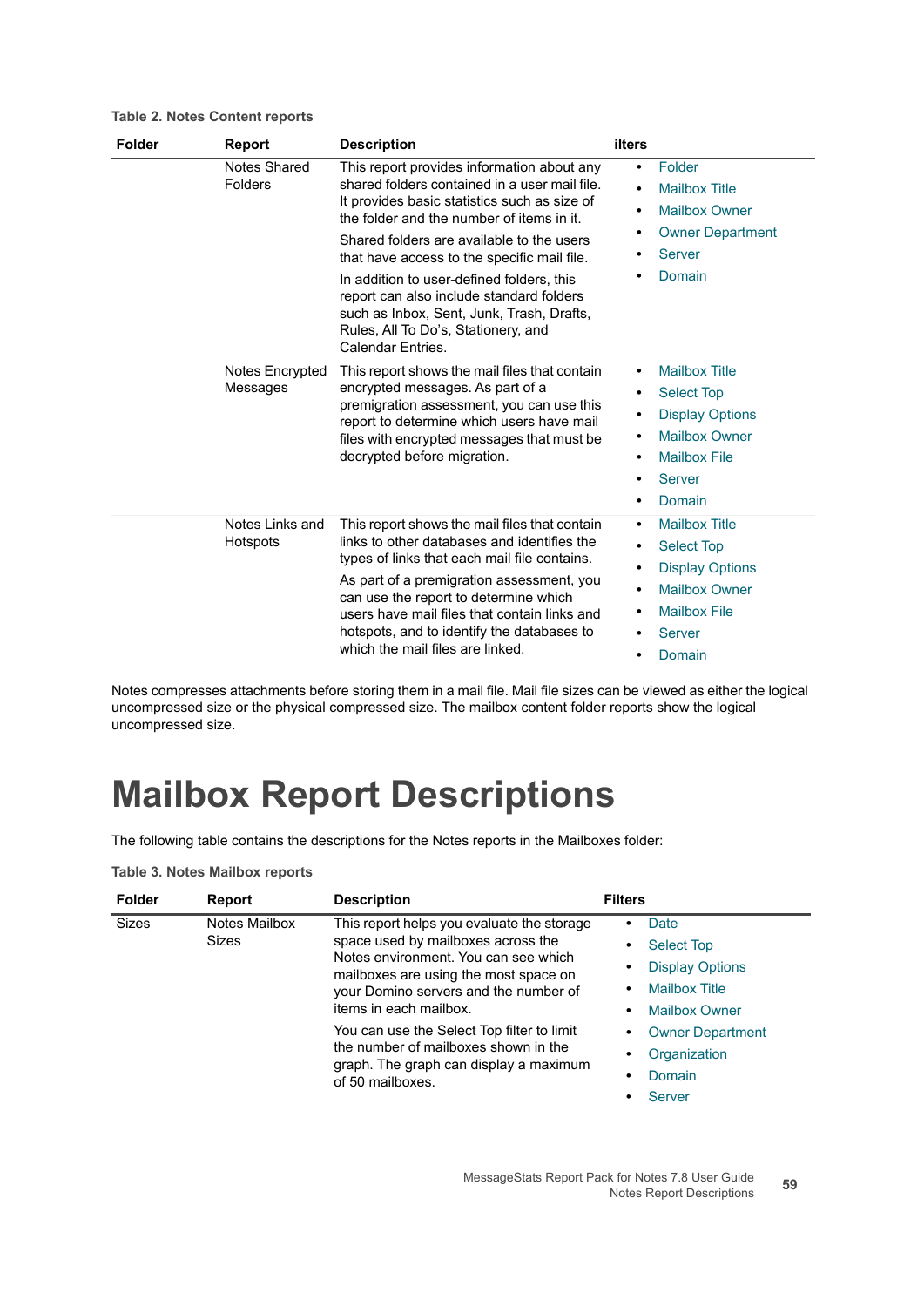| <b>Table 3. Notes Mailbox reports</b> |  |  |  |
|---------------------------------------|--|--|--|
|---------------------------------------|--|--|--|

<span id="page-59-5"></span><span id="page-59-4"></span>

| <b>Folder</b>       | <b>Report</b>                     | <b>Description</b>                                                                                                                                                                                                                                     | <b>Filters</b>                                                                                                                                                     |
|---------------------|-----------------------------------|--------------------------------------------------------------------------------------------------------------------------------------------------------------------------------------------------------------------------------------------------------|--------------------------------------------------------------------------------------------------------------------------------------------------------------------|
| Mailbox<br>Security | Notes Mailbox<br><b>Delegates</b> | This report shows the mailboxes to which<br>additional users have been granted<br>access as delegates.<br>Details are provided about the level of<br>access that each user has to the mailbox.                                                         | <b>Mailbox Title</b><br>٠<br><b>Mailbox Owner</b><br>$\bullet$<br><b>Owner Department</b><br>٠<br><b>Mailbox Server</b><br>٠<br><b>Mailbox Domain</b><br>٠         |
|                     | Notes Mailbox<br>Security         | This report shows security details about<br>each mailbox and its access control list<br>(ACL).<br>The access control list (ACL) specifies the<br>level of access and the specific rights that<br>each trustee (user or group) has to the<br>mail file. | <b>Mailbox Title</b><br>$\bullet$<br><b>Mailbox Owner</b><br>$\bullet$<br><b>Owner Department</b><br>٠<br><b>Mailbox Server</b><br>٠<br><b>Mailbox Domain</b><br>٠ |

## <span id="page-59-0"></span>**Inventory Report Descriptions**

The following table contains the descriptions for the Notes reports in the Inventory folder:

<span id="page-59-3"></span><span id="page-59-2"></span><span id="page-59-1"></span>

| Report                       | <b>Description</b>                                                                                                                                                                                                                                                                                                                                              | <b>Filters</b>                                                                                                                                                                                                                                     |
|------------------------------|-----------------------------------------------------------------------------------------------------------------------------------------------------------------------------------------------------------------------------------------------------------------------------------------------------------------------------------------------------------------|----------------------------------------------------------------------------------------------------------------------------------------------------------------------------------------------------------------------------------------------------|
| <b>Domino Servers</b>        | Lists the Domino servers in the Domino domains, identifying<br>each server by its server name and its fully qualified host<br>name.<br>The report provides details about the Domino server platform<br>(operating system), release version, and basic network<br>configuration details. You can insert additional information such<br>as tasks or catalog type. | <b>Mailbox Server</b><br>٠<br>Organization<br>٠<br><b>Domain</b><br>٠                                                                                                                                                                              |
| Notes Users and<br>Mailboxes | This report provides a comprehensive view of the Notes users<br>and the associated mailboxes that exist in a Domino<br>organization.<br>It includes individual user details, such as user location and<br>department, and information about the associated mail file,<br>including the number and volume of stored items.                                       | <b>Display Name</b><br>$\bullet$<br><b>User Name</b><br>٠<br>Company<br>٠<br>Department<br>٠<br>Organization<br>٠<br>Domain<br>٠<br><b>Mailbox File</b><br>٠<br><b>Mailbox Server</b><br>٠<br>Groups<br>٠                                          |
| <b>Notes Users</b>           | This report shows the users for a specific organization, and<br>lists the associated mailboxes for each user.<br>Detailed information for each user is included such as location,<br>department, office phone number, and internet address.                                                                                                                     | <b>Display Name</b><br>٠<br><b>User Name</b><br>$\bullet$<br>Company<br>٠<br>Department<br>٠<br>Organization<br>$\bullet$<br>Domain<br>٠<br>Groups<br>٠<br>Manager<br>٠<br>Licenses<br>٠<br><b>Mailbox File</b><br>٠<br><b>Mailbox Server</b><br>٠ |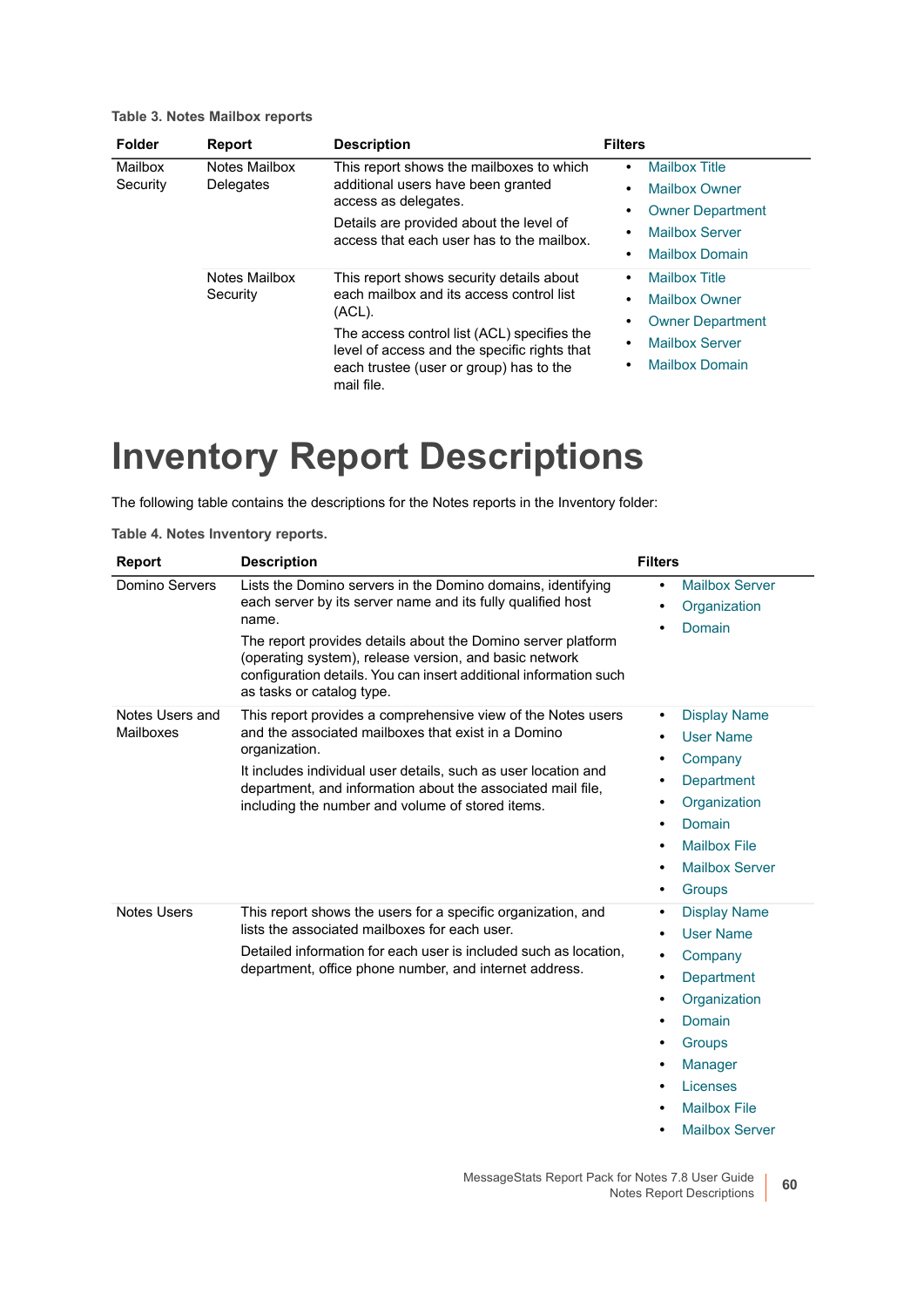**Table 4. Notes Inventory reports.**

<span id="page-60-1"></span><span id="page-60-0"></span>

| Report                      | <b>Description</b>                                                                                                                                                                                                                                                                                                                                                                                                                                                                                                                                             | <b>Filters</b>                                                                                                                                                               |
|-----------------------------|----------------------------------------------------------------------------------------------------------------------------------------------------------------------------------------------------------------------------------------------------------------------------------------------------------------------------------------------------------------------------------------------------------------------------------------------------------------------------------------------------------------------------------------------------------------|------------------------------------------------------------------------------------------------------------------------------------------------------------------------------|
| Notes Mailboxes             | As an aid to mail database management, this report lists the<br>Notes mailboxes in a Domino domain and provides detailed<br>information about each mailbox.<br>The report shows the physical path for each mail file, and<br>includes metrics such as the number and volume of stored<br>items and the mailbox maximum size. It also shows the<br>mailbox creation date. You can insert information about when<br>the mailbox was last modified by a user and which user did the<br>modification.                                                              | <b>Mailbox Title</b><br>$\bullet$<br><b>Mailbox Owner</b><br>$\bullet$<br><b>Mailbox File</b><br>$\bullet$<br><b>Server</b><br>$\bullet$<br>Domain                           |
| Notes Orphaned<br>Mailboxes | This report lists the mail files that do not have an associated<br>Notes user. You can review this report as a part of mail file<br>maintenance activities to determine if there are mail files that<br>should be removed.<br>The report provides detailed information about each mailbox<br>including size, number and volume of items stored.                                                                                                                                                                                                                | <b>Mailbox Title</b><br>$\bullet$<br><b>Mailbox Owner</b><br>$\bullet$<br><b>Mailbox File</b><br>$\bullet$<br><b>Server</b><br>$\bullet$<br>Domain<br>٠                      |
| Notes Inactive<br>Mailboxes | This report identifies the Notes mail files that had no activity<br>during the selected date range. You can review this report as a<br>part of normal mail file maintenance activities.<br>The report shows information about each mailbox including<br>size, the number and volume of items stored, and last<br>modification date. It specifically identifies when the mailbox<br>was last modified by a user and which user did the<br>modification.<br><b>NOTE:</b> The mailbox associated with the gathering account will<br>always appear in this report. | Date<br>$\bullet$<br><b>Mailbox Title</b><br>$\bullet$<br><b>Mailbox Owner</b><br>$\bullet$<br><b>Mailbox File</b><br>$\bullet$<br><b>Server</b><br>٠<br>Domain<br>$\bullet$ |

<span id="page-60-3"></span>For information about how to set filters, see [Selecting Report Filters on page 49.](#page-48-0)

For information about how to use the Quick Filter bar, see [Using Quick Filters on page 50](#page-49-1).

# <span id="page-60-2"></span>**Notes Migration Status Report Descriptions**

The Notes Migration Status reports show status information about the migration of mailboxes and users from Notes to Exchange using Quest Notes Migrator for Exchange.

The Notes Migration reports are "live reports". Information is retrieved directly from a Notes Migrator database, so report information is instantly update-to-date when the report is displayed.

### **Prerequisites**

The following prerequisites must be met:

- **•** You must have established a connection to a Notes Migrator database.
- **•** The Data Migration Wizard in Notes Migrator for Exchange must have run to migrate the following data: user data, mail files, personal address books, and user archives.
- **•** For the Mailbox Comparison report, a MessageStats Exchange Mailbox Gathering task must have completed successfully.

The following table contains the descriptions for the Notes reports in the Notes Migration Status folder: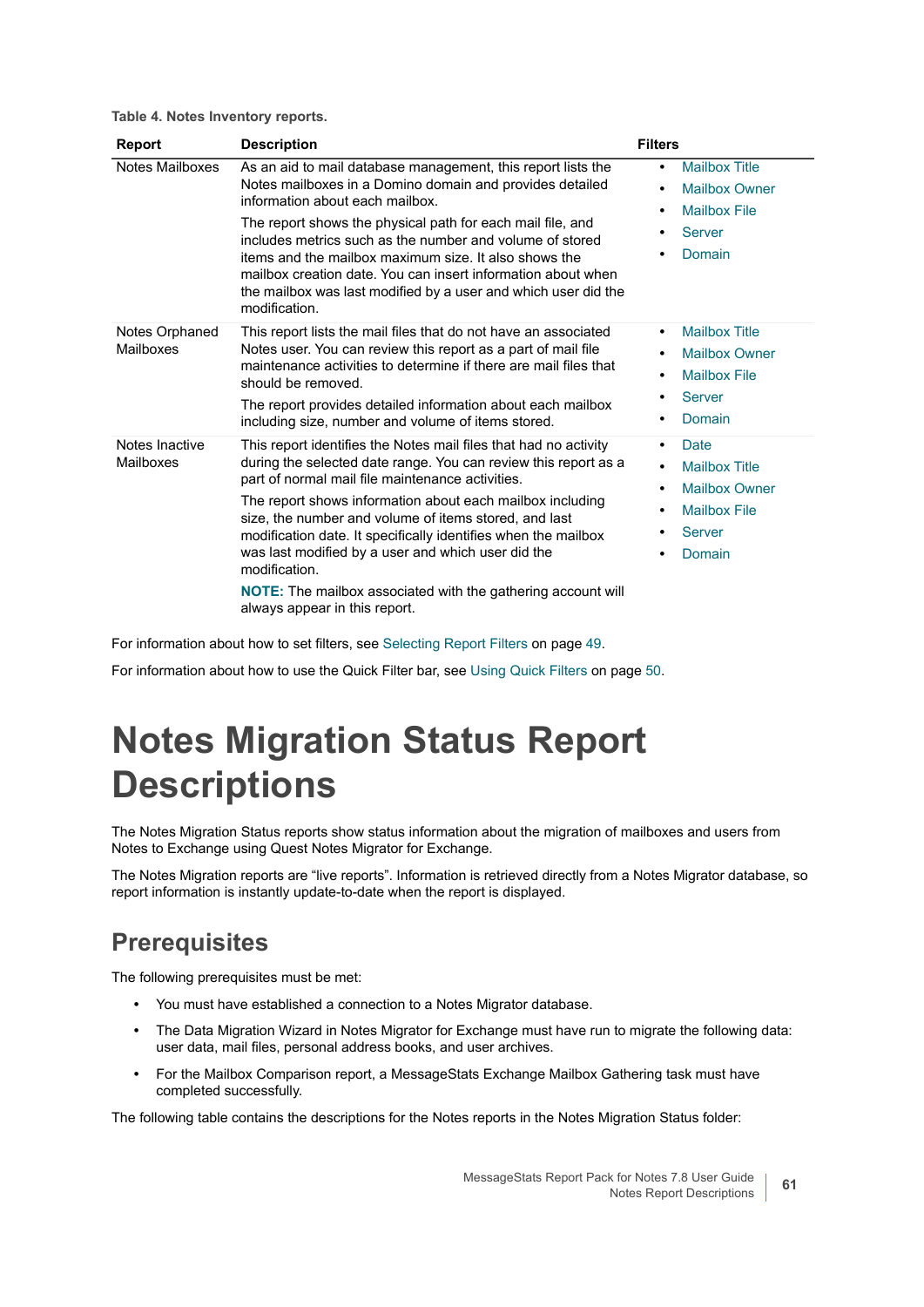**Table 5. Notes Migration Status reports.**

<span id="page-61-4"></span><span id="page-61-3"></span><span id="page-61-2"></span><span id="page-61-1"></span><span id="page-61-0"></span>

| <b>Report</b>                             | <b>Description</b>                                                                                                                                                                                                                                                                                                                                                                                                                                                                                                                                                               | Filters<br>$\bullet$                                                                                                                                                                                                                                                                                                                                                          |
|-------------------------------------------|----------------------------------------------------------------------------------------------------------------------------------------------------------------------------------------------------------------------------------------------------------------------------------------------------------------------------------------------------------------------------------------------------------------------------------------------------------------------------------------------------------------------------------------------------------------------------------|-------------------------------------------------------------------------------------------------------------------------------------------------------------------------------------------------------------------------------------------------------------------------------------------------------------------------------------------------------------------------------|
| <b>Migration Status</b><br>per Collection | This report provides a mechanism for reviewing Notes<br>migration results. For each user or resource, it shows<br>how many errors were encountered and the amount of<br>data that was migrated. Use this report to identify the<br>mailboxes and resources that require cleanup, re-<br>migration, or additional actions.<br>You can also use the data to calculate data throughput<br>and to estimate the throughput of subsequent<br>migrations. By adjusting the size of different collections<br>based upon these numbers, you can optimize the<br>migration resources.      | <b>Notes Migrator Database</b><br>$\bullet$<br><b>Operation Type</b><br>$\bullet$<br><b>Collection Name</b><br>٠<br><b>Collection Label</b><br><b>Display Name</b><br>٠<br>Data Store Type<br>$\bullet$<br><b>Work Item Run Start Time</b><br>$\bullet$<br><b>Exchange Server Name</b><br>٠<br><b>Notes Server Name</b><br>$\bullet$<br><b>Notes Domain Name</b><br>$\bullet$ |
| <b>Migration Status</b><br>per Server     | This report provides a list of objects for each server and<br>migration information including information about the<br>data store for each object, migration run times, and<br>details about the data that was migrated.<br>Before you shut down a Notes server, it is recommended<br>that you review this report. By ensuring that all desired<br>mailboxes and resources have been migrated, you can<br>prevent the inadvertent "orphaning" of a user.                                                                                                                         | <b>Notes Migrator Database</b><br>$\bullet$<br><b>Operation Type</b><br>$\bullet$<br><b>Display Name</b><br>٠<br>Data Store Type<br>٠<br><b>Work Item Run Start Time</b><br>$\bullet$<br><b>Exchange Server Name</b><br>٠<br><b>Notes Server Name</b><br>$\bullet$<br><b>Notes Domain Name</b><br>$\bullet$                                                                   |
| Mailbox<br>Comparison                     | This report displays item counts and storage size of<br>corresponding Notes and Exchange mailboxes. Since<br>Notes and Exchange store data differently, the storage<br>size numbers will not be the same. You can see the<br>percentage progress of the migrated items.<br>Use this report to obtain information on the validity of a<br>migration and to do capacity estimates.<br><b>Prerequisite</b><br>A MessageStats Exchange Mailbox Gathering task must<br>have completed successfully.                                                                                   | <b>Notes Migrator Database</b><br>٠<br><b>Display Name</b><br>$\bullet$<br>Department<br>٠<br><b>Notes Server Name</b><br>$\bullet$<br><b>Notes Domain Name</b><br>٠<br><b>Exchange Server Name</b><br>$\bullet$<br><b>Exchange Organization</b><br>٠                                                                                                                         |
| <b>Distribution List</b><br>Provisioning  | This report allows you to determine which distribution<br>lists have been provisioned. It indicates not just the<br>creation of new lists but also reports any changes to the<br>previously migrated lists. Using the report, you can use<br>Notes as the authoritative source for a list and<br>periodically re-migrate the list to Exchange.<br>If changes have been made to the list in Notes, the<br>report shows detailed information on how the Notes<br>Migrator has provisioned Active Directory to ensure the<br>Exchange and Notes version of the list are consistent. | <b>Notes Migrator Database</b><br>$\bullet$<br><b>Display Name</b><br>٠<br><b>Members</b><br>$\bullet$<br><b>Notes Server Name</b><br>$\bullet$<br><b>Notes Domain Name</b>                                                                                                                                                                                                   |
| <b>NSF Status</b>                         | This report provides a mechanism to check on the<br>migration status of specific user mailboxes or resource<br>reservation databases.<br>You can report on Notes Storage Format (nsf) files<br>specific to a server or select specific user mailboxes or<br>resource reservation databases and determine if and<br>when they were migrated, error counts, and how much<br>data was migrated.                                                                                                                                                                                     | <b>Notes Migrator Database</b><br>$\bullet$<br><b>Data Store Title</b><br>$\bullet$<br>Data Store Type<br>$\bullet$<br><b>Display Name</b><br>٠<br><b>Exchange Server Name</b><br>٠<br><b>Notes Server Name</b><br><b>Notes Domain Name</b><br>٠                                                                                                                              |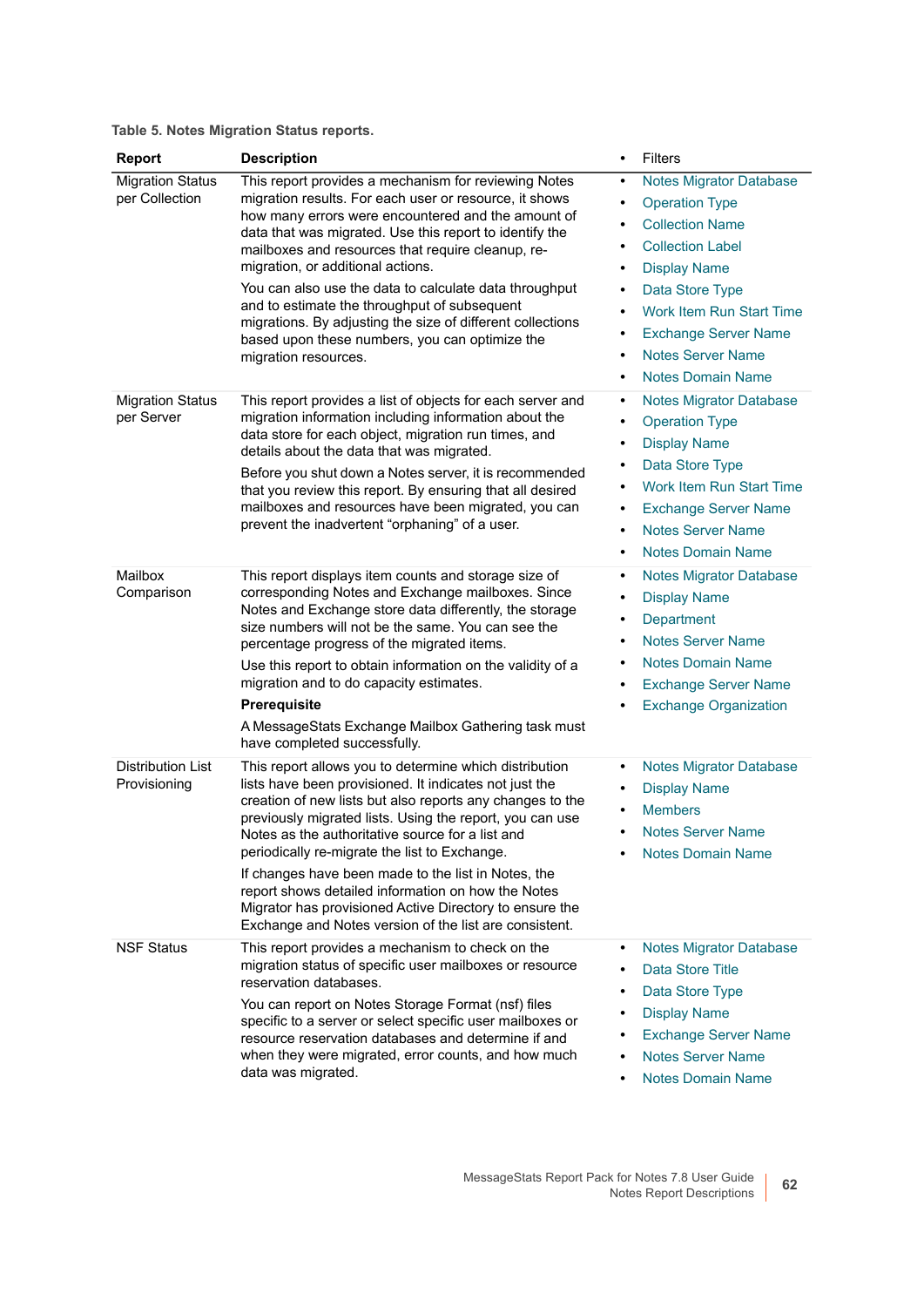# <span id="page-62-0"></span>**Storage Report Descriptions**

The following table contains the descriptions for the Notes reports in the Storage folder:

<span id="page-62-2"></span><span id="page-62-1"></span>

| <b>Report Name</b>        | <b>Description</b>                                                                                                                                                                                                                                                                                                                                                                                                                                                                                                                                                                                                                                                                          | <b>Filters</b>                                                                                                                                                                                                |
|---------------------------|---------------------------------------------------------------------------------------------------------------------------------------------------------------------------------------------------------------------------------------------------------------------------------------------------------------------------------------------------------------------------------------------------------------------------------------------------------------------------------------------------------------------------------------------------------------------------------------------------------------------------------------------------------------------------------------------|---------------------------------------------------------------------------------------------------------------------------------------------------------------------------------------------------------------|
| Domino Servers<br>Summary | This report provides a storage overview of the<br>Domino servers. It shows the total storage size on<br>the server, and both the amount and the percentage<br>of the space that is used. You can insert data about<br>mail-specific details such as the amount of space<br>used by mail file databases.<br>One graph shows the aggregate size of information<br>that is stored by a server. A second graph displays<br>the percentage of used space for the server. If the<br>report period is greater than one day, you can view<br>the trend of information storage over time.<br>By viewing trend information over time, you can use<br>this report to plan for future storage capacity. | Date<br>٠<br><b>Display Options</b><br><b>Trend and Forecast Options</b><br><b>Total Disks (MB)</b><br>٠<br>Disk % Used<br>Organization<br>Domain<br>$\bullet$<br><b>Server</b>                               |
| Domino Server<br>Details  | This report provides the storage details about the<br>space used and the space available for each disk on<br>a Domino server. You can insert mail-specific details<br>such as the amount of space used by mail files on<br>each disk.                                                                                                                                                                                                                                                                                                                                                                                                                                                       | Date<br><b>Select Top</b><br><b>Display Options</b><br>$\bullet$<br><b>Trend and Forecast Options</b><br>Disk Size (MB)<br>$\bullet$<br>Disk % Used<br>Organization<br>Domain<br><b>Server</b><br><b>Disk</b> |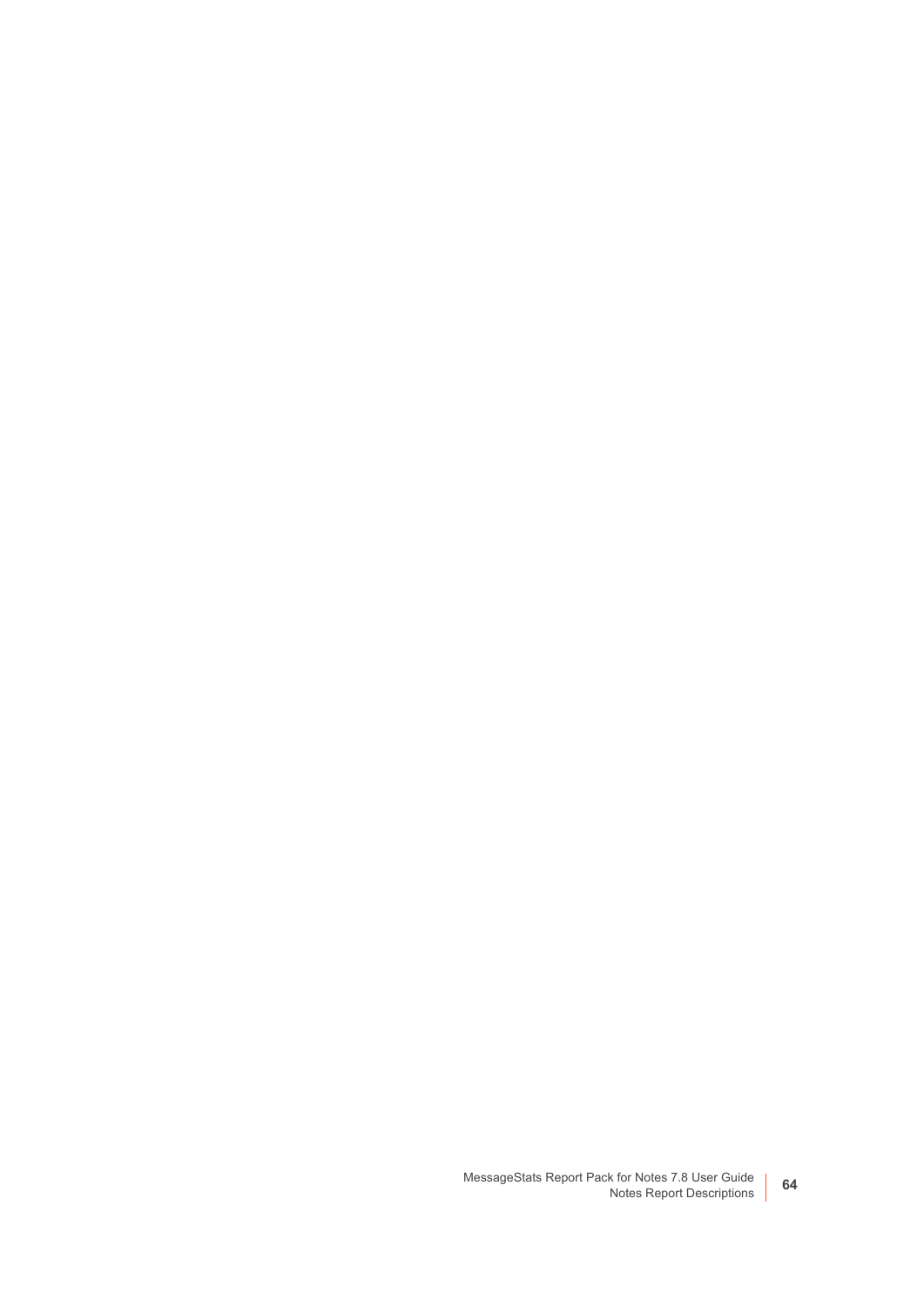# **Report Filter Definitions**

This section provides information about the various filter settings that you can use to define the information that appears in reports.

|   |   | G |  |
|---|---|---|--|
| M | n |   |  |

#### **A**

#### <span id="page-64-1"></span>**Application File**

Restricts report content according to the specified name of the application database file.

#### <span id="page-64-0"></span>**Application Title**

Restricts report content to the criteria regarding the application title that you specify.

#### **C**

#### <span id="page-64-7"></span>**Collection Label**

Restricts report content in the Notes Migration Status reports to include only the specified collection label. In Notes Migrator for Exchange, labels are used to classify collections, using alphanumeric strings, into subsets of users. For example, a label can be used to group users within a collection by geographic location or administrative level.

#### <span id="page-64-6"></span>**Collection Name**

Restricts report content in the Notes Migration Status reports to the specified collection of users or groups. The migration feature of Notes Migrator for Exchange is applied to the collections of users and groups, whose members are defined through the Collection Wizard.

#### <span id="page-64-4"></span>**Company**

Limits the report content to users that have the specified company name.

#### **Creation Date**

Shows the users or mail files with the specified creation dates.

#### **D**

#### <span id="page-64-9"></span>**Data Store Title**

Restricts report content for the Notes Migration Status reports to include only information for the selected data store. The data store title usually reflects the user or group that owns the data store.

#### <span id="page-64-8"></span>**Data Store Type**

Restricts report content for the Notes Migration Status reports to include only the selected data store types, such as mail file, personal address book, or archive.

#### <span id="page-64-2"></span>**Date**

Restricts the report content to the date range that you specify. For inactive mailboxes, this is the date range for which there has been no activity for a mailbox.

#### **Date/Time Display**

Determines whether you want date and time data in the report to appear in UTC or local server time.

#### <span id="page-64-5"></span>**Department**

Restricts the report content to the department associated with the user.

#### **Delegate Department**

<span id="page-64-3"></span>Restricts the report to the department associated with the user who has delegate rights to the mail file. **Owner Department**

Restricts the report to the department associated with the user who has owner rights to the mail file.

MessageStats Report Pack for Notes 7.8 User Guide or notes 7.8 User Guide<br>Report Filter Definitions **65**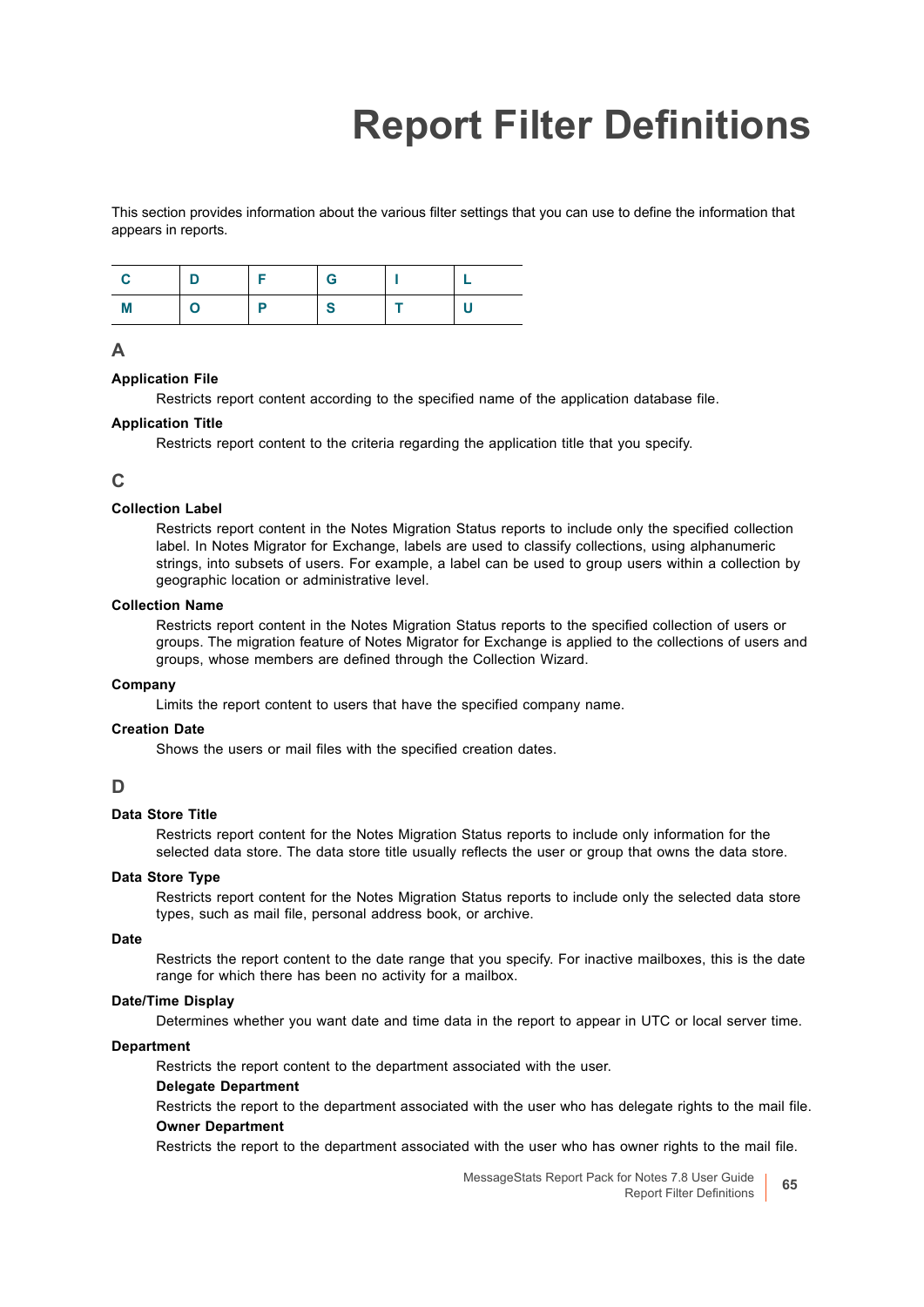#### **Detail Level**

Restricts the report content to the detail that you select: **Summary** indicates that you want to include only aggregated data. **Daily** indicates that you want detailed records grouped by day. **Hourly** indicated that you want detailed records grouped by the hour.

#### <span id="page-65-11"></span>**Disk**

Restricts the report content to include only the disks (Windows) or mount points (Unix) that you select.

#### <span id="page-65-9"></span>**Disk % Used**

Restricts the report content to servers with the total percentage of used volume that you specify.

#### <span id="page-65-10"></span>**Disk Size (MB)**

Restricts the report content by the amount of space that you specify.

#### <span id="page-65-4"></span>**Display Name**

Restricts the report content to the Display Name that you specify.

#### <span id="page-65-3"></span>**Display Options**

Display Options define the components you want to include on the report:

**Data and Graph** presents a graph at the top of the report

followed by a corresponding data table.

**Data Only** presents data table and suppresses the graph

view.

**Graph Only** presents a graph and suppresses the corresponding data table.

#### <span id="page-65-2"></span>**Domain**

Restricts the report content to the Domino domain that you specify.

#### **Delegate's Domain**

<span id="page-65-6"></span>Limits the report to the domain in which the user (delegate) is located.

#### **Mailbox Domain**

Limits the report to the domain in which the mail file is located.

#### **E**

#### <span id="page-65-8"></span>**Exchange Organization**

Restricts report content for Notes Migration Status reports to include only the selected Exchange organization.

#### <span id="page-65-7"></span>**Exchange Server Name**

Restricts report content for Notes Migration Status reports to include only the selected Exchange servers.

#### **F**

#### <span id="page-65-0"></span>**Folder**

Allows you to restrict the report content to include only the specified folders.

#### <span id="page-65-1"></span>**Folder Owner Department**

Restricts the report to the department associated with the user who has owner rights to the private folder.

#### **G**

#### <span id="page-65-5"></span>**Groups**

Restricts report content to users that belong to the specified groups in the primary Domino Directory.

#### **I**

#### **Instant Messaging Server**

Allows you to limit report content to include users with the specified Instant Messaging Server.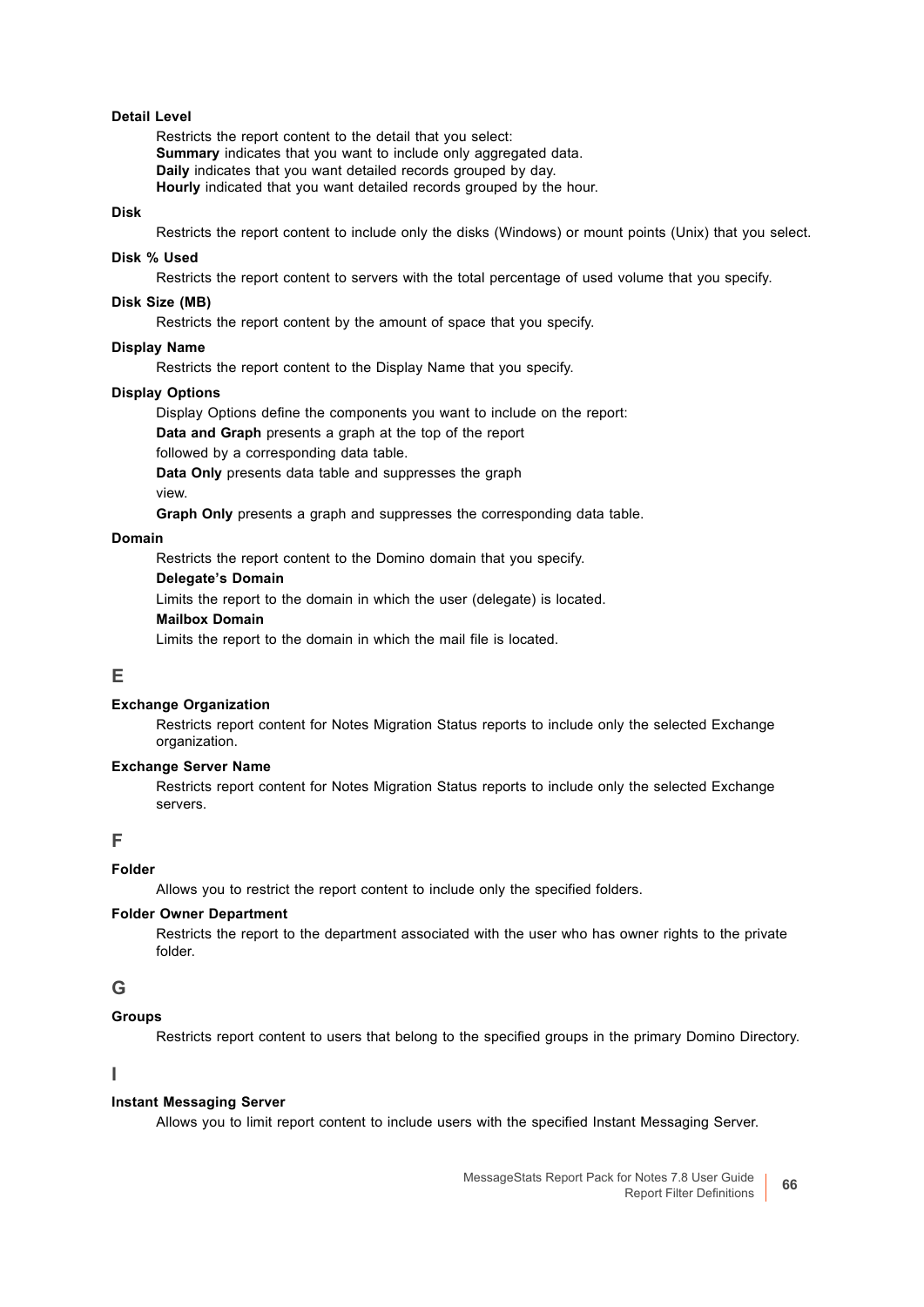**L**

#### <span id="page-66-6"></span>**Licenses**

Allows you to restrict report content to include users with the specified licenses.

#### **Location**

Restricts the report to the location or set of locations that you specify.

#### **Notes Migrator Database**

Restricts the report contents to the selected Notes Migrator for Exchange database that contains the migration status information.

#### **M**

#### <span id="page-66-5"></span>**Manager**

Allows you to restrict the report contents to include only users that have the specified manager.

#### **Mail System**

Restricts the report contents to include only users or mail files in the selected mail system.

#### **Mailbox Email Address**

Restricts the report contents to include the specified e-mail address for the mail file.

#### <span id="page-66-3"></span>**Mailbox File**

Allows you to limit the report content to specific mail files (.nsf).

#### <span id="page-66-1"></span>**Mailbox Owner**

Allows you to limit the report content to the specified mail file owners.

#### <span id="page-66-2"></span>**Mailbox Owner Department**

Restricts the report to the department associated with the user who has owner rights to the mail file.

#### **Mailbox Physical Path**

Restricts report content to mail files with the selected physical path.

#### <span id="page-66-4"></span>**Mailbox Server**

Restricts the report content to the Domino mail servers that you specify.

#### <span id="page-66-0"></span>**Mailbox Title**

Allows you to limit the report content to mail files that have the selected mailbox title. By default, the mailbox title is set to the name of user who owns the mail file.

#### <span id="page-66-11"></span>**Members**

Restricts report content for Notes Migration Status reports to include only the selected distribution list members.

#### **N**

#### <span id="page-66-10"></span>**Notes Domain Name**

Restricts report content for Notes Migration Status reports to include only the selected Domino (Notes) domains.

#### <span id="page-66-7"></span>**Notes Migrator Database**

Restricts report content for Notes Migration Status reports to include only information retrieved from the specified Notes Migrator database.

#### <span id="page-66-9"></span>**Notes Server Name**

Restricts report content for Notes Migration Status reports to include only the selected Domino (Notes) servers.

#### **O**

#### <span id="page-66-8"></span>**Operation Type**

Restricts the report content in the Migration Status reports to include only the selected Notes Migrator operation type, such as Administrator Driven Migrator or Self-Service Desktop Migrator.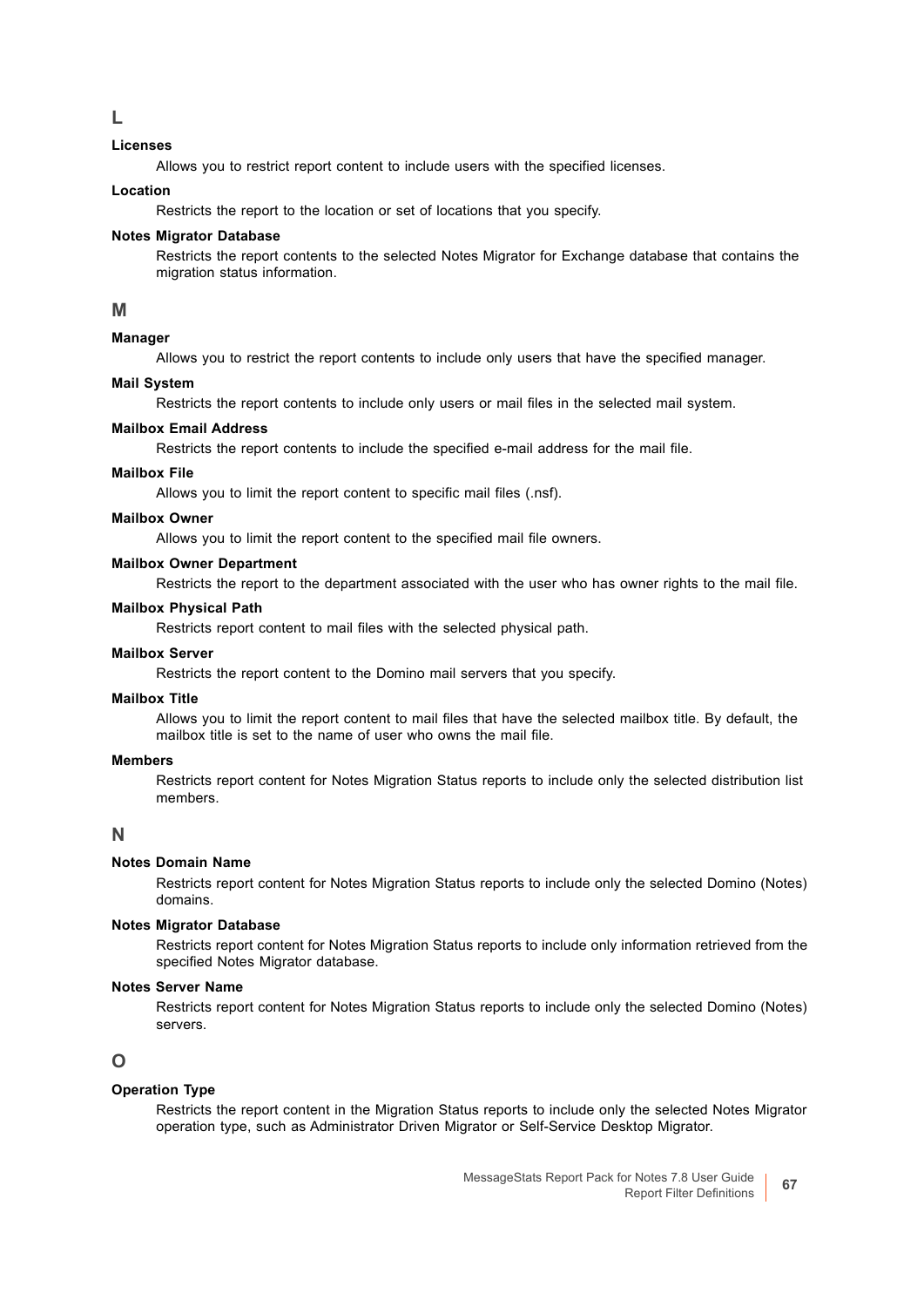#### <span id="page-67-3"></span>**Organization**

Restricts the report content to include only the Domino servers or Notes users in the specified organization.

#### **Mailbox Organization**

Restricts the report content to include only the organization to which the mail file belongs.

#### **P**

#### <span id="page-67-0"></span>**Private Folder Owner**

Limits the report content to the specified owners of private folders in a mail file.

#### **S**

#### <span id="page-67-2"></span>**Select Top**

Restricts the report graph content to the top number of mailboxes that you specify. *Note:* If you select a number greater than 50, the report displays a maximum of 50 mailboxes in a graph.

#### **Senders/Receivers**

Restricts the report content to the senders and/or receivers that you specify.

#### <span id="page-67-1"></span>**Server**

Restricts the report content to the Domino servers that you specify.

#### **T**

#### <span id="page-67-7"></span>**Total Disks (MB)**

Limits the report content to servers with the total size that you specify.

#### <span id="page-67-6"></span>**Trend and Forecast Options**

Indicate your graph display preference for the report.

**Display Neither** suppresses both trend lines and forecasts.

**Trend Only** includes trend lines, but not forecasts.

**Trend and Forecast** includes both trend lines and forecasts.

#### **U**

#### **User**

Restricts the report content to the user account that you specify.

#### <span id="page-67-4"></span>**User Name**

Restricts the report content to the hierarchical name for the user that you specify.

#### **W**

#### <span id="page-67-5"></span>**Work Item Run Start Time**

Restricts report content in a Notes Migration Status report to include only the information contained in migration tasks with the specified run date and time.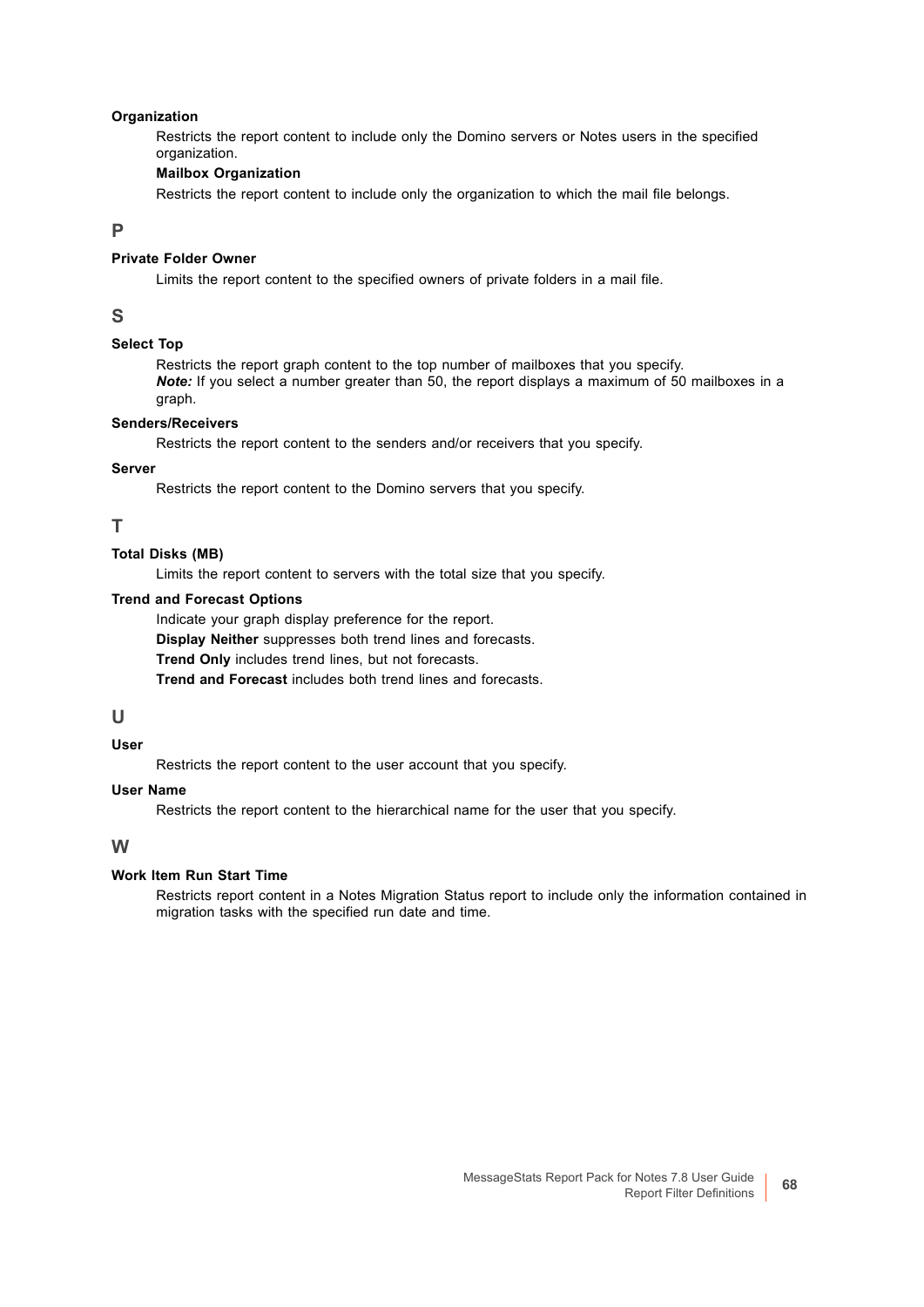Quest provides software solutions for the rapidly-changing world of enterprise IT. We help simplify the challenges caused by data explosion, cloud expansion, hybrid datacenters, security threats, and regulatory requirements. We are a global provider to 130,000 companies across 100 countries, including 95% of the Fortune 500 and 90% of the Global 1000. Since 1987, we have built a portfolio of solutions that now includes database management, data protection, identity and access management, Microsoft platform management, and unified endpoint management. With Quest, organizations spend less time on IT administration and more time on business innovation. For more information, visit [www.quest.com](https://www.quest.com/company/contact-us.aspx).

## **Technical support resources**

Technical support is available to Quest customers with a valid maintenance contract and customers who have trial versions. You can access the Quest Support Portal at [https://support.quest.com.](https://support.quest.com)

The Support Portal provides self-help tools you can use to solve problems quickly and independently, 24 hours a day, 365 days a year. The Support Portal enables you to:

- **•** Submit and manage a Service Request.
- **•** View Knowledge Base articles.
- **•** Sign up for product notifications.
- **•** Download software and technical documentation.
- **•** View how-to-videos.
- **•** Engage in community discussions.
- **•** Chat with support engineers online.
- **•** View services to assist you with your product.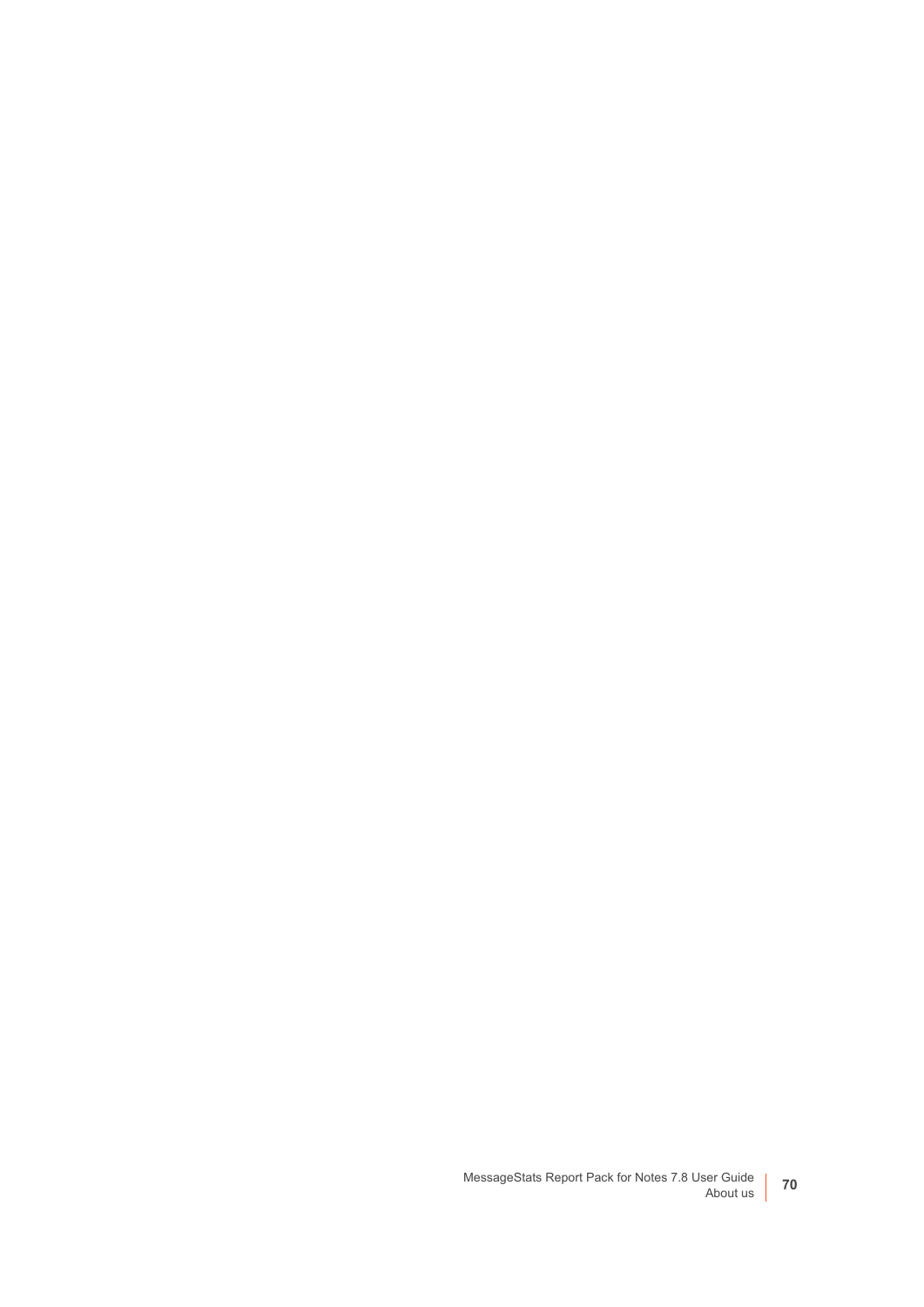# **Index**

#### **A**

account permissions [required for installation, 10](#page-9-1) [required to run the report pack, 10](#page-9-2) automatic report generation [selecting reports for subscriptions, 55](#page-54-0)

#### **B**

buttons [types of, 41](#page-40-2)

#### **C**

changing [report content, 48](#page-47-1) charts [sending by email, 43](#page-42-1) commands [file menu, 41](#page-40-3) configuring [report parts, 45](#page-44-1) connecting [to a Domino domain, 15](#page-14-0) copying reports [automatically to a file location, 54](#page-53-0) creating [tasks, 32](#page-31-0) custom reports [adding report parts to, 45](#page-44-1) customizing reports [removing report parts, 46](#page-45-1)

#### **D**

database [management tools available, 24](#page-23-0) [supported implementations, 23](#page-22-0) database management [cleaning the database, 26](#page-25-0) [deleting processed information, 26](#page-25-1) [deleting report data or objects, 25](#page-24-0) default gathering task [creating the, 32](#page-31-1) default values [defining for filters, 43](#page-42-2)

deleting [all data from the database, 26](#page-25-0) distributing reports [creating schedules for, 54](#page-53-1) [creating subscriptions for, 53](#page-52-1) [selecting method to send, 54](#page-53-2) Domino database [account used to gather data from, 18,](#page-17-0) [27,](#page-26-0) [33](#page-32-0) Domino domains [connecting to, 15](#page-14-0)

#### **E**

editing [gathering tasks, 36](#page-35-0) [editing reports, 48](#page-47-1) emailing reports [sending charts, 43](#page-42-1) [sending the currently displayed report, 42](#page-41-0) exporting reports [formats available, 42](#page-41-1) [selecting portions for export, 43](#page-42-3)

#### **F**

fields [used for report filters, 50](#page-49-2) file formats [available for exporting reports, 42](#page-41-1) file locations [automatically sending reports to, 54](#page-53-0) file menu [commands available, 41](#page-40-3) filters [configuring default values, 43](#page-42-2) [parameters available for, 50](#page-49-2) FTP sites [automatically sending reports to, 55](#page-54-1)

#### **G**

gathering tasks [creating, 32](#page-31-0) [editing, 36](#page-35-0) [specifying security credentials for, 35](#page-34-0) [User ID used to run, 18,](#page-17-0) [27,](#page-26-0) [33](#page-32-0)

MessageStats Report Pack for Notes 7.8 User Guide Guide 71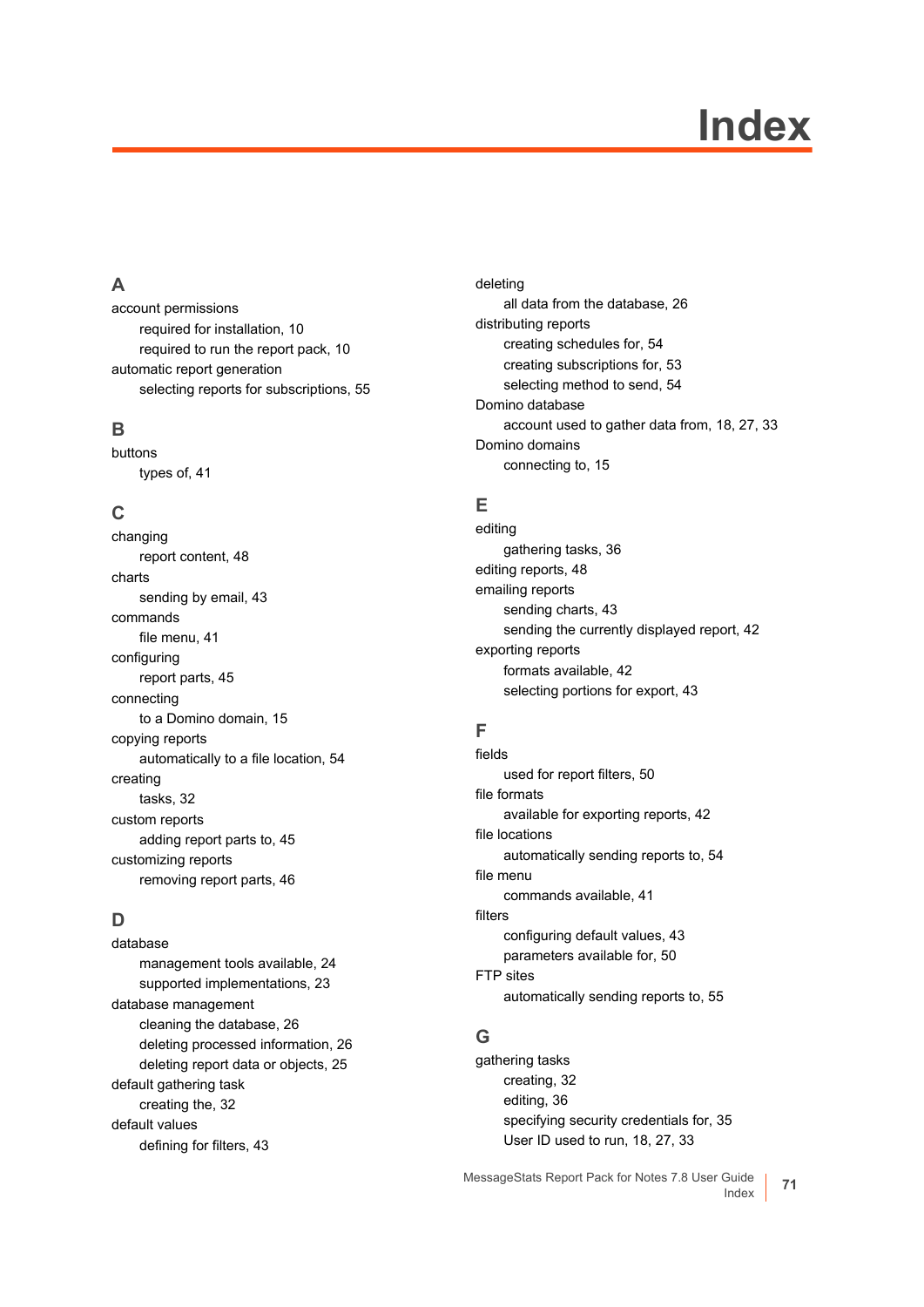graphing [emailing graphs, 43](#page-42-1) [types of graphs, 40](#page-39-0)

#### **I**

IIS configuration [for report subscriptions, 53](#page-52-2)

#### **L**

log files [saving task logs, 22](#page-21-0) [used for troubleshooting, 28,](#page-27-0) [35](#page-34-1) logging [setting detail level for, 28](#page-27-1)

#### **M**

modifying gatherings [how to, 36](#page-35-0)

#### **N**

Notes Migrator database [role memberships required for, 17](#page-16-0) Notes User ID [used to run gathering tasks, 18,](#page-17-0) [27,](#page-26-0) [33](#page-32-0)

#### **O**

optimizing the database [deleting data, 25](#page-24-0) options [viewing for a selected report, 46](#page-45-2) organizations [setting default for reports, 43](#page-42-2)

#### **P**

permissions [required for installation, 10](#page-9-1) [required to run the report pack, 10](#page-9-2) posting reports [automatically on a web site, 55](#page-54-2) [automatically to an FTP site, 55](#page-54-1) prerequisites [report pack software requirements, 10](#page-9-3)

#### **R**

regions definitions [deleting, 26](#page-25-1) removing [data from the database, 25](#page-24-0) [report parts, 46](#page-45-1) report data [setting filters for, 50](#page-49-2)

report definitions [viewing, 46](#page-45-2) report security [types of, 52](#page-51-2) report subscriptions [naming subscriptions, 56](#page-55-0) [selecting distribution method, 54](#page-53-2) [selecting reports for, 55](#page-54-0) [specifying user account for, 55](#page-54-3) [report types, 40](#page-39-1) reports interface [toolbar buttons, 41](#page-40-2) requirements [for installing the report pack, 10](#page-9-3) role memberships [required for Notes Migrator SQL database, 17](#page-16-0) run-as account [specifying for a task, 35](#page-34-0)

#### **S**

saving task log files [in compressed format, 22](#page-21-0) schedules [creating for report subscriptions, 54](#page-53-1) security [controlling access to reports, 52](#page-51-2) security credentials [specifying for a task, 35](#page-34-0) selecting [report sections for export, 43](#page-42-3) sending reports [by email, 42](#page-41-0) server properties [deleting, 26](#page-25-1) site/administration groups [setting default for reports, 43](#page-42-2) SQL Server [database support, 23](#page-22-0) subscriptions [creating for reports, 53](#page-52-1)

#### **T**

task execution server [selecting for a Domino domain, 15](#page-14-0) task log files [saving as zipped file, 22](#page-21-0) [setting detail level for, 28](#page-27-1) [used to troubleshoot, 28,](#page-27-0) [35](#page-34-1) tasks [creating new tasks, 32](#page-31-0) [definition of, 31](#page-30-0)

MessageStats Report Pack for Notes 7.8 User Guide Index **<sup>72</sup>**